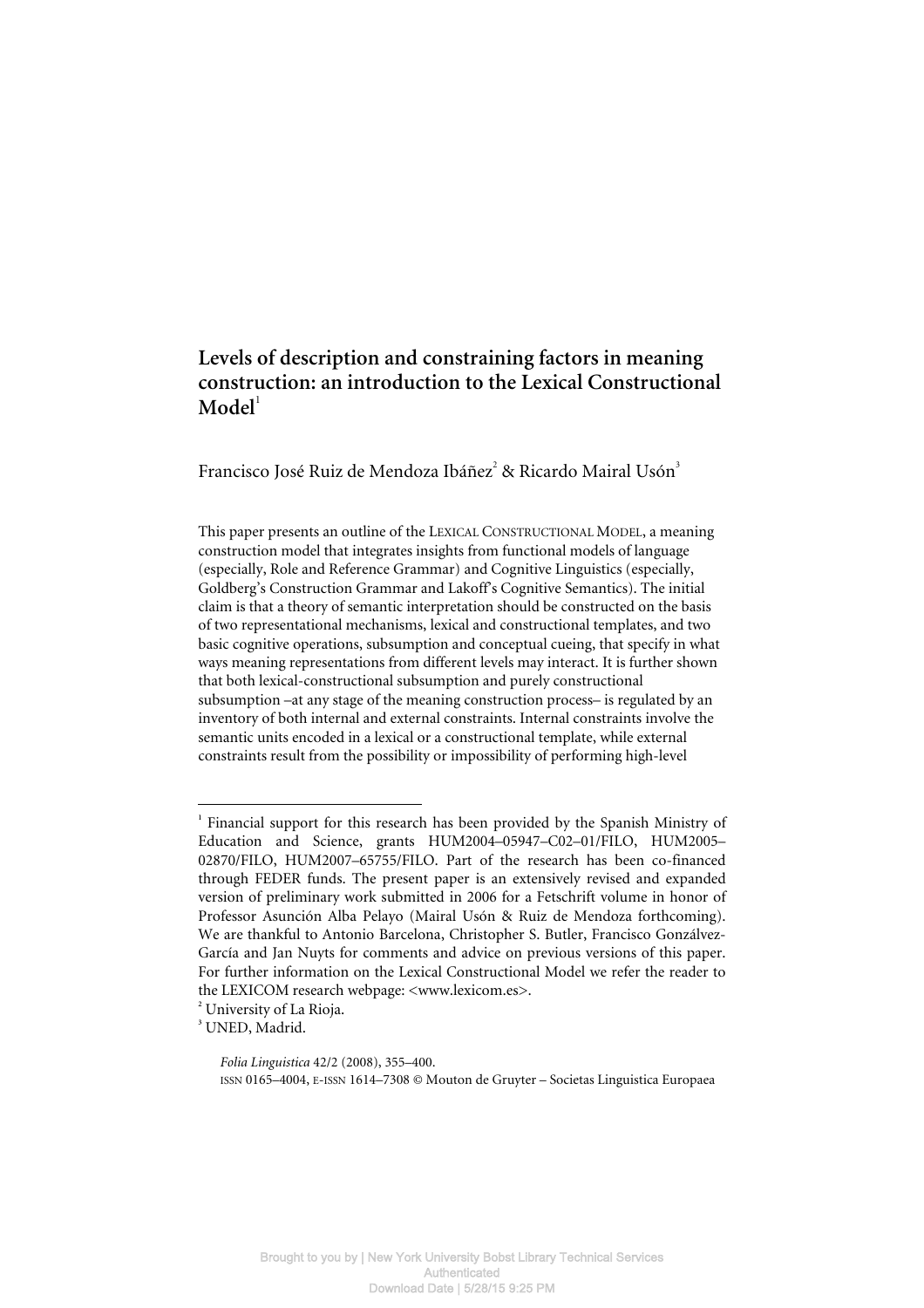metaphoric and/or metonymic operations on the items involved in the subsumption or cueing processes.

**Keywords:** lexical template, constructional template, subsumption, cueing, metaphor, metonymy

# **1. Introduction**

The present paper develops some of the key assumptions of the LEXICAL CONSTRUCTIONAL MODEL (LCM) as preliminarily outlined in Ruiz de Mendoza & Mairal Usón (2007) and Mairal Usón & Ruiz de Mendoza (forthcoming). The LCM arises from the concern to account for the relationship between syntax and all facets of meaning construction, including traditional implicature, illocutionary meaning, and discourse coherence. The model makes use of some of the theoretical tools developed by Ruiz de Mendoza and his associates in the domain of Lakoff's (1987) Cognitive Semantics (e.g. Ruiz de Mendoza & Pérez Hernández 2001, Ruiz de Mendoza & Díez Velasco 2002, Ruiz de Mendoza 2007). It also draws insights from previous work on lexical decomposition by Faber & Mairal Usón (1999) and Mairal Usón & Faber (2002, 2005, 2007). At the heart of the LCM (see Figure 1) we find the notions of LEXICAL TEMPLATE (LT) and CONSTRUCTIONAL TEMPLATE (CT), which are the building blocks of the model. The principled interaction between lexical and constructional templates supplies the central or CORE meaning layer for other more PERIPHERAL operations –involving implicated meaning– to take place. Thus, fully worked-out representations at each level either cue for the activation of representations at the next higher level or are constructionally subsumed into them. Both conceptual cueing and (lexical-)constructional subsumption are cognitive processes and as such are constrained by a number of principles that determine their scope of application.

The rest of the paper is structured as follows: Section 2 gives an overview of the general architecture of the LCM; then we introduce the building blocks of the model, namely the notions of lexical template (Section 3) and constructional template (Section 4); we also discuss the role of the latter at its various levels of linguistic operation. This discussion is followed by an account of how the different descriptive levels of the model interact on the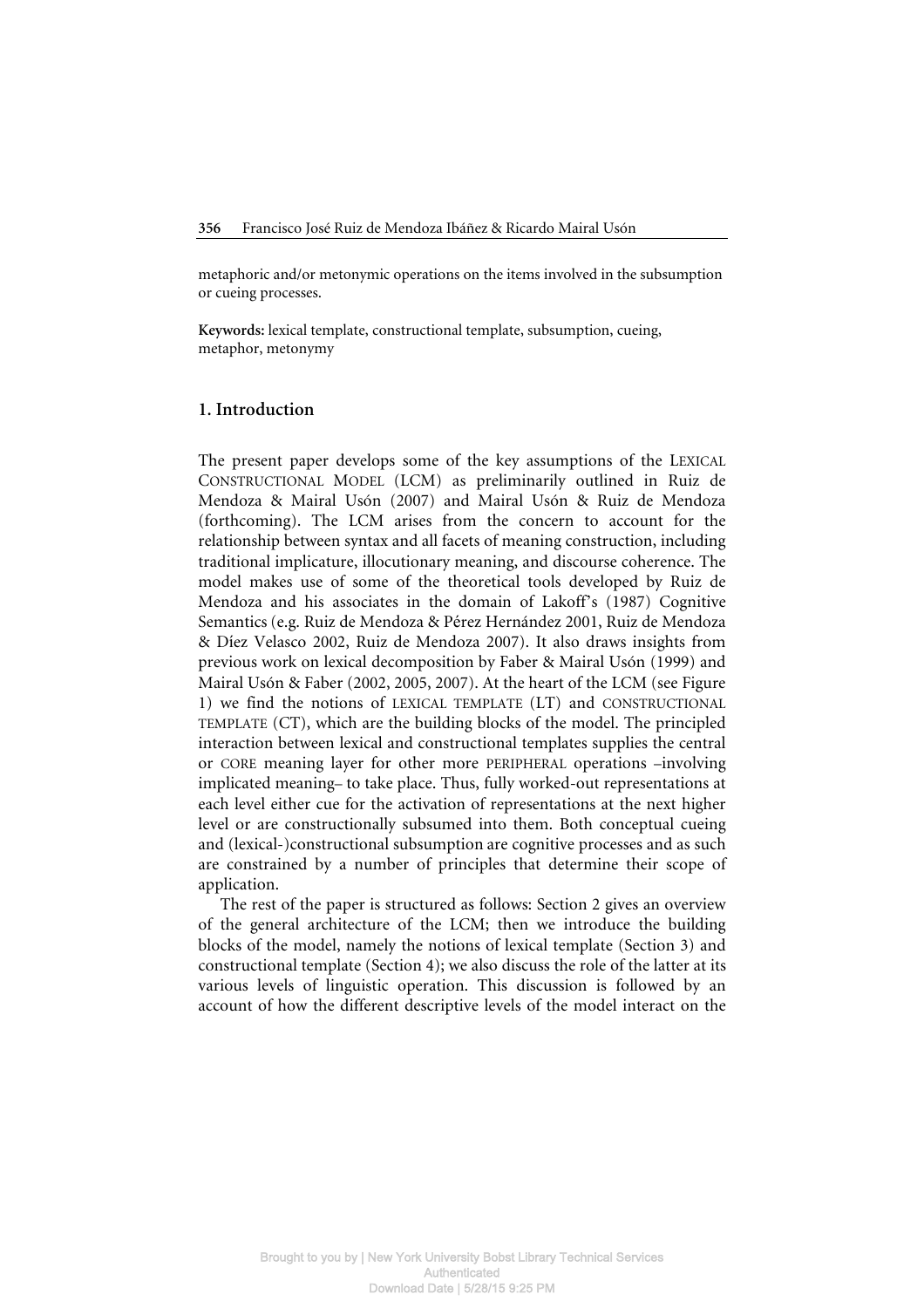basis of subsumption or cueing processes and of the kinds of constraints that regulate them (Section 5).

# **2. The general architecture of the model**

As mentioned in the previous section, the LCM has a level 1 or core module consisting of elements of syntactically relevant semantic interpretation. Then, it has a **pragmatic or level 2 module** that accounts for low-level inferential aspects of linguistic communication. There is a level 3 module dealing with high-level inferences (i.e. illocutionary force). Finally, a level 4 module accounts for the discourse aspects of the LCM, especially cohesion and coherence phenomena. Each level is either **subsumed into a higher-level** constructional configuration or acts as a cue for the activation of a relevant conceptual structure that yields an implicit meaning derivation. Interpretive activity at all levels is regulated by a number of **cognitive constraints**. Figure 1 schematizes the general architecture of the model.

At level 1, lexical items are built into constructional representations, which have a more abstract nature. The semantic structure of lexical items is specified in terms of lexical templates, whose internal configuration is established on the basis of combinations of lexical functions and semantic primes, both of which have a number of variables (or predicate arguments) within their scope. These variables and their associated semantic structure fuse into constructional variables (or roles) and their associated structure thus giving rise to core grammar representations. The fusion process, which we call SUBSUMPTION, is regulated by a number of internal and external constraints, which take the form of various cognitive operations that will be addressed in Section 5. As will be seen, the two sets of constraints are licensing factors that filter out impossible combinations of lexical items with constructions.

The LCM also allows for a degree of inferential activity (i.e. conceptual cueing) at the level of core grammar. Thus, sometimes lexical-constructional subsumption may give rise to an underspecified representation at level 1, as in *She's ready* [for the party], *I will* [marry you], *The student was late* [for his Mathematics class]. In some pragmatics circles (notably Relevance Theory) it has been argued that examples like these require a straightforward form of inferential activity, called EXPLICATURE DERIVATION, which is different from IMPLICATURE DERIVATION (cf. Sperber & Wilson 1995). While implicatures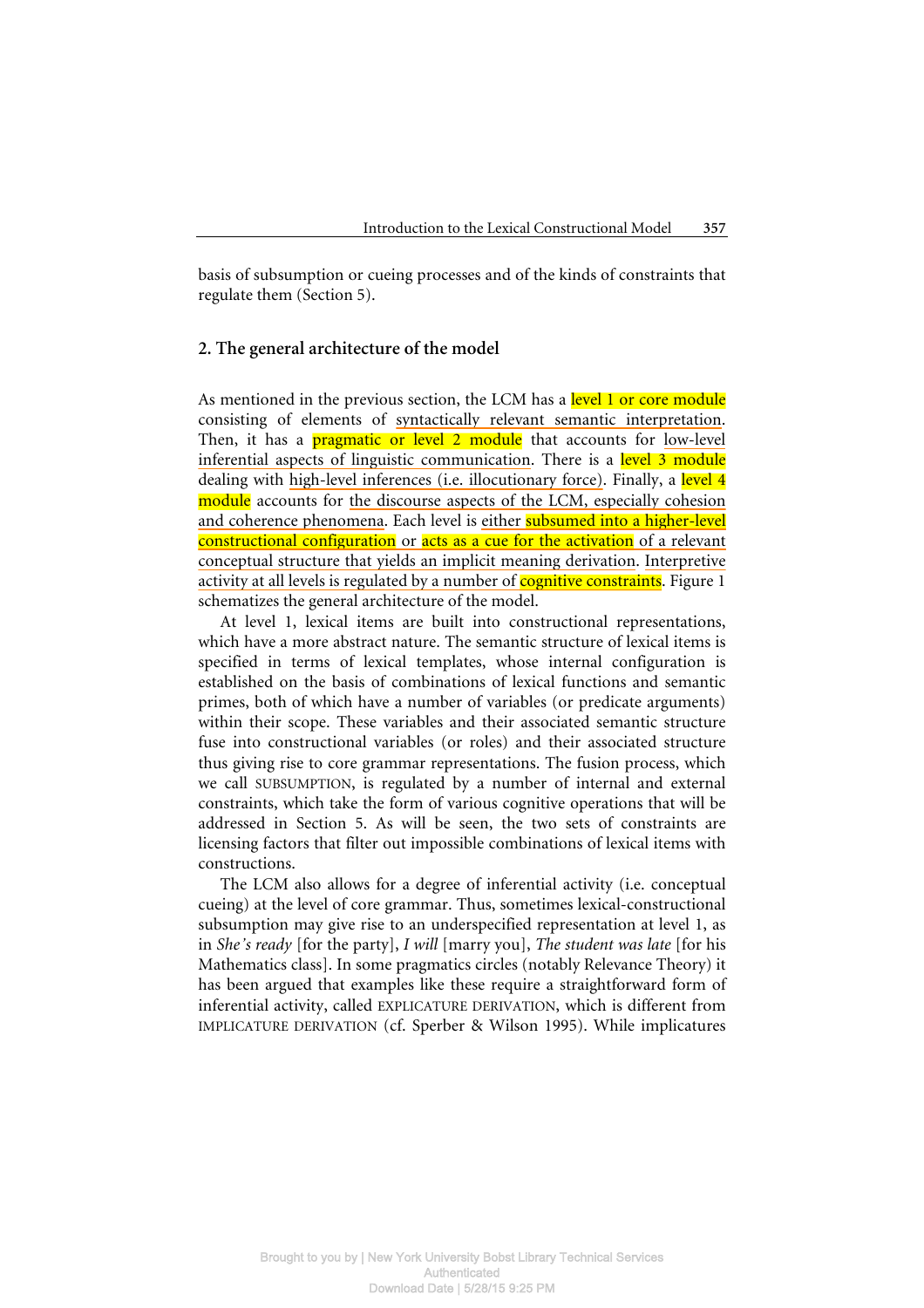require reasoning based on a premise-conclusion pattern, where the premise is derived from the speaker's mental context or cognitive environment, explicatures result from assigning correct referents to pronominal forms, disambiguating meanings in context, and completing underspecified expressions like the above. In Relevance Theory explicature-derivation is seen as the context-guided inferential development of the blueprint provided by the linguistic expression. The LCM provides a slightly more refined view of this process. Thus, reference assignment occurs in connection with the fusion between predicate and constructional arguments at level 1, which makes this phenomenon independent of actual morphosyntactic realization. Disambiguation is carried out at any point of the semantic interpretation process, including the pragmatic, illocutionary and discourse levels (2, 3, and 4 respectively). For example, a 'Can You X' configuration can vary between a request or a question interpretation, an issue that will be determined at level 3.

Conceptual representations at level 2 either result from subsumption of fully worked-out level 1 representations into level 2 constructions or arise from the cued activation of low-level situational models (or scenarios). Or we can have both constructional subsumption and cueing at work thus yielding a rich array of meaning implications. Consider the case of the sentence *Who do you think you're talking to?* From the constructional point of view, we have a variant of the 'What's X doing Y' construction postulated by Kay & Fillmore (1999), which carries a heavily conventionalized implication that the addressee has acted in a way that upsets the speaker (e.g. *What's the child doing messing with my computer?*). The strength of the conventional implication depends to a large extent on the *do you think* element (cf. *Who are you talking to?*), which thus acquires a fairly stable status within the construction. But the meaning implications of this sentence can go beyond those obtained on the basis of the constructional mechanism. The 'Who Do You Think You're X?' configuration is typically associated with everyday situations where the speaker gets upset when the addressee has behaved in socially inappropriate ways that directly affect the speaker negatively. In this situation the speaker may feel that he has a right to challenge the addressee's behavior. The 'What's X doing Y' construction does not convey this special meaning implication directly, but the implication may be cued contextually (e.g. *What's that you're doing?* referring to a situation where it is clear that the addressee has treated the speaker wrongly) or it may even be obtained on the basis of level 1 resources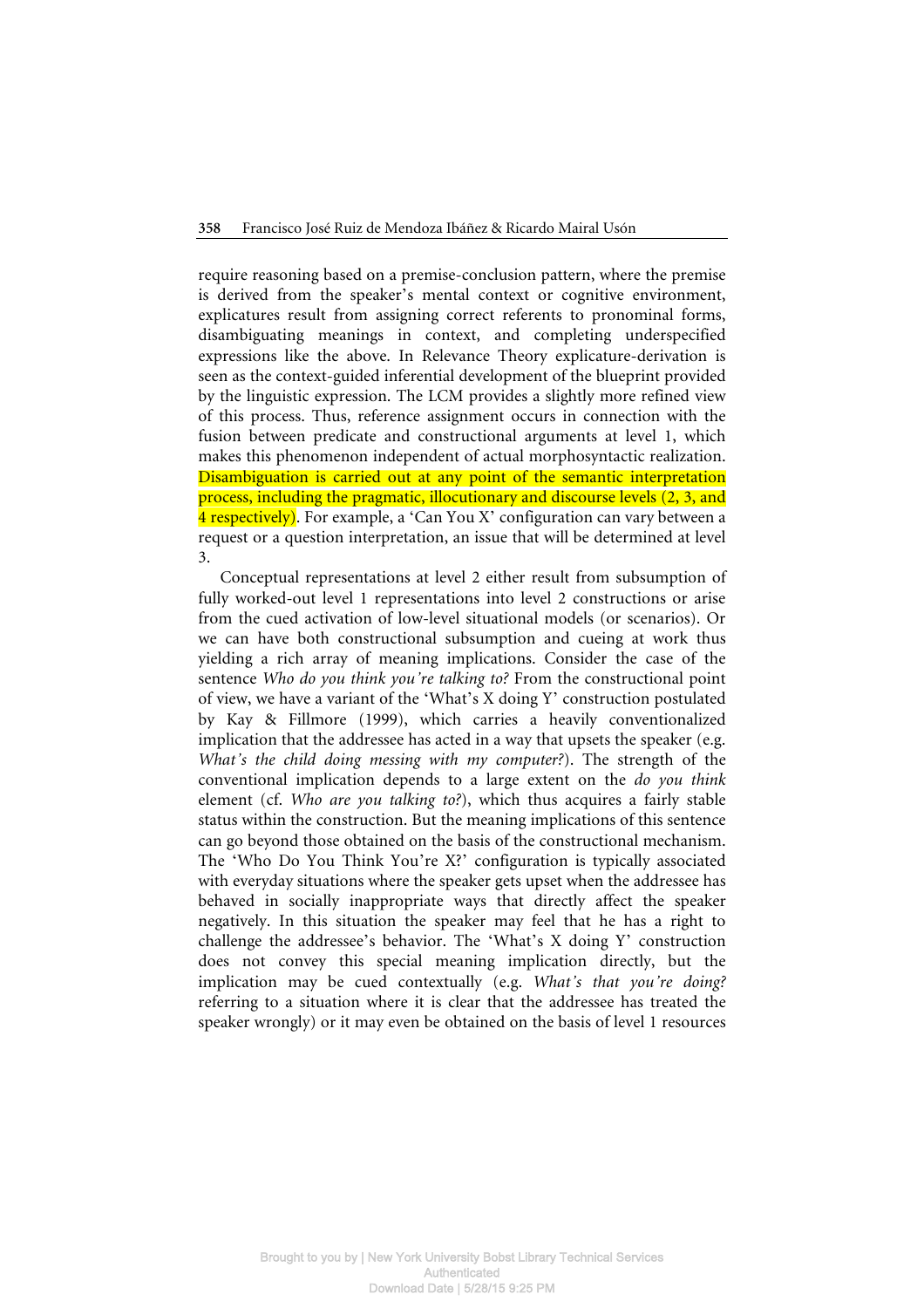(e.g. by means of developing the explicit meaning of the message, as in *What are you doing talking to me like that?*).

Level 3 representations obey the same principles as their level 2 counterparts. The difference is just the kind of scenarios involved in the cueing process, which are not associated to low-level situations (like those found at level 2) but to more generic scenarios which specify higher level social conventions applicable to many different low level situations. Thus, *Who do you think you're talking to?* can be interpreted as a warning for the addressee to change his course of action. This speech act value derives from the social convention according to which we are expected, for whatever context, to act in socially acceptable ways, which, if not followed, can give those affected by our behavior the right to take measures. The same basic speech act value can be obtained constructionally through an explicit performative predicate (e.g. *I warn you that you are not addressing me appropriately*), although there are different usage implications: 'Who Do You Think You're X?' places greater focus on the misdeed than on the warning since the warning value is only implicit.

Finally level 4 representations, whether **constructional** or **cued**, make use of high-level non-situational frames establishing logical connections such as 'cause-effect' or 'evidence-conclusion', temporal relations such as 'precedence' or 'simultaneity', or conceptual relations such as 'similarity', 'contrast', 'conditioning', and 'concession', among others. Note that one single expression can be explained on the basis of the convergence of multiple discourse connections. For example, in *The bomb went off; three people died*, we have a precedence relationship from the point of view of temporal sequencing, but also a cause-effect connection between the bomb exploding and the people dying.

The final meaning representation can require further cueing operations that may still add further *illocutionary values* or other pragmatic (including added illocutionary meaning) or discourse values, such as irony, humor, and exaggeration, to name a few (cf. Barcelona 2005). For example, constructionally, *The bomb went off; three people died* can be regarded as an informative statement (level 3); then, after the precedence and causeconsequence connections have been worked out (level 4), we can give the whole sequence another *illocutionary reading* (e.g. a warning).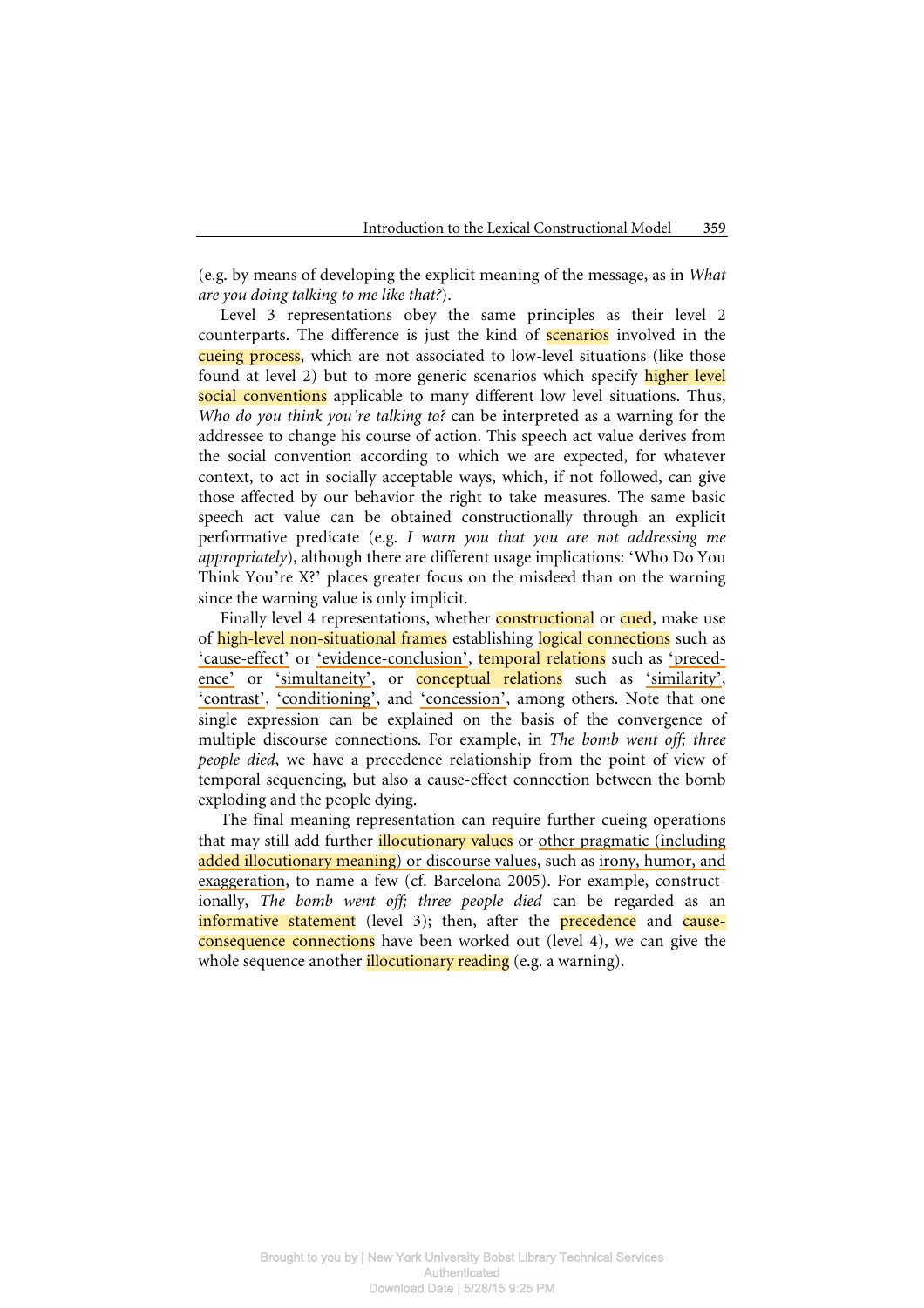

*Figure 1.* The overall architecture of the Lexical Constructional Model [LT = lexical template; CT = constructional template; CS = Conceptual Structure]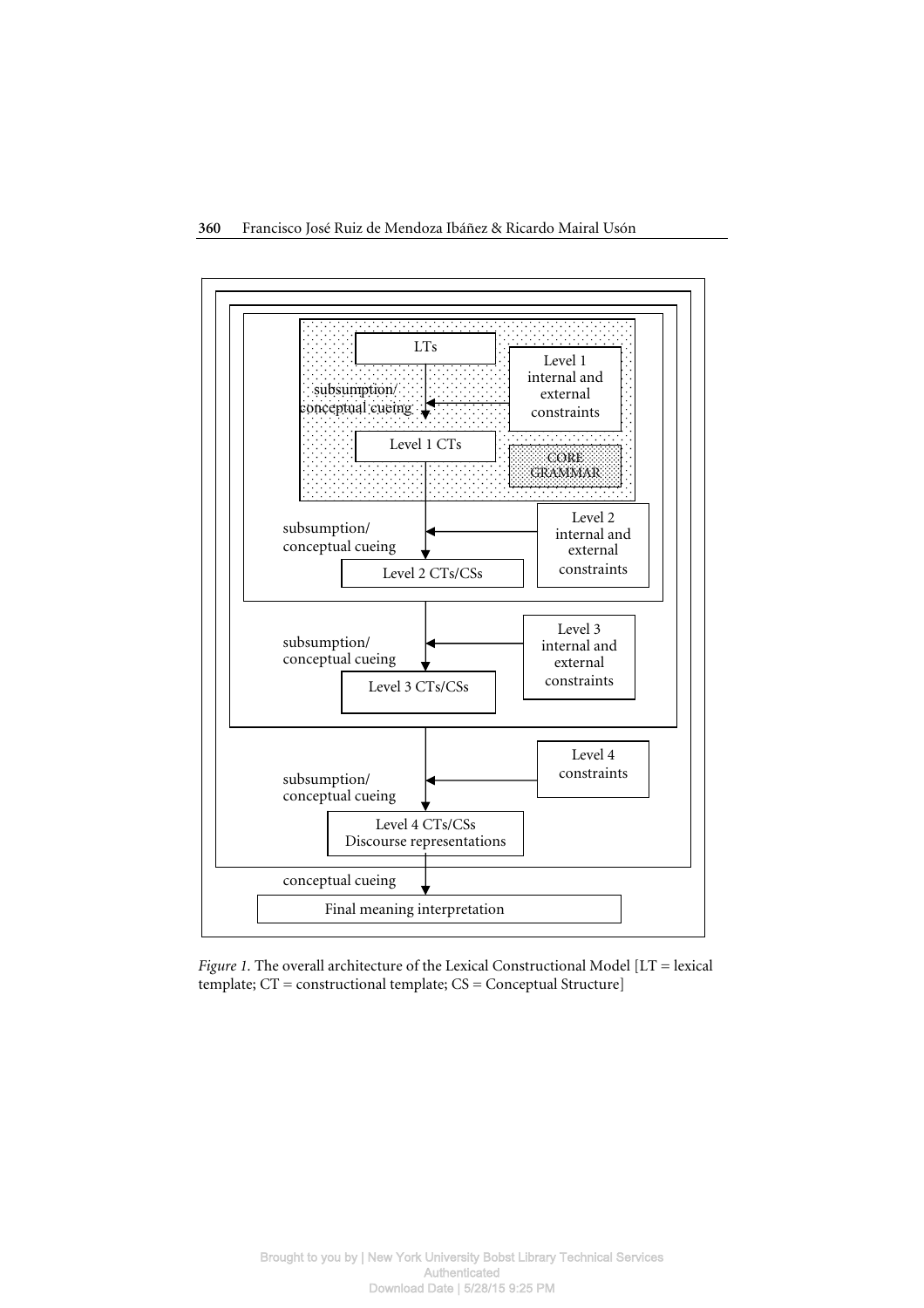# **3. Lexical templates**

The notion of lexical template is originally a development of the LOGICAL STRUCTURES (LS) postulated in Role and Reference Grammar (RRG) (cf. Van Valin & LaPolla 1997, Van Valin 2005), which uses a decompositional system to represent the semantic structure and argument structure of verbs and other predicates. Drawing on Vendler's (1967) well-known Aktionsart distinctions, RRG divides verb classes into states, activities, achievements, semelfactives, and accomplishments together with their corresponding causatives. States and activities are primitives, while accomplishments and achievements consist of either a state or activity plus a BECOME or an INGR operator. Finally, semelfactives encode punctual events, which do not result in a state. Table 1 gives a preliminary classification for illustrative purposes (cf. Van Valin 2005: 45).

| Verb class     | Logical structure                               | Example                 | Instantiation of LS                                       |
|----------------|-------------------------------------------------|-------------------------|-----------------------------------------------------------|
| State          | predicate' $(x)$ or $(x, y)$                    | see                     | see' $(x, y)$                                             |
| Activity       | $\phi'$ (x, [predicate' (x) or (x, y)]          | run                     | $\text{do}'(x, \lceil \text{run}'(x) \rceil)$             |
| Achievement    | INGR predicate' $(x)$ or $(x, y)$ , or          | pop                     | INGR popped $(x)$                                         |
|                | INGR $do'$ (x, [predicate' (x) or (x,           | <i>burst into tears</i> |                                                           |
|                | V)                                              |                         |                                                           |
| Semelfactive   | SEML predicate' $(x)$ or $(x, y)$               | glimpse                 | SEML see $(x, y)$                                         |
|                | SEML do' $(x,$ [predicate' $(x)$ or $(x,$       | cough                   |                                                           |
|                | V                                               |                         |                                                           |
| Accomplishment | BECOME <b>predicate'</b> $(x)$ or $(x, y)$ ,    | receive                 | BECOME have' $(x, y)$                                     |
|                | or                                              |                         |                                                           |
|                | BECOME $do'(x, [predicate'(x) or$               |                         |                                                           |
|                | (x, y)                                          |                         |                                                           |
| Active         | $\phi'$ (x, [predicate,' (x, (y))] &            | drink                   | $do'$ (x, [drink' (x,                                     |
| accomplishment | BECOME predicate,' $(z, x)$ or $(y)$            |                         | $(y)$ ) & BECOME                                          |
|                |                                                 |                         | consumed' $(y)$                                           |
| Causative      | $\alpha$ CAUSES B, where $\alpha$ , B are LS of | kill                    | $\left[\text{do}'\left(x,\varnothing\right)\right]$ cause |
| accomplishment | any type                                        |                         | BECOME [dead'                                             |
|                |                                                 |                         | (y)                                                       |

*Table 1.* Inventory of RRG logical structures

The LS inventory is intended to capture only those aspects of the meaning of a word that are grammatically relevant. Since it bases its decompositional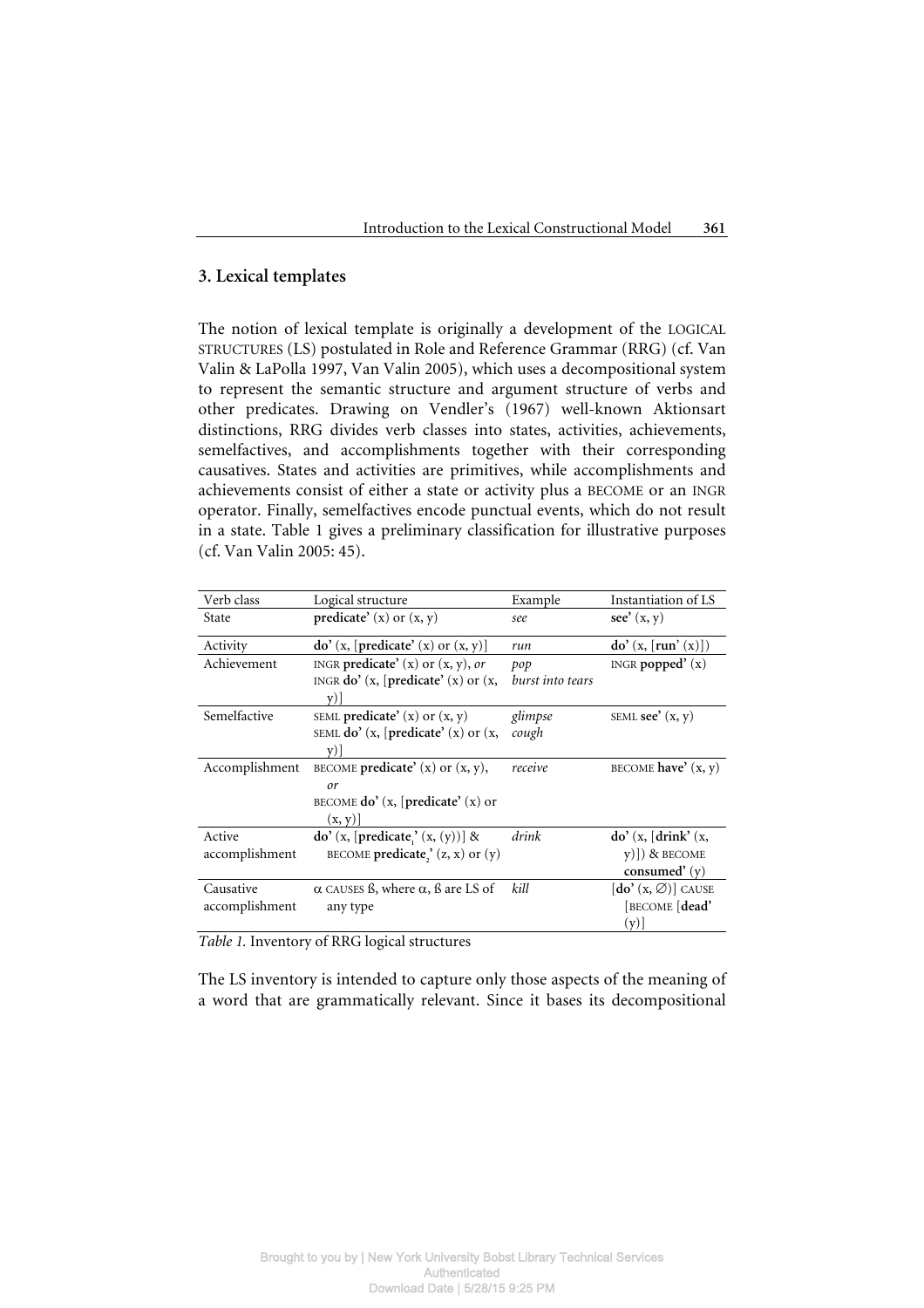system on Aktionsart distinctions, the inventory is capable of accounting for some important restrictions on constructional alternations. Compare:

- (1) The boy broke the window with a bat.
- (2) He ate his soup with a teaspoon.
- (3) A bat broke the window.
- (4) \*A teaspoon ate his soup.

Example (3) is a case of the instrument subject construction, which is possible for 'break' verbs but impossible for 'consumption' verbs, as evidenced by (4). The reason for this oddity in the transitivity system whereby two seemingly parallel grammatical configurations have different grammatical properties is to be found in the different predicate-object relationships that characterize each verb class. 'Break' verbs denote causative accomplishments while 'consumption' verbs are active accomplishments. The instrument subject construction requires a causal element, which makes the construction sensitive only to the former predicate class. Let us now consider another causative accomplishment verb:

- (5) The gunman killed the sheriff with a six-shooter.
- (6) A six-shooter killed the sheriff.

As predicted by its LS configuration, *kill* can take part in the instrument subject construction. However, its grammatical behavior is not always comparable to that of 'break' verbs:

- (7) The boy broke the window into a million pieces.
- $(8)$  \*The gunman killed the sheriff into a dead body.
- (9) Finally, Madison broke the window open and went in.
- (10) \*Finally, the gunman killed the sheriff dead.

As (8) and (10) reveal, the verb *kill* cannot be used in the caused-motion and resultative constructions. This is not the case for the verb *break*, as is clear from (7) and (9). This difference in grammatical behavior cannot be explained by simply looking into the LS of both verbs:

- (11) **break:**  $[\text{do'}(x, \emptyset)]$  CAUSE  $[\text{BECOME} [\text{broken'}(y)]$
- (12) **kill:** [**do'** (x, ∅)] CAUSE [BECOME [**dead'** (y)]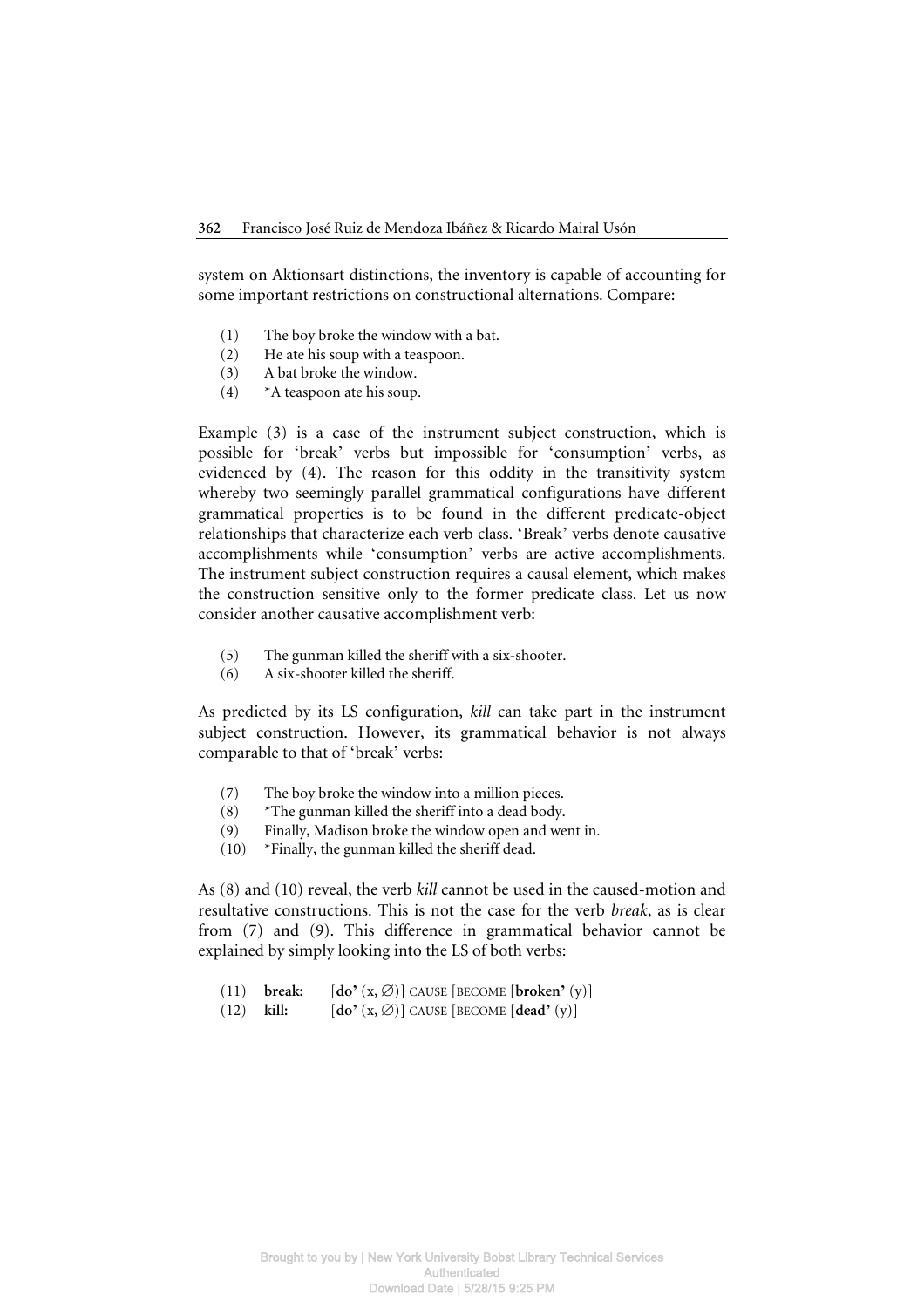It is necessary to achieve a greater degree of refinement in the semantic representation of the items belonging to the various verb classes. In the case under discussion, both *kill* and *break* have a resultative ingredient in their meaning composition (captured by the primitive concept BECOME in the LS representation). However, killing only admits one possible result, i.e. death, while breaking is compatible with a wider range of possibilities:

- (13) a. Harry broke the glass into a thousand pieces.
	- b. Julie broke the vase into little fragments.
	- c. He broke the bottle into various segments, which wound around themselves, giving the observer the illusion of motion.
	- d. I broke the windowpane into four sections.
	- e. A picture fell from the wall, breaking the glass into thousands of sharp shards.
	- f. I broke the pillar into three parts and glued them to the base.
	- g. He broke the board into three nearly equal pieces when he tested for yellow belt in Taekwondo.

It is for this reason that *break*, unlike *kill*, makes use of the caused-motion construction in order to express the exact nature of the result. This difference between the two kinds of verb, which is grammatically relevant, is not captured by the standard LS formalisms of RRG. A way out of the problem consists in enriching semantic representations in such a way that it is possible to predict with greater accuracy when a given lexical item may or may not take part in a construction.<sup>4</sup> For this purpose the LCM makes use of the

 $\overline{a}$ 

**<sup>4</sup>** It is fair to note that Van Valin & Wilkins (1993), Van Valin & LaPolla (1997) and Van Valin (2005) all claim that primitive state and activity predicates (i.e. those indicated in boldface prime) need to be decomposed further. In this connection, RRG uses internal variables (marked with Greek letters) to encode those semantic parameters that express the semantic content of a verb, and external variables (marked with Roman characters) to express those arguments of the meaning of a verb that are grammatically relevant, as exemplified below for the verb *promise* (Van Valin & La Polla 1997: 551):

 <sup>(</sup>i) [**do'** (x, [**express**(α).**to.**(β)**.in.language**.(γ)' (x, y)])] CAUSE [BECOME **obligated'** (x,w)]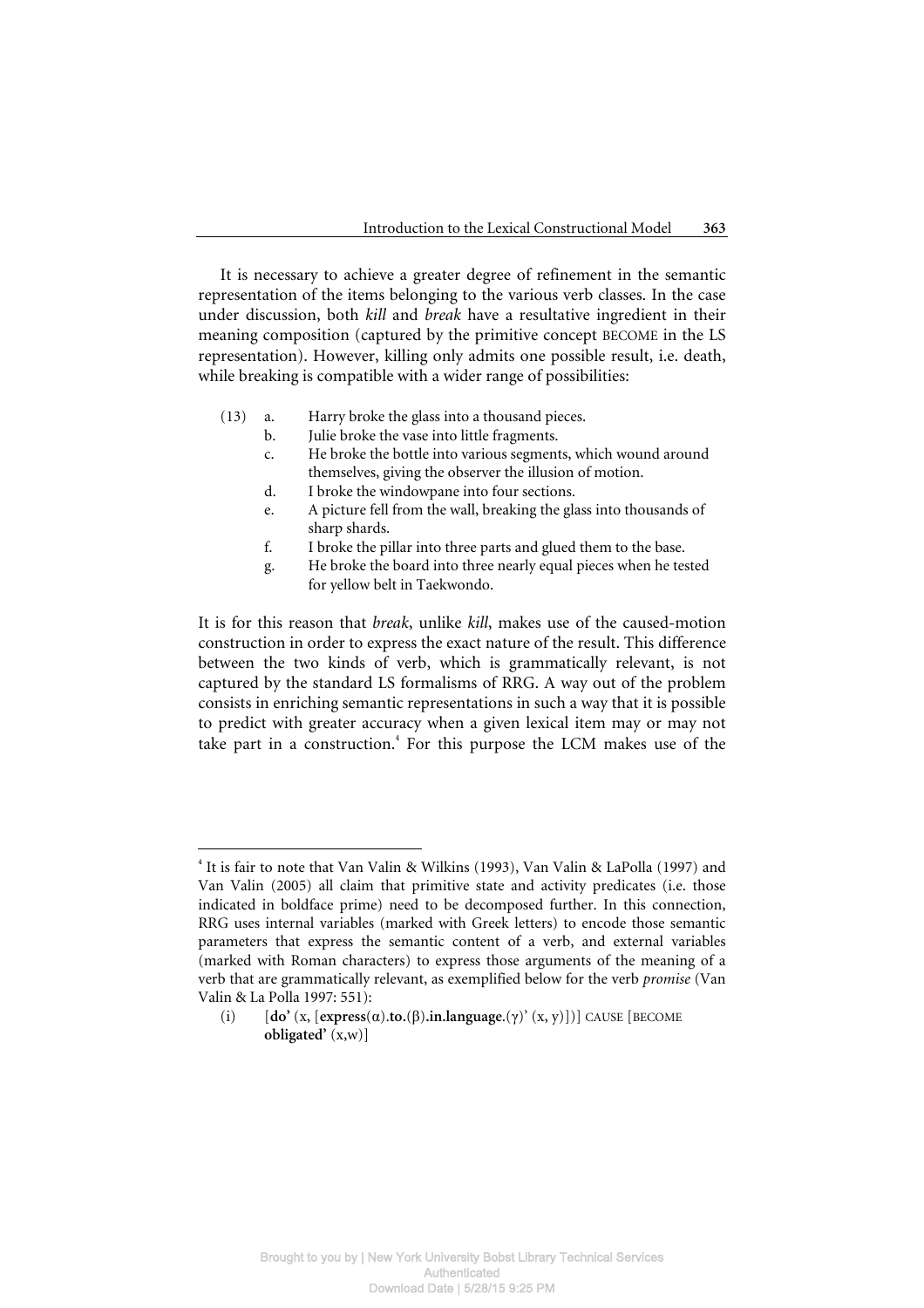notion of lexical template, as developed by Mairal Usón & Faber (2002, 2005, 2007).

Lexical templates are constructed on the basis of a universal semantic metalanguage which includes an inventory of primes obtained by extensive factorization (i.e. the search for meaning regularities across predicates within a lexical domain)<sup>5</sup> of meaning definitions and a catalogue of operators, which express the way semantic primes combine to express the more specific hyponyms. The set of semantic primes that we have used coincide to a great extent with those used in Wierzbicka's Natural Semantic Metalanguage research program, which has been shown to be valid in almost over a hundred languages (cf. Wierzbicka 1996, 1999, Goddard & Wierzbicka 1994, 2002). The operators that express the conceptual syntax are based on the notion of LEXICAL FUNCTION as propounded in Mel'čuk's Explanatory and Combinatorial Lexicology. Lexical functions have also been shown to be typologically valid (cf. Mel'čuk 1989, Mel'čuk et al. 1995, Mel'čuk & Wanner 1996). An important point which may not be overemphasized is the fact that we have adapted Mel'čuk's lexical functions –which were originally devised to apply to the combinatorial possibilities of a lexical unit– so that they can

 $\overline{a}$ 

Within this context, our lexical templates aim to provide a finer-grained semantic decomposition of primitive state and activity predicates by using a universal semantic metalanguage which consists of a number of primitives (or undefinable items) and a list of operators (or lexical functions) that account for the semantic and pragmatic parameters relevant to the meaning of a predicate.

**<sup>5</sup>** Faber & Mairal Usón (1999), drawing on the pioneering work of Martín Mingorance (1984, 1990, 1995), structure the English lexicon into a number of lexical domains: EXISTENCE (**be, happen**); CHANGE (**become**); POSSESSION (**have**); SPEECH (**say**); EMOTION (**feel**); ACTION (**do, make**); COGNITION (**know, think**); MOVEMENT (**go, move**); PHYSICAL PERCEPTION (**see, hear, taste, smell, touch**). Each lexical domain is identified by means of a prime (or undefinable item) in boldface. These primes can in fact be used for the formulation of the meaning of more specific lexical items, e.g. **feel** is used to define a number of hyponyms that belong to the lexical domain of EMOTIONS, such as *scare, terrorize, terrify, petrify*. Factorization allows us to identify a number of primes which mark where the semantic decompositional chain actually ends. A further step is to encode the differentiating properties between predicates belonging to the same lexical domain.

<sup>&</sup>lt;sup>6</sup> It is impossible to do justice to the exact details of the formalism, so we refer the reader to Mairal Usón & Faber (2002, 2005, 2007) for a detailed account of the intricacies of the metalanguage.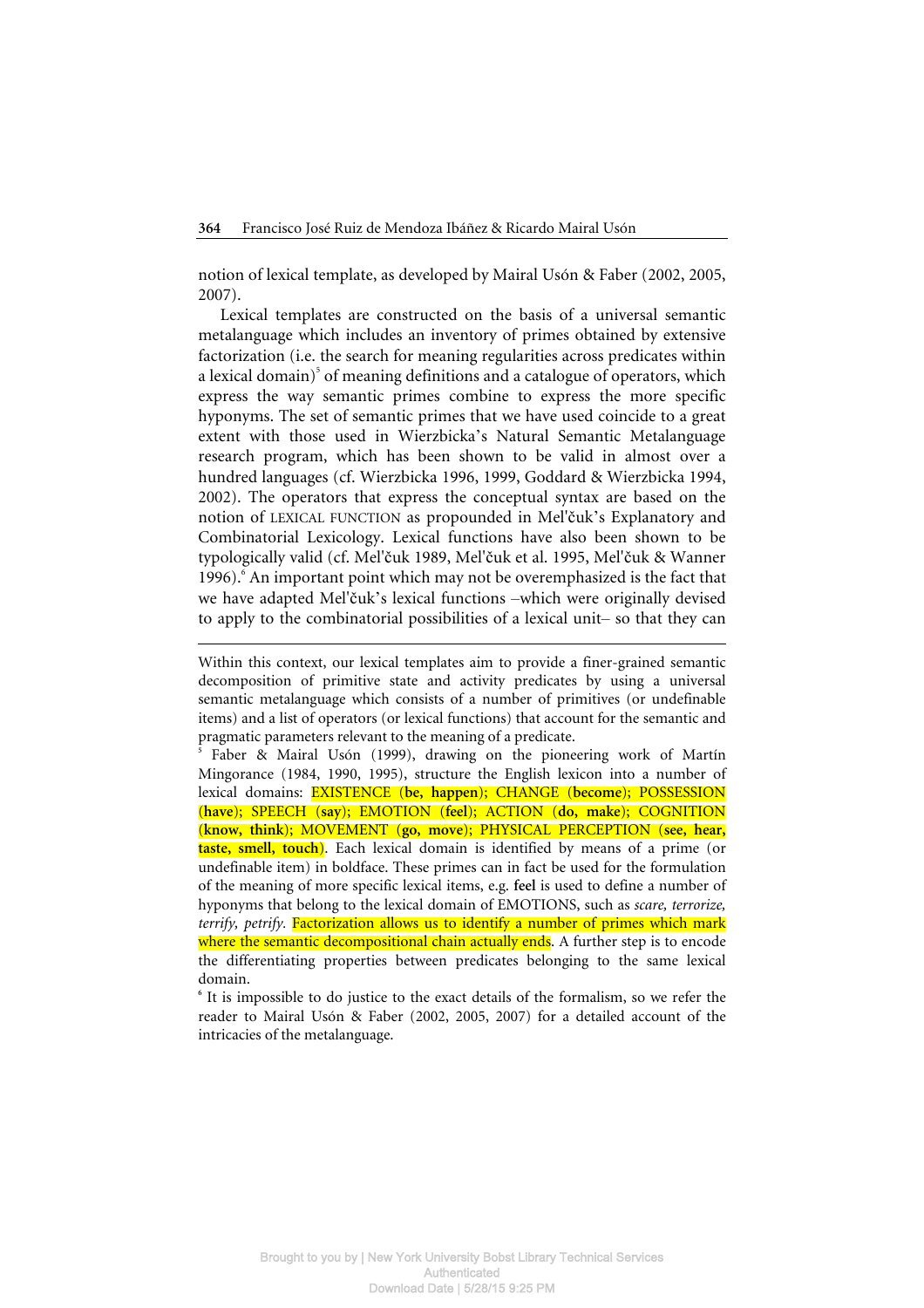account for lexical domain-specific relations, and allow the codification of those semantic parameters that are not visible to syntax, e.g. the manner, purpose, means, social status, speaker's attitude, the urgency of a request, among others (cf. Faber & Mairal Usón 1999, Mairal Usón & Faber 2007). It is also necessary to make it clear that there is a large degree of coincidence between the parameters obtained through systematic factorization and the list of collocational functions provided by Mel'čuk's model. Accordingly, we have used the inventory of lexical functions to formalize the set of semantic parameters that are relevant within a lexical hierarchy.

Lexical templates have the following format:

 (14) **predicate**: [SEMANTIC MODULE<lexical functions>][AKTIONSART MODULE<semantic primes>]

The semantic module*,* which expresses the semantic and pragmatic parameters that underlie predicate meaning, is expressed in terms of lexical functions. The Aktionsart module is based on RRG logical structures though the terms in boldface are not those used in RRG, but rather belong to an inventory of primes. Consider the following example from the domain of cognition and speech act verbs:

(15) **grasp:**  $[MAGNO\text{BSTR} \& \text{CULM}_{12\text{[ALL]}}]$  **know**<sup> $\text{`}(x, y)$ </sup>

The entry for *grasp* is a hyponym of *understand*, which focuses on the acquisition of knowledge, with *know* acting as the primitive that defines the whole verb hierarchy. The right hand side of the template contains the Aktionsart module, which is a representation of the logical structure as formulated in Van Valin (2005) (cf. Table 1 above). In the representation *grasp* designates a state predicate with two arguments  $(x, y)$  that are related to each other by a prime that is indicated in boldface, **know'**. The left hand side of the representation encodes the semantic properties that allow us to distinguish *grasp* from other predicates within the same hierarchy. In order to do so, we postulate two lexical functions, which capture the large degree of difficulty involved in carrying out the action (MAGNOBSTR) and the endpoint of knowing something (which is understanding) ( $\text{CULM}_{\text{att}}$ ).

Another example of lexical template taken from the lexical domain of cognition verbs is the predicate *consider*. This verb inherits the properties of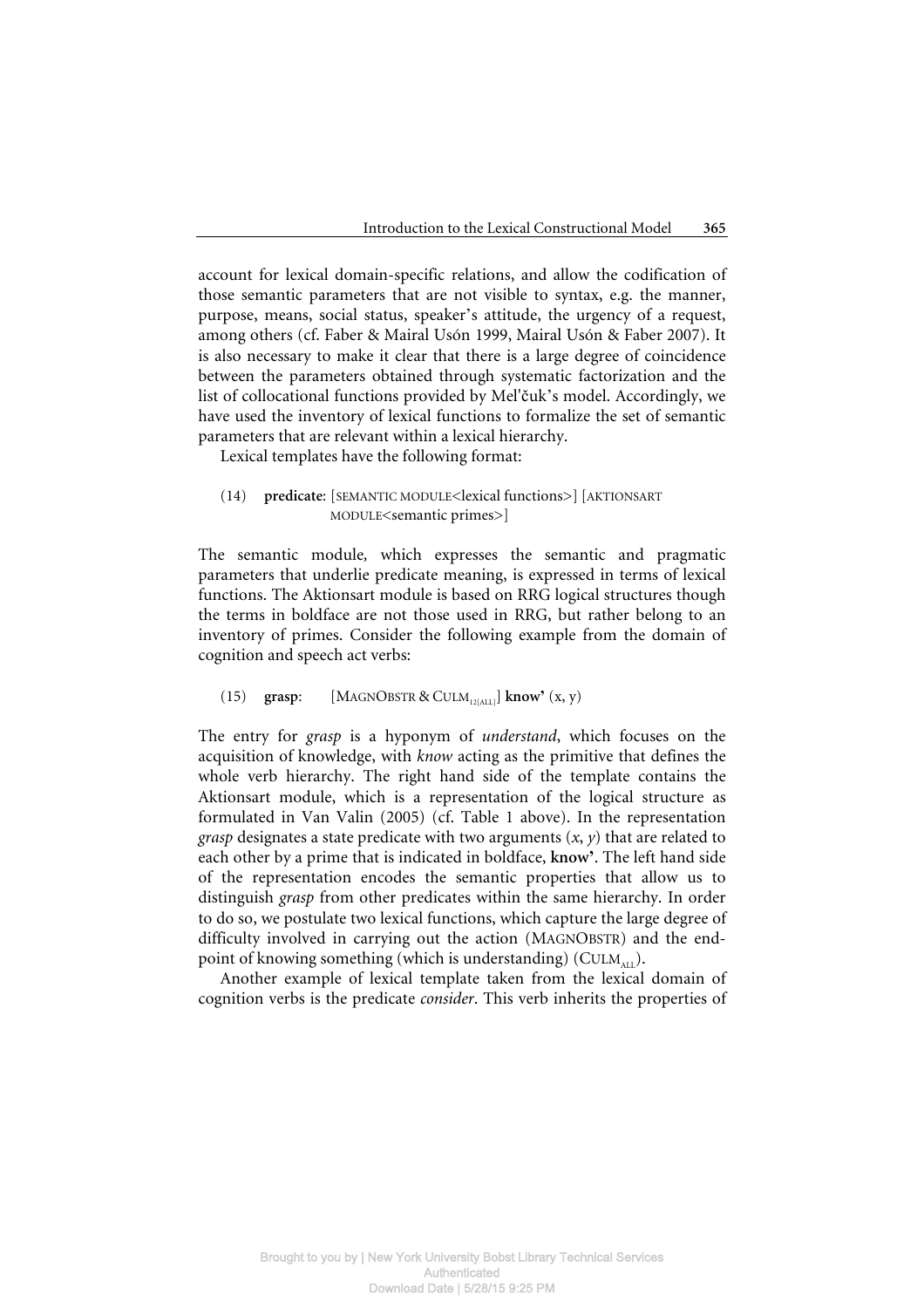the state primitive *think* and specifies two semantic components which focalize the duration (CONT) and a present time location (LOC<sub>in</sub><sup>TEMP++</sup><sub>12</sub>).

(16) consider:  $\sum_{12}^{TEMP \leftrightarrow}$  CONT] **think'** (x, y)

If we move on to the domain of speech act verbs, a predicate like *command,* as a hyponym of *order*, inherits all its properties and adds its own specificity which lies in the political/military context:

(17) command:  $[MAGN_{1[PERM] 23, LOC^{sort}_{(1)}(PLACE_TYPE: political/military)]$ [**do'** (x, [**say'** (x, y)])] CAUSE [**do'** (y, z)]

The subscripts  $\binom{n}{n}$   $\geq$  3) codify the speaker, auditory percept, and the addressee, respectively. MAGN specifies that the action is intensified to a very high degree, thus making it more forceful, and PERM, applied to the first argument, indicates that the speaker has power over the addressee and is licensed to ask him/her to do things. As for the Aktionsart module, this verb designates a causative accomplishment structure that is induced by an activity such that *x* says something to *y* and this causes *y* to do *z*.

In sum, lexical templates provide enhanced semantic representation and consequently allow us to account for those properties which go beyond those aspects of the meaning of a word that are grammatically relevant. As a result, we deal with very rich semantic representations along the lines of a robust and typologically valid formalism.<sup>7</sup>

# **4. Constructional templates**

 $\overline{a}$ 

From our previous description, it is evident that lexical templates are but lower-level constructional characterizations. Because of their constructional nature, lexical templates share crucial features with higher-level representations, which we shall call CONSTRUCTIONAL TEMPLATES, with which they interact. Constructional templates are non-lexical representations with a

**<sup>7</sup>** This idea of formulating rich semantic representations is very much in consonance with the major tenets of Frame Semantics. For a comparison of lexical templates and frames, see Mairal Usón & Ruiz de Mendoza (2009).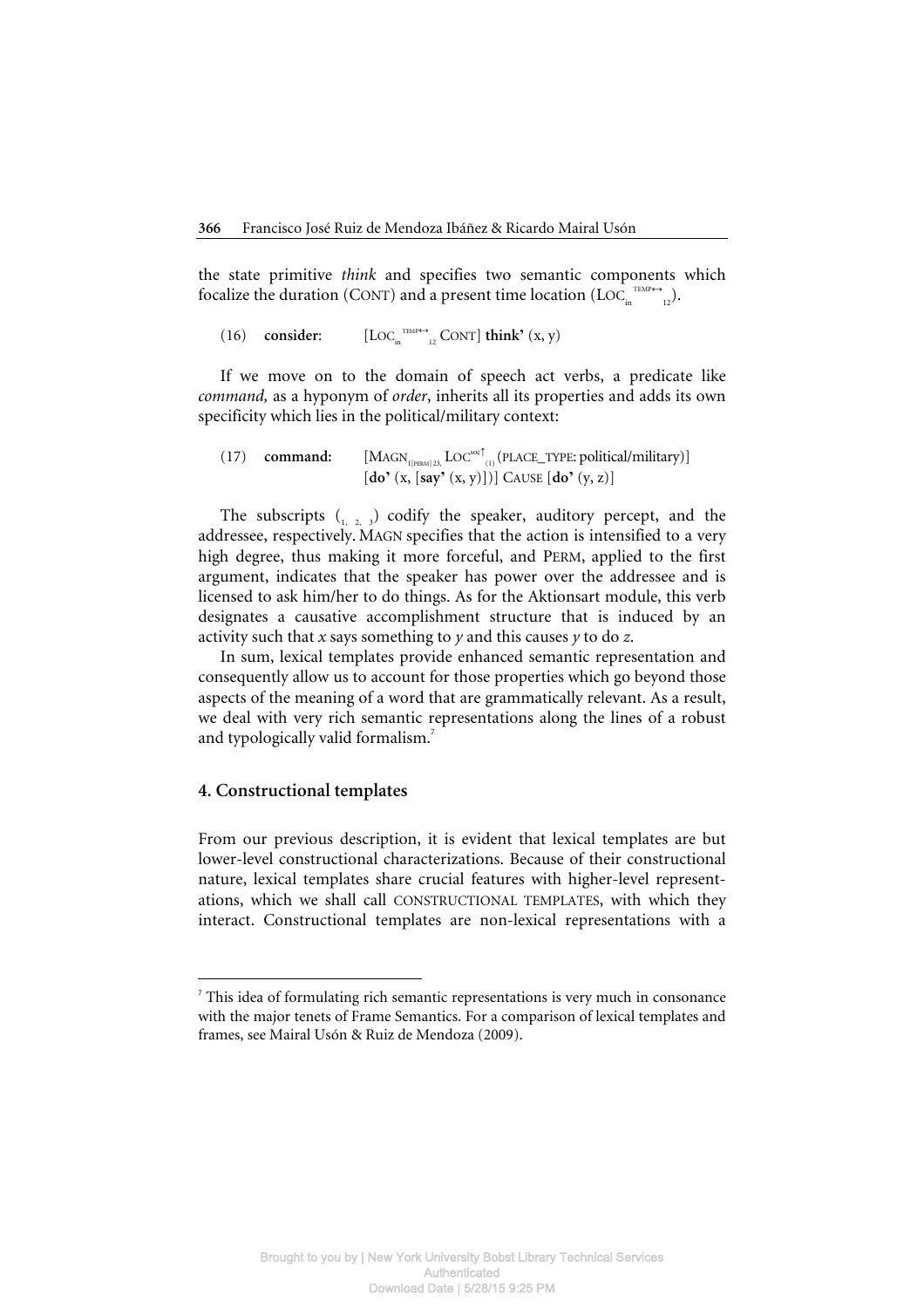grammatical impact.<sup>8</sup> They are not limited to the propositional level of description, i.e. the level where lexical structure (consisting of predicateargument combinations) initially interacts with grammatical structure (involving tense, aspect, modality, and the arrangement of sentence constituents). Thus, we include among constructional templates configurations that would be regarded by other theorists as a matter of pragmatic implicature, illocutionary force or discourse structure. The LCM thus distinguishes the following constructional levels:

- level 1: constructions producing argument stucture characterizations;
- level 2: constructions accounting for heavily conventionalized situation-based low-level meaning implications;
- level 3: constructions that account for conventionalized illocutionary meaning (situation-based high-level implications);
- level 4: constructions based on very schematic discourse structures.

We explore each construction type in the next subsections.

# 4.1. Level 1 constructions

 $\overline{a}$ 

Argument structure characterizations have been the main object of investigation in constructional approaches to linguistic description (e.g. Goldberg 1995, 2006). Our level 1 construction templates are closely related to the account of construction types originally identified by Goldberg (1995: 3–4), as shown in Table 2.

**<sup>8</sup>** This proposal is much in line with Croft's (2003: 55ff.) distinction between VERB-SPECIFIC and VERB-CLASS SPECIFIC constructions, where the former account for the fact that there might be verbs within a lexical class that do not license a particular construction; for example, within verbs of permission *let* and *enable* cannot occur in the ditransitive construction. For Croft the existence of verb-specific constructions indicates that the dichotomy between lexical rules and abstract constructions is false.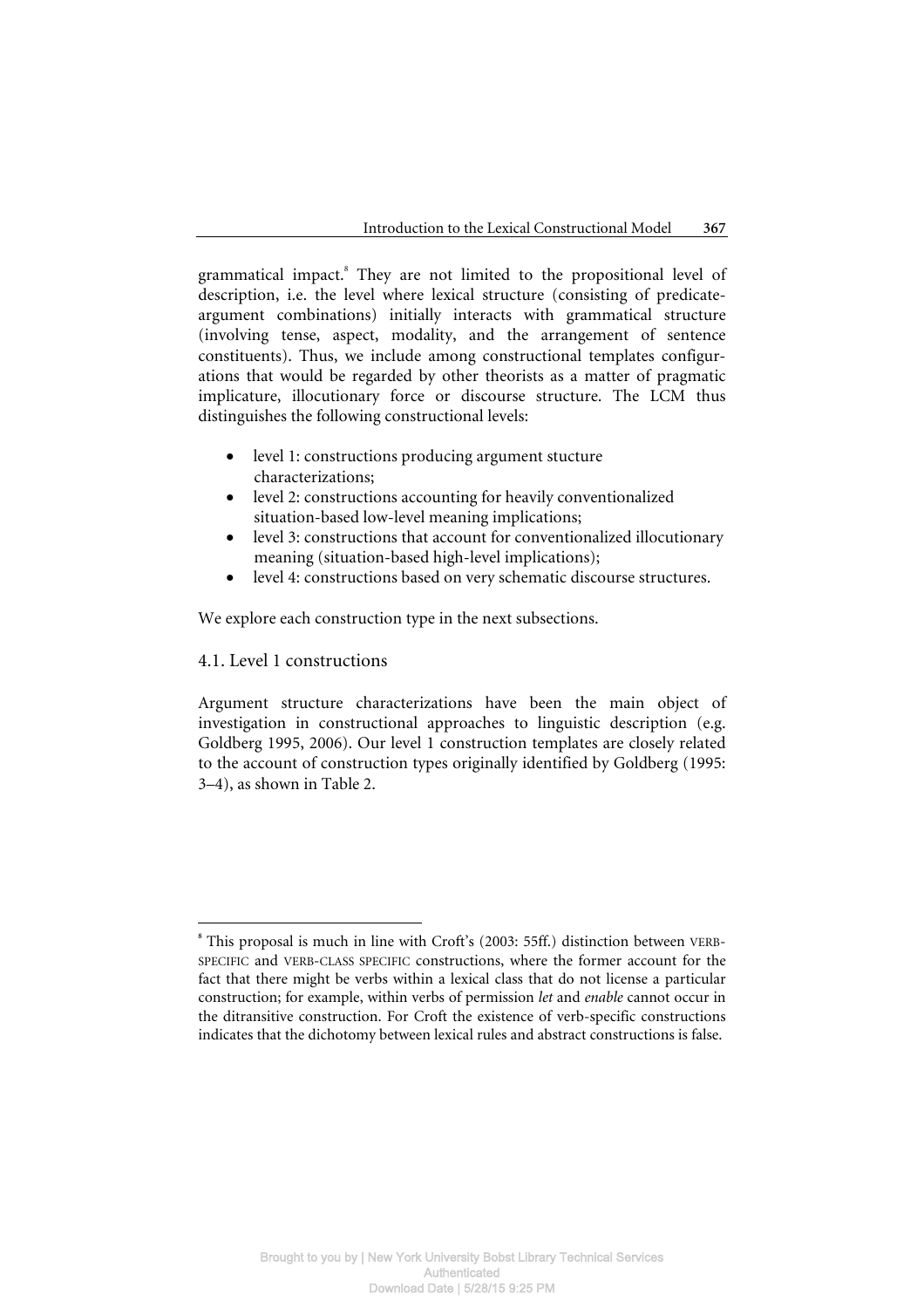**368** Francisco José Ruiz de Mendoza Ibáñez & Ricardo Mairal Usón

| Type of construction                 | Semantic representation |  |  |  |
|--------------------------------------|-------------------------|--|--|--|
| Ditransitive                         | X CAUSES Y TO HAVE Z    |  |  |  |
| Pat sent Hill a fax                  |                         |  |  |  |
| Caused motion                        | X CAUSES Y TO MOVE TO Z |  |  |  |
| Pat sneezed the napkin off the table |                         |  |  |  |
| Resultative                          | X CAUSES Y TO BECOME Z  |  |  |  |
| She kissed him unconscious           |                         |  |  |  |
| Intransitive                         | X MOVES Y               |  |  |  |
| The fly buzzed into the room         |                         |  |  |  |
| Conative                             | X DIRECTS ACTION AT Y   |  |  |  |
| Sam kicked at Bill                   |                         |  |  |  |

*Table 2*. Construction types

The list is not intended to be exhaustive, but illustrates the high-level nature of the notion of construction at this explanatory level. Constructions thus consist of sets of arguments that relate among one another on the basis of abstract predicates such as CAUSE, BECOME, MOVE, and HAVE. In our own proposal, we retain this basic configuration but adapt it to the requirements of the universal semantic metalanguage that we use together with its associated Aktionsart characterizations. As a consequence, level 1 constructional templates make use of the same high-level representational mechanisms that characterize lexical templates, except for internal variable descriptions, since these are idiosyncratic to each verb and verb class. This feature of constructional templates is natural since level 1 constructions are built by abstracting away elements common to a number of lower-level predicate classes. We will now refer very briefly to the transitive and causedmotion constructions, which we will use later (Section 5.1) to account for some crucial lexical-constructional subsumption phenomena.

There are some verb classes that linguists have traditionally classified as transitive, where we typically have an actor and an object of the action. We regard transitivity in verbs as the potential of a verb (or a whole verb class) to participate in a higher-level configuration called the transitive construction, which has the following basic constructional template:

(18) [**do'** (x, y)]

In this template, we specify an action (**do'**), an actor (x) and an object of the action (y). The transitive configuration is the basic building block for other constructions, such as the ditransitive (which adds one more constructional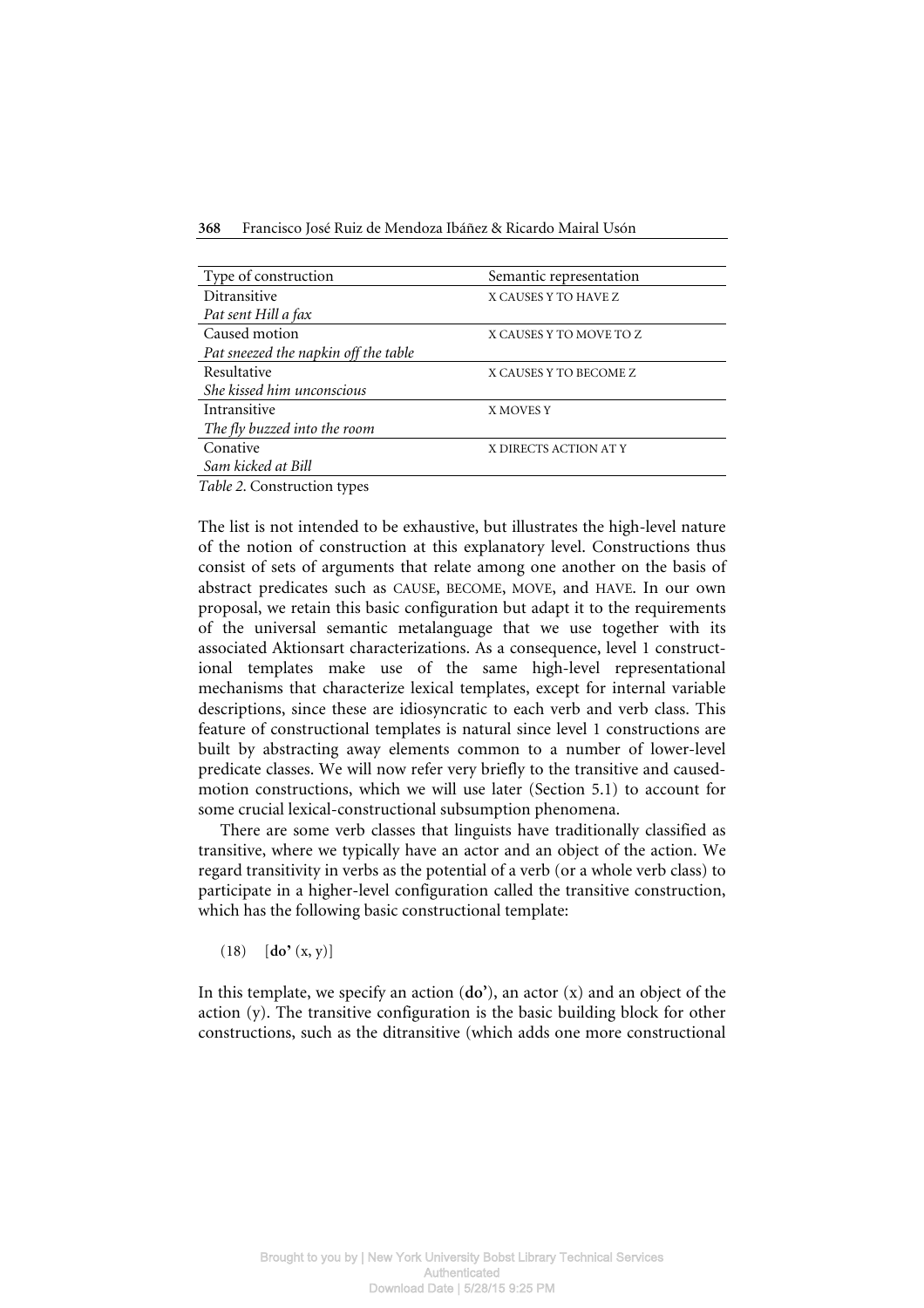argument), the resultative (which adds a predicate expressing a resultant state of the object), and the caused-motion construction (which is in fact a case of resultative construction where the resultant state is a change of location). The caused-motion construction is illustrated in (19) and (20) below:

- (19) They kicked me out of the casino.
- (20) Then they pushed me into my cell and locked the door.

This construction conflates the roles of 'affected object' and 'actor' into one element of structure (the speaker in the examples above). It also conflates into one single predicate ('kick', 'push') two predicate values: causing motion and manner of causing motion. We propose the following constructional template for caused-motion, where the asterisk marks the optional status of an element:

# (21)  $\left[ \text{do'}(x, y) \right]$  CAUSE  $\left[ \text{BECOME} \right]$  \*NOT LOC  $(y, z)$ ]

It may be noted that the caused-motion construction is built on the basis of the basic transitive pattern  $[do'(x, y)]$ . This feature of the construction has consequences that will be addressed in Section 5.

# 4.2. Level 2 constructions

Level 2 meaning can be obtained on the basis of a combination of degrees of pragmatically guided and linguistically guided situation-based low-level inferencing. Traditionally, pragmatically guided inferencing has been termed IMPLICATURE, which is arguably obtained by the application of some pragmatic principle (like the maxims of the Cooperation Principle proposed by Grice 1975 or the Principle of Relevance put forward by Sperber & Wilson 1995). On the other hand, linguistically (i.e. lexically or constructionally) guided inferencing has been called PRESUPPOSITION (cf. Karttunen 1974). Thus, *She regretted getting a tattoo* presupposes that the protagonist got a tattoo. This is a background inference that derives from the semantic characterization of the verb *regret*, which suggests that the protagonist wishes that she had not performed the action (one cannot regret what one has not done). But the same sentence can have a number of different implicatures,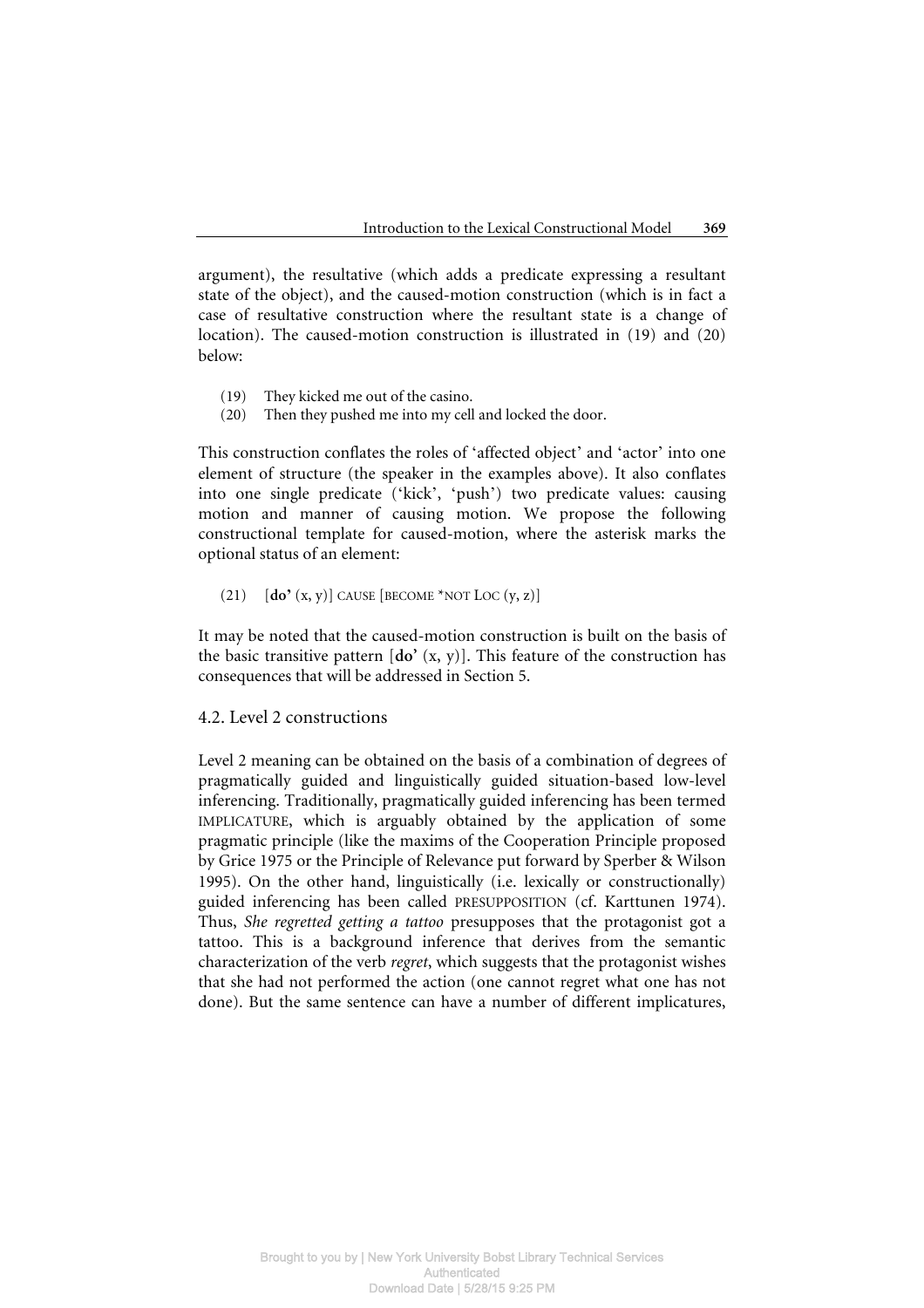which will vary with the context (e.g. 'she won't get a new tattoo', 'she was scolded by her parents', 'she didn't know tattoos are permanent', etc.).

Our account differs from traditional accounts on presupposition and implicature in pragmatics and the philosophy of language in two ways. First, presupposition is not a pragmatic inference but a consequence of the lexical or constructional properties of semantic descriptions. Thus, factive predicates like 'regret', 'realize', and 'be proud that' have the property of introducing a thematic argument that is presented as true from the experiencer's perspective. This property is captured in their corresponding lexical templates by applying the relevant set of lexical functions and primitives to their second internal argument. Consider the lexical template for the verb *regret*:

(22) [SYMPT (sadness)  $INVOLV_{1,2}$  (want) DEGRAD  $\left(\text{do}\right)_2 \text{LOC}_{\text{in}}^{\text{temp}\leftarrow}$ /(become)<sub>2</sub>  $Loc_{\text{in}}^{\text{temp}\leftarrow}$  *because*  $PROP_{1,2}(\text{true})$  *feel*<sup>\*</sup>  $(x, y)$ 

The template specifies that there is a sentient entity that experiences sadness because he/she believes that he/she had acted in the past in a certain harmful way and wishes he/she had not done so.

Second, our proposal admits that implicature can have a constructional motivation. A case in point is the well-known 'What's X Doing Y?' construction, studied by Kay & Fillmore (1999). Consider the following related examples:

- (23) a. What's the child doing?
	- b. What's the child doing in the kitchen?
		- c. What's the child doing in the kitchen with the carving knife?

Since the 'What's X Doing Y?' construction is idiomatic, it is formally different from others, like the transitive, ditransitive, caused-motion, resultative, and benefactive constructions. In Kay & Fillmore's analysis, it consists of a combination of compulsory (*what's*, *doing*) and variable (X, Y) elements. However, we believe that making a distinction between idiomatic and non-idiomatic constructions does not do justice to their broad range of variation. There are degrees of idiomaticity. Thus, for the sake of coherence with other aspects of the LCM, where we see some elements realizing others in a multiple-level parametrization process, we shall refer to unmodifiable elements in a construction as NON-PARAMETRIZABLE, while other elements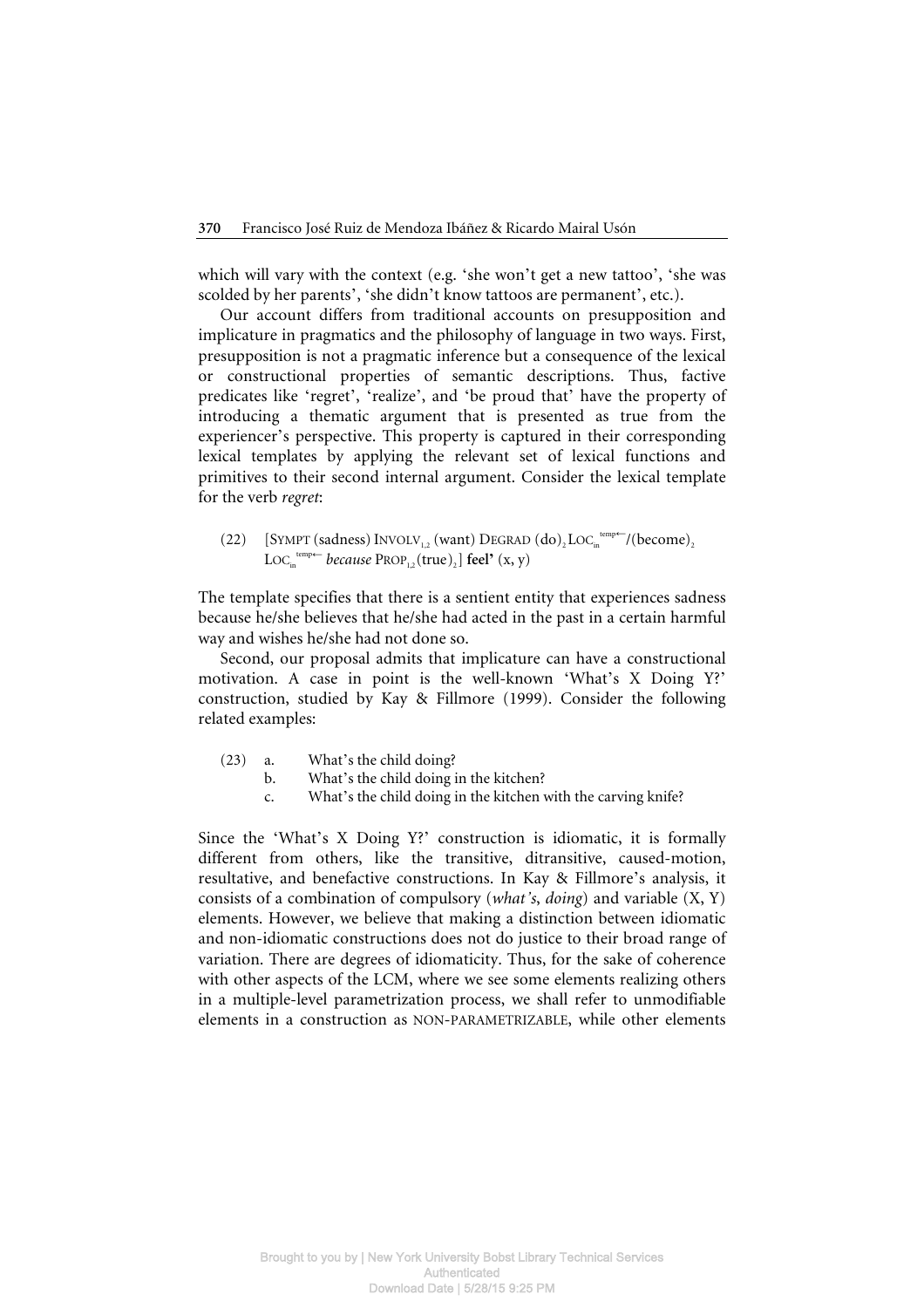will be recognized as being PARAMETRIZABLE to different extents. In our application of this distinction to Fillmore & Kay's treatment of 'What's X Doing Y?', *doing* would be distinguished as a non-parametrizable element, while the X and Y elements are highly parametrizable, since they admit a large amount of variability.

As Kay & Fillmore note (1999: 4), semantically, the 'What's X Doing Y?' construction seems to convey the idea that there is something wrong about the situation described (there is an "incongruity" component in it). In our view, this incongruous situation can be seen as a call for remedial action or even as a complaint from an illocutionary perspective. But what is really noteworthy about this construction is the importance of the Y element to guarantee this meaning value (cf. in this connection Ruiz de Mendoza & Otal Campo 2002: 156). Thus, while (23a) above is ambiguous between the questioning and the directive interpretations, this is clearly not the situation with (23b) and (23c), where the Y element has been realized linguistically. It is also possible to note that the greater the elaboration of the Y element, the clearer the directive or the complaint interpretations. This is so because the construction implies that the speaker, in being able to supply so much information about what is going on, already knows the answer to his own question. This implication is captured by the Y element. Since (23b) and (23c) make that element explicit, they qualify as instances of the level 2 'What's X doing Y?' construction. In contrast, the potential reading of (23a) as a directive act or a complaint can only be obtained by means of a pragmatic operation. That we are dealing with implicated meaning in the three examples is evidenced by the plausibility of the extensions in (24) below, all of which cancel out the meaning implication that something is going wrong. However, note that the greater the amount of information provided by the Y element, the more difficult it is to override the conventional implication, as in (24c):

- (24) a. What's the child doing? Not that I'm worried. Just asking.
	- b. What's the child doing in the kitchen? Are you teaching him to carve the turkey? That's definitely a good idea.
	- c. Hey, what's the child doing in the kitchen with the carving knife? Did you then make up your mind to teach him how to carve a turkey? That's definitely a good idea.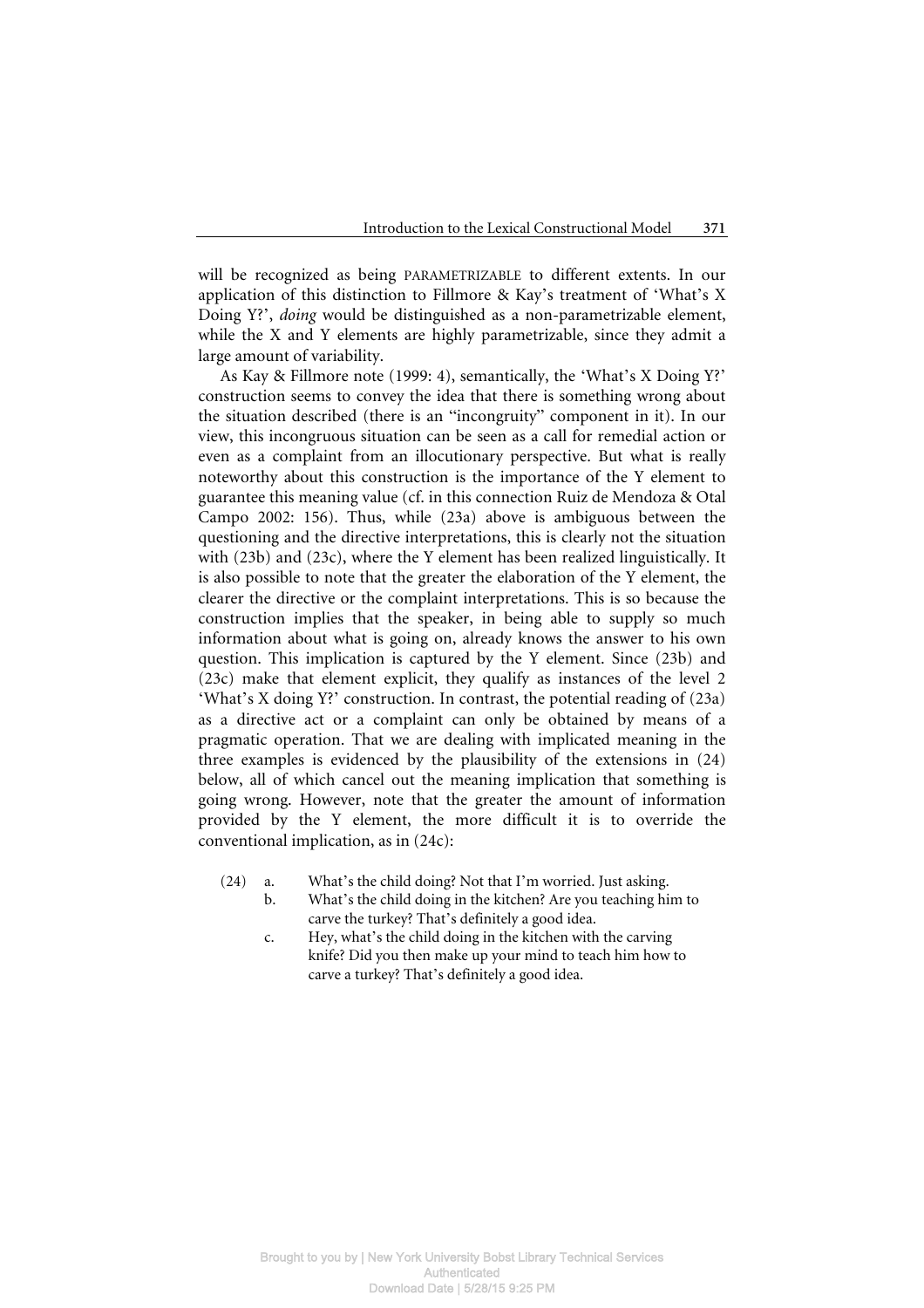Ruiz de Mendoza & Otal Campo (2002: 158) have argued that 'What's X doing Y?' is related to other constructions that also seem to convey the idea that something is wrong in the situation described. Consider:

- (25) a. Who's been messing with my computer?
	- b. What's the neighbor been doing with my flowers?
	- c. Where's he been the last 50 years, golfing with Joe Kennedy Sr.?
	- d. Why's he been messing with my computer?
	- e. Where's he been all his life?

These sentences exemplify what we may call the 'Wh-'s been Y?' construction, which roughly conveys the same idea as 'What's X Doing Y?', namely that what is being described is wrong. The difference is that in 'Wh- 's been Y?' the description is provided by a constructional presupposition, while in 'What's X Doing Y?' the description is explicit. There are some important similarities, however. Thus, the Y element of 'Wh-'s been Y?' usually contains an *–ing* form, though there are exceptions like (25e), and the related 'What's X Doing Y?' construction also has an *–ing* form, *doing*, which in Kay & Fillmore's account is not subject to variation. But this part of Kay & Fillmore's analysis may not be accurate. Consider:

- (26) a. What're they building?
	- b. What're they building in there?
	- c. What're they building in there at this time of the year?

Examples (26b) and (26c) can have meaning implications that are comparable to those in (23b) and (23c) above. They generally point to an incongruous state of affairs. Also this implication is stronger in (26c), where the Y element has been specified in greater detail, than in (26b), a situation which parallels the one described above for (23c) and (23b). So, what we really have is a 'Wh-interrogative' construction whose X and Y element can experience a greater degree of parametrization than the *wh-*component: 'What be-PRESENT X V-ing Y?'

Another example of level 2 configuration with elements that can be parametrized to varying degrees is provided by the so-called double *be* (or copula doubling) construction (e.g. *The thing is, is that he didn't tell the truth*). McConvell (1988), Tuggy (1996), and Massam (1999) have studied the details of this construction, which serves to call the hearer's attention to a given situation while asserting its truthfulness or relevance. It usually takes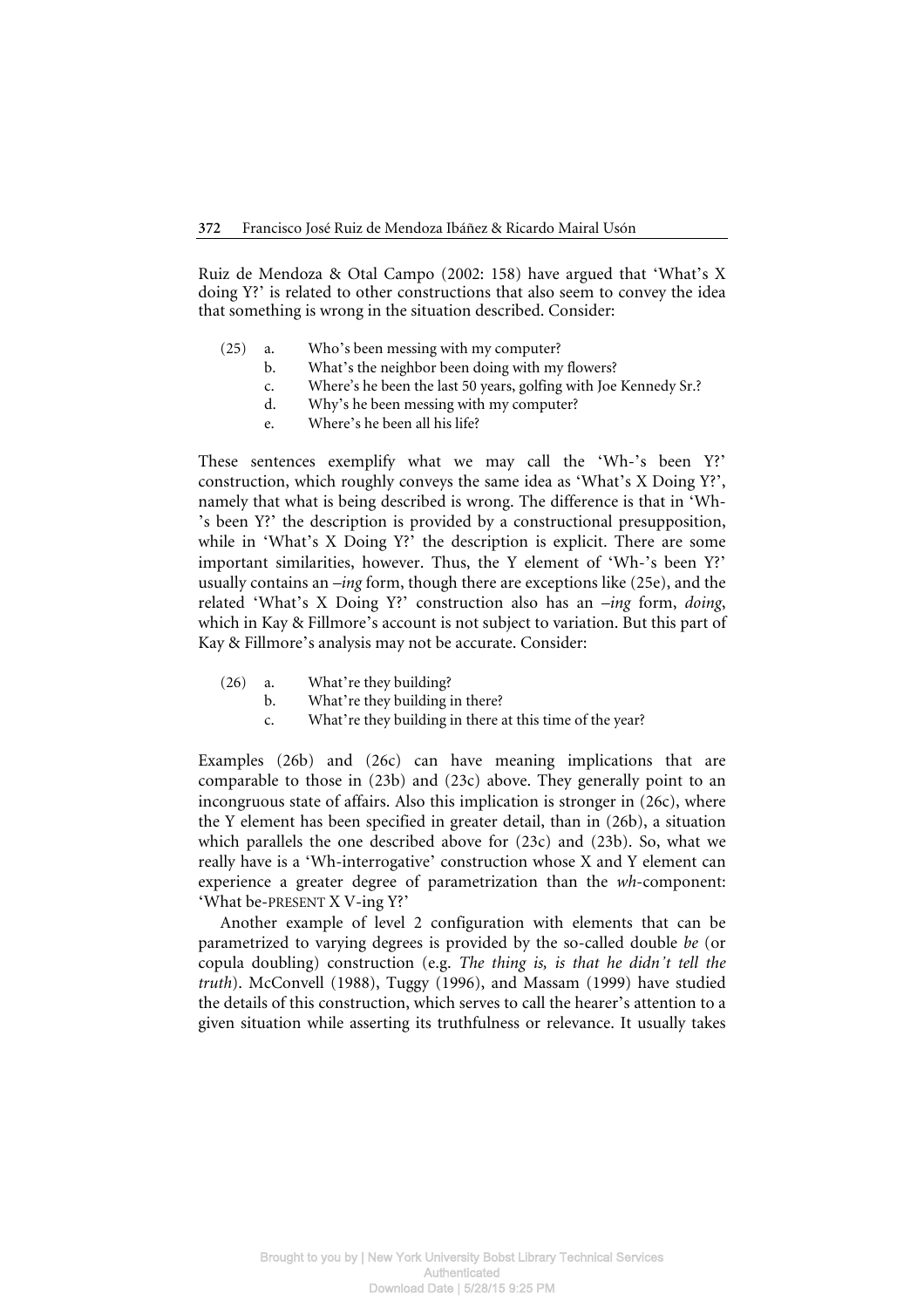the configuration 'X is, is Y', where X, which is marked by a high tone, is the topic and Y, which takes a low tone, is the focus. While Y is a relatively unconstrained element (it can be realized by any *that*-clause), there is a fairly limited range of options for X, normally *the thing*, *the problem*, *the question*, *what I mean*, and *what happens*.

In our view, the possibility of modifying some of the relatively fixed elements of the construction is evidence that constructions of this kind have been obtained through a process of what Langacker (1999: 105) has aptly called ENTRENCHMENT or inherent ease of activation, which is a function of type frequency.

#### 4.3. Level 3 constructions

The idea that illocutionary force is coded in language systems either by lexical or grammatical means is not new. Searle (1969) postulated the existence of a number of ILLOCUTIONARY FORCE INDICATING DEVICES, such as word order, stress, intonation contour, punctuation, verb mood, and performative predicates. Some functional grammar accounts (e.g. Dik 1997a/b, Halliday & Matthiessen 2004) assume that illocutionary meaning is part of grammar and has to be incorporated in grammatical description only in so far as there are linguistic devices to express such meaning. Thus, Halliday & Matthiessen (2004: 108), in examining the clause as exchange, note that grammar has a mood system (declarative, interrogative, imperative) that realizes four basic speech functions (offers, commands, statements, and questions). Dik (1997b), in turn, uses typological criteria (Sadock & Zwicky 1985) to distinguish four basic illocutionary functions coded in most languages: statements, questions, commands, and exclamations. These basic illocutions correspond to three sentence types (declarative, interrogative, imperative) and to exclamative constructions. Dik (1997b) further argues that there are grammatical mechanisms that can be used to derive other illocutions from the basic ones. For example, declarative, imperative, and interrogative sentences can be converted into requests by adding *please* (e.g. *Please, I hate this music!*; *Give me the book, please*; *Can you swim, please?*), declaratives into questions by means of a tag (e.g. *She's a nice girl, isn't she?*), and imperatives into exclamations through suprasegmental features (e.g. *Look who's THERE!*), among other possibilities. Our own view is very close to Dik's proposal, but with the crucial difference that what Dik calls grammatical derivation is not really so, but a matter of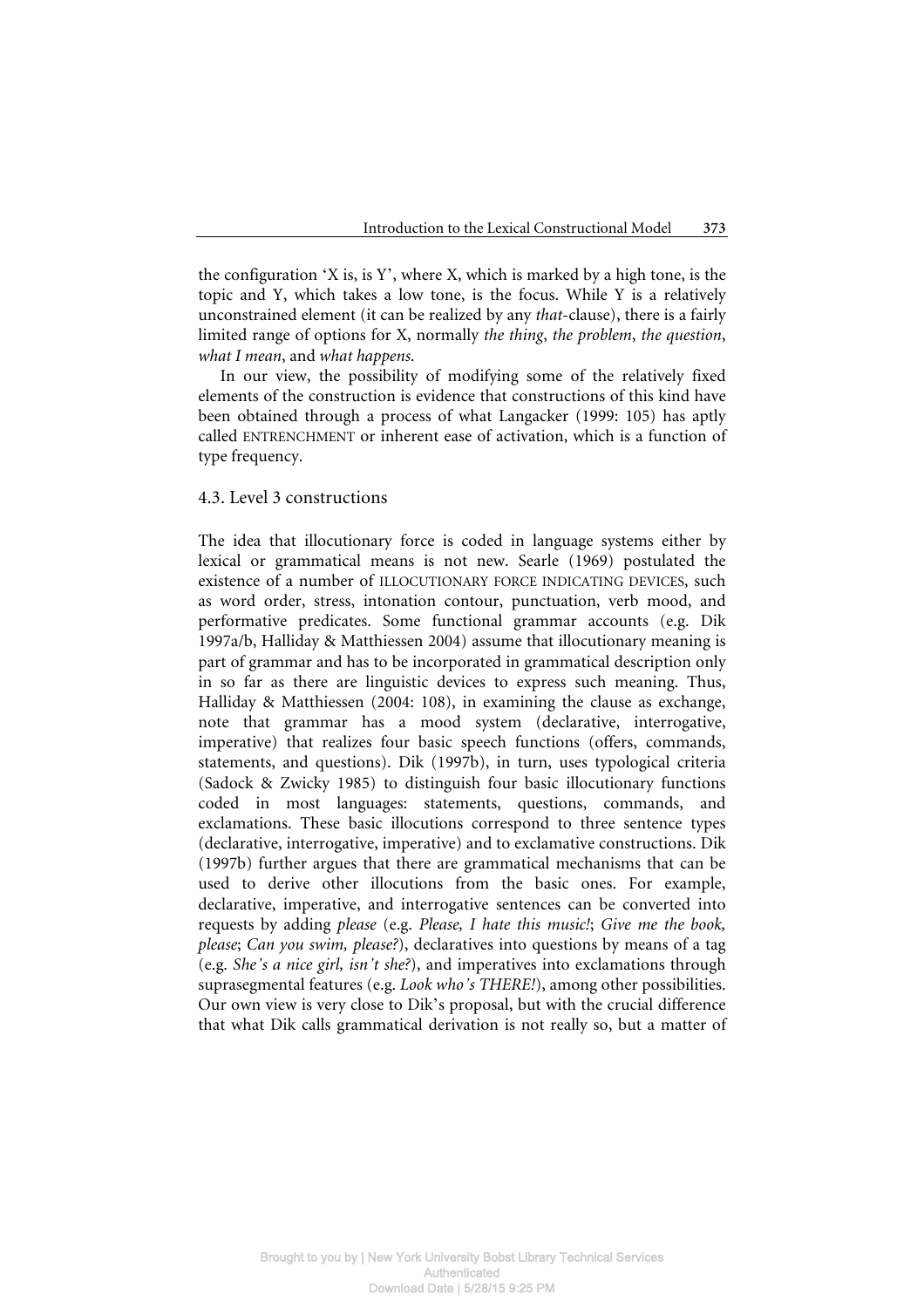constructional conventionalization (Ruiz de Mendoza & Baicchi 2007). We thus believe that there are level 3 constructions that evince the same degrees of conventionalization that we find for level 2 constructions. Witness (27):

- (27) a. Can you write Morse code?
	- b. Can you explain Einstein's theory of relativity?
	- c. #Can you write Morse code, please?
	- d. Can you explain Einstein's theory of relativity, please?
	- e. Can you hear the ocean?
	- f. #\*Can you hear the ocean, please?
	- g. Can you listen to me?

'Can You Y?' sentences are a relatively conventional way of making requests. But the same construction can be used to ask questions. So, the interpretation of 'Can You Y?' is constructionally ambiguous. Grammatically, the 'Can You Y?' string is interrogative, so it could be argued, *à la* Dik, that the request interpretation is derived pragmatically, in contrast with example (27d), where we have grammatical derivation through the addition of *please*. But this is clearly not the case for two reasons. First, there are sentences like (27a) and (27e) that can hardly be converted into requests, not even through grammatical mechanisms, as evidenced by examples (27c) and (27f). Second, there are 'Can You Y?' sentences that have an extremely strong default interpretation as requests, as is the case with (27g). Evidently, the existence of default interpretations that are not predictable from grammatical form calls for a non-derivational account. Instead, we propose a constructional account of non-pragmatic illocutionary meaning, where illocutionary constructions may have compulsory (nonparametrizable) and variable (parametrizable) elements, as was the case with level 2 constructions. Parametrization is not an unrestricted process. Thus, the Y element in the 'Can You Y?' directive construction can only take verbal predicates belonging to certain lexical classes (state and non-active accomplishment predicates are excluded). Additionally, the Y element may optionally include *please* (*Can you listen to me, please?*) or beneficiary complements (*Can you sing for me?*) as ways of either reinforcing the directive character of the sentence or simply forcing the request interpretation.

Finally, note that the non-parametrizable part of the construction, just like in some level 2 constructions, admits some variation with slight changes in meaning that do not alter the overall illocutionary interpretation. That is,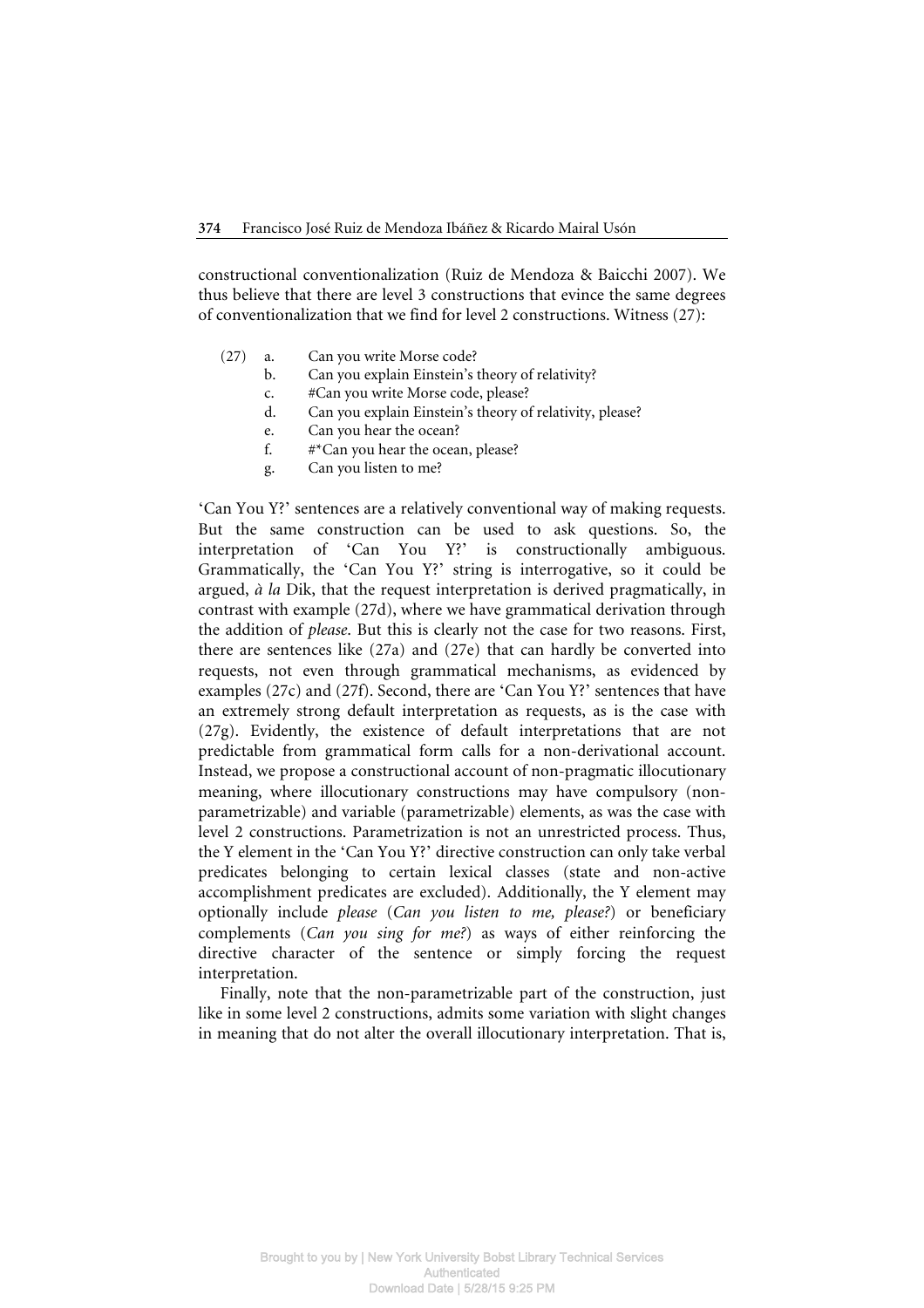"non-paramatrizable" does not mean absolutely invariable but rather realizable through a limited set of options. Thus, we can have sentences using *will you*, *would you* and *could you* forms for the 'Can You' part of the construction:

- (27) h. Will/would you please answer all the questions in the questionnaire?
	- i. Can/could you please answer all the questions in the questionnaire?

The question may now arise as to the status of 'Can You Y?' strings that have a purely interrogative function. In the LCM such strings are considered parametrizations of the Aux-NP constituents of the polar interrogative construction. Obviously, 'Can You Y?' requests have been derived by conventionalizing one form of performing such parametrization and giving it a stable speech act value. Again, as with level 2 configurations, the stable association of a specific interpretation with the construction is a matter of degrees of entrenchment.

# 4.4. Level 4 constructions

There are constructions that capture conventional implications that go beyond the clause level. These are level 4 constructions. One well-known example is the 'Let Alone' construction (e.g. *Would anyone buy this garbage, let alone eat it?*; see Fillmore, Kay & O'Connor 1988), which can be symbolized as 'X Let Alone Y'. The construction, which has two highly variable constituents (X and Y) related by *let alone*, sets up an entailment relation between the two constituents that it relates. In this relation, the state of affairs depicted in Y is considered less likely to happen than the one in X. In turn, X either expresses or implicates a negative situation, i.e. one in which a state of affairs is portrayed as not being the case. The kind of discourse relationship described has the pragmatic consequence of placing emphasis (through an exaggerated contrast) on the Y element.

The 'X Let Alone Y' configuration has two highly variable elements (X is negative and Y provides a contrast on the bases of a scale) and one element with a low range of parametrization possibilities: the coordinating conjunction can sometimes be replaced by *never mind* (e.g. *A lot of poor*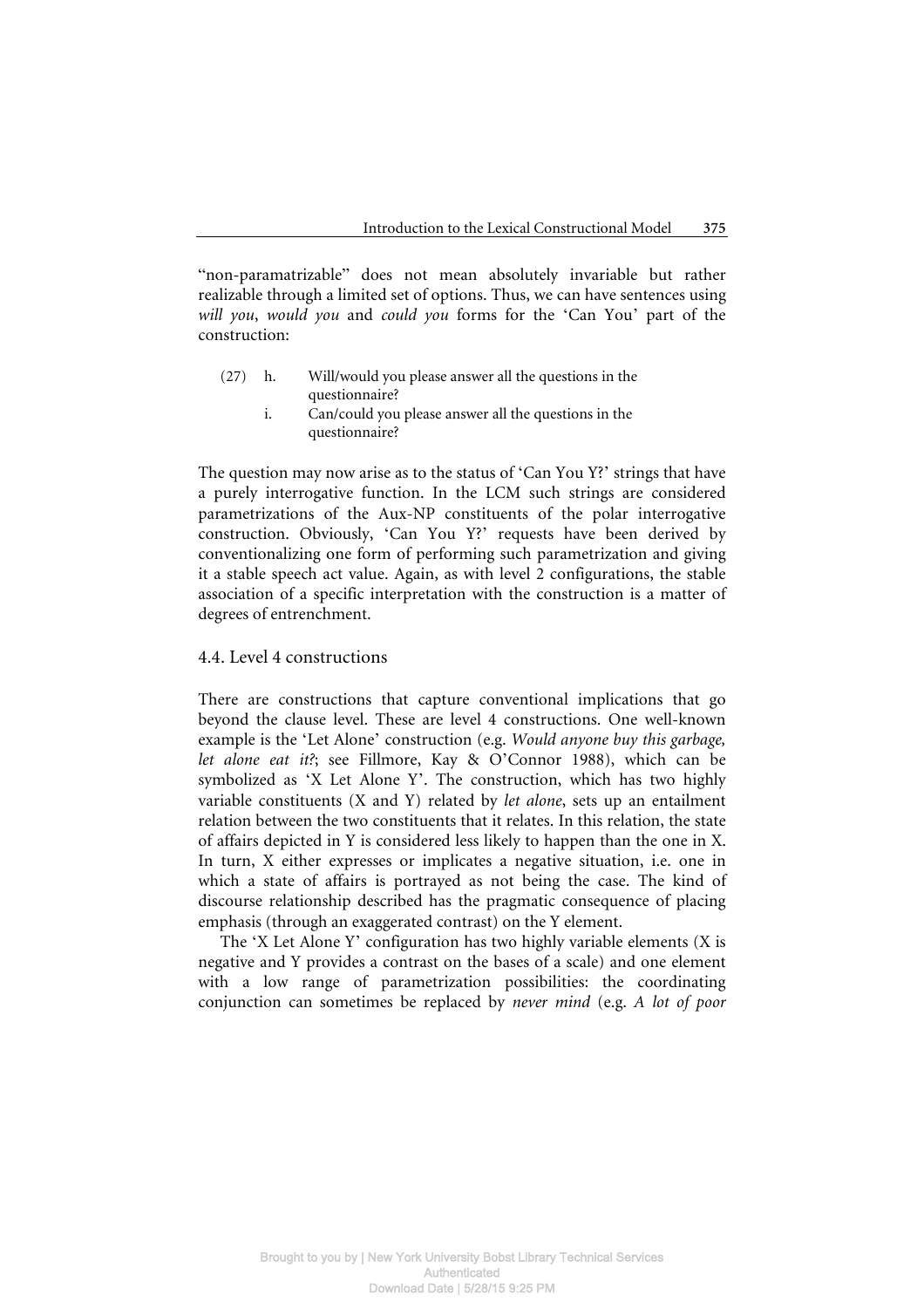*parents barely have time to see their kids, never mind cook for them*) and *much less* (e.g. *Few will ever see an Aston Martin up close, much less drive one*)*.*

Another level 4 construction that admits a degree of variation in some of its compulsory elements is *'*Just Because X Doesn't Mean Y' (e.g. *Just because we live in Berkeley doesn't mean we're left wing radicals*), which is used to indicate that the second constituent does not necessarily follow from the first (Holmes & Hudson 2000). Note that 'Just Because' is not easily modifiable without doing violence to the construction (\**Because we live in Berkeley doesn't mean we're left wing radicals*), while 'Doesn't Mean' does admit some variation (*Just because we live in Berkeley is no reason to think we're left wing radicals*; cf. Bender & Kathol 2001, for similar considerations).

In our view, the 'Just Because X Doesn't Mean Y' construction is a highly conventionalized parametrization of a more generic evidence-conclusion/ conclusion-evidence pattern generally expressed through discourse connectors such as *so* and *after all*. Consider the following re-phrasings of one of the examples above:

- (28) a. They live in Berkeley. They must be left wing radicals.
	- b. They must be left wing radicals. They live in Berkeley.
- (29) a. They live in Berkeley, so they must be left wing radicals.
	- b. They must be left wing radicals; after all, they live in Berkeley.

The discourse relationship between the two sentences in (28a) is one of evidence-conclusion and in (28b) of conclusion-evidence. Both in (28a) and (28b) the connections are implicit and need to be derived inferentially. This is not the case in (29a) and (29b), where they have been made explicit through discourse connectors, which thus acquire a clear constructional potential. We have two reverse constructions 'X So Y', and 'Y After All X', where X and Y can be either positive or negative statements, with various meaning effects:

- (30) a. They don't live in Berkeley, so they can't be left wing radicals.
	- b. They can't be left wing radicals; after all, they don't live in Berkeley.
		- c. They live in Utah, so they can't be left wing radicals.
	- d. They can't be left wing radicals; after all, they live in Utah.
	- e. They don't live in Utah, so they could be left wing radicals.
	- f. They could be left wing radicals; after all, they don't live in Utah.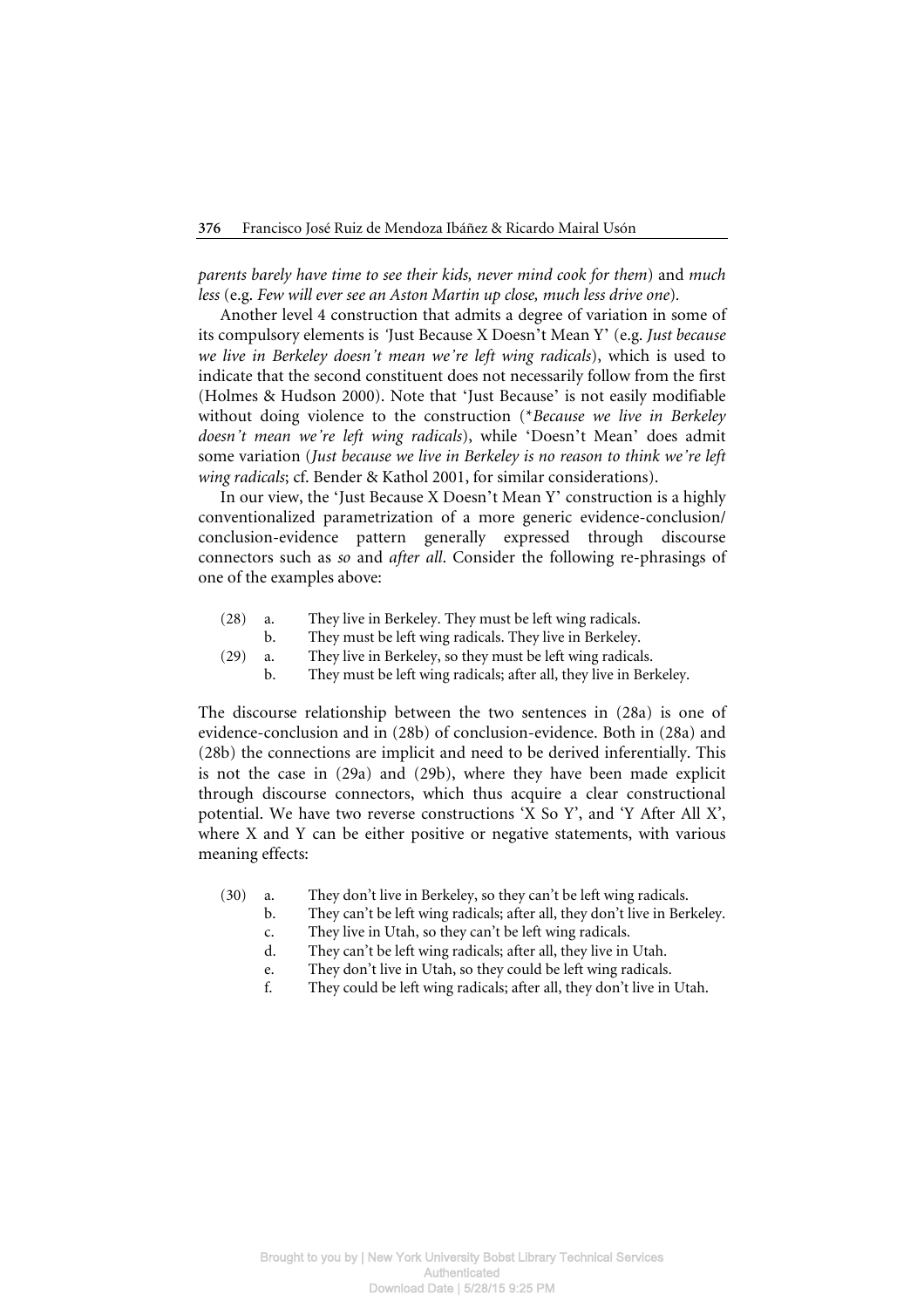Relevance theorists (e.g. Blakemore 1987, 1988, 2002, Blakemore & Carston 1999, Wilson & Sperber 1993) have studied discourse connectors (among them *so* and *after all*) in quite some detail. Relevance Theory makes a distinction between CONCEPTUAL and PROCEDURAL ENCODING. The former deals with the creation of coherent schematizations of experience, while the latter deals with the creation of instructions or constraints on pragmatic processing. Discourse connectors are a case of procedural encoding since they tell us the kind of inferential process that the hearer is expected to follow. In the case of the sequence 'X So Y' the hearer is expected to think of X as the evidence for the conclusion in Y; this reasoning pattern is reversed in the interpretation of 'Y After All X'. This proposal has the advantage of recognizing the inferential dimension of discourse connectors. However, we do not think that they are procedural any more than other aspects of interpretation at other levels, including what we have called subsumption (see Section 5). What discourse connectors do is activate high-level cognitive models (or frames) like the EVIDENCE FRAME, which, elaborating on previous work by Ruiz de Mendoza (1999: 23), we can define as follows:

 (31) A state of affairs X is evidence of the existence of another state of affairs Y if thinking of X as true involves thinking of Y as true as well.

*So* and *after all* exploit the Evidence Frame in converse ways by parametrizing differently the X and Y elements in it.

# **5. Subsumption processes**

In the Lexical Constructional Model subsumption is a stepwise meaning production mechanism that consists in the principled incorporation of lower levels of semantic structure (captured in the form of lexical and constructional templates) into higher levels of syntactically-oriented structure (Ruiz de Mendoza & Mairal Usón 2007; Ruiz de Mendoza 2007). Subsumption is a constrained process that takes place at all levels of meaning derivation. At the level of core grammar, INTERNAL CONSTRAINTS specify the conditions under which a lexical template may modify its internal configuration. They take the form of licensing or blocking factors that depend on lexical class ascription, lexical-constructional compatibility, and either predicate or internal variable conditioning of external variables.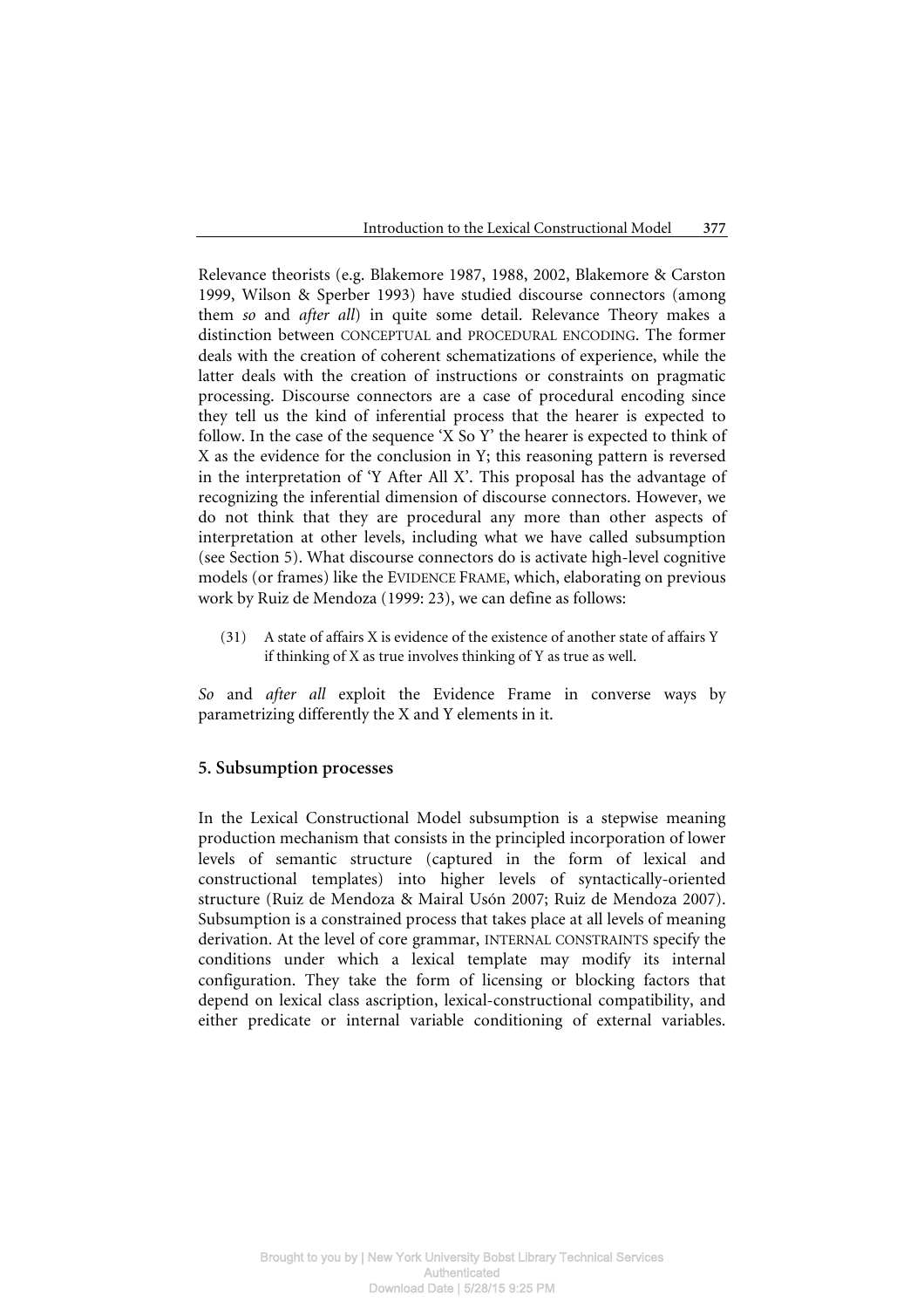EXTERNAL CONSTRAINTS result from the possibility or impossibility of performing high-level metaphoric and metonymic operations on the lexical items involved in the subsumption process.

#### 5.1. Lexical-constructional subsumption

 $\overline{a}$ 

Lexical and constructional templates interact in a constrained way. First, there is a general principle of conceptual interaction according to which higher-level conceptual patterns incorporate lower-level patterns. This principle was first identified by Ruiz de Mendoza (1997) and explored in detail on the basis of different kinds of cognitive model interaction by Ruiz de Mendoza & Díez Velasco (2002). In our view, a specific case of the principle is what Michaelis (2003) has termed the OVERRIDE PRINCIPLE in the context of constructional coercion.<sup>9</sup> This constructional principle states that the meaning of a lexical item conforms to the meaning of the structure in which it is embedded. A case in point is the transitivity feature of the causedmotion construction. Consider:

(32) The Washington press corps literally laughed him out of the room.

Example (32) differs from (19) and (20) in Section 4.1 in that 'laugh' has undergone subcategorial conversion from a verb with a prepositional complement (**laugh-at'** (x, y) 'laugh at someone') to a purely transitive verb (**laugh'** (x, y) 'laugh someone'). It may be observed that subcategorial conversion is a consequence of the Override Principle, which requires an adjustment of the meaning of 'laugh' to make it acquire attributes compatible with the caused-motion construction. But, in our view, the situation is slightly more complex. We may wonder why 'laugh' can participate –through coercion and subcategorial conversion– in the causedmotion construction, while this is not the case for other action predicates that are naturally transitive and do not need that kind of adjustment:

**<sup>9</sup>** Ziegeler (2007) has recently argued against the usefulness of the notion of coercion. She argues that apparent cases of coercion can be better explained on the basis of metonymy, diachronic development, and expansion of grammatical functions. In our own view, the notion is only useful if adequately constrained, as will be shown below.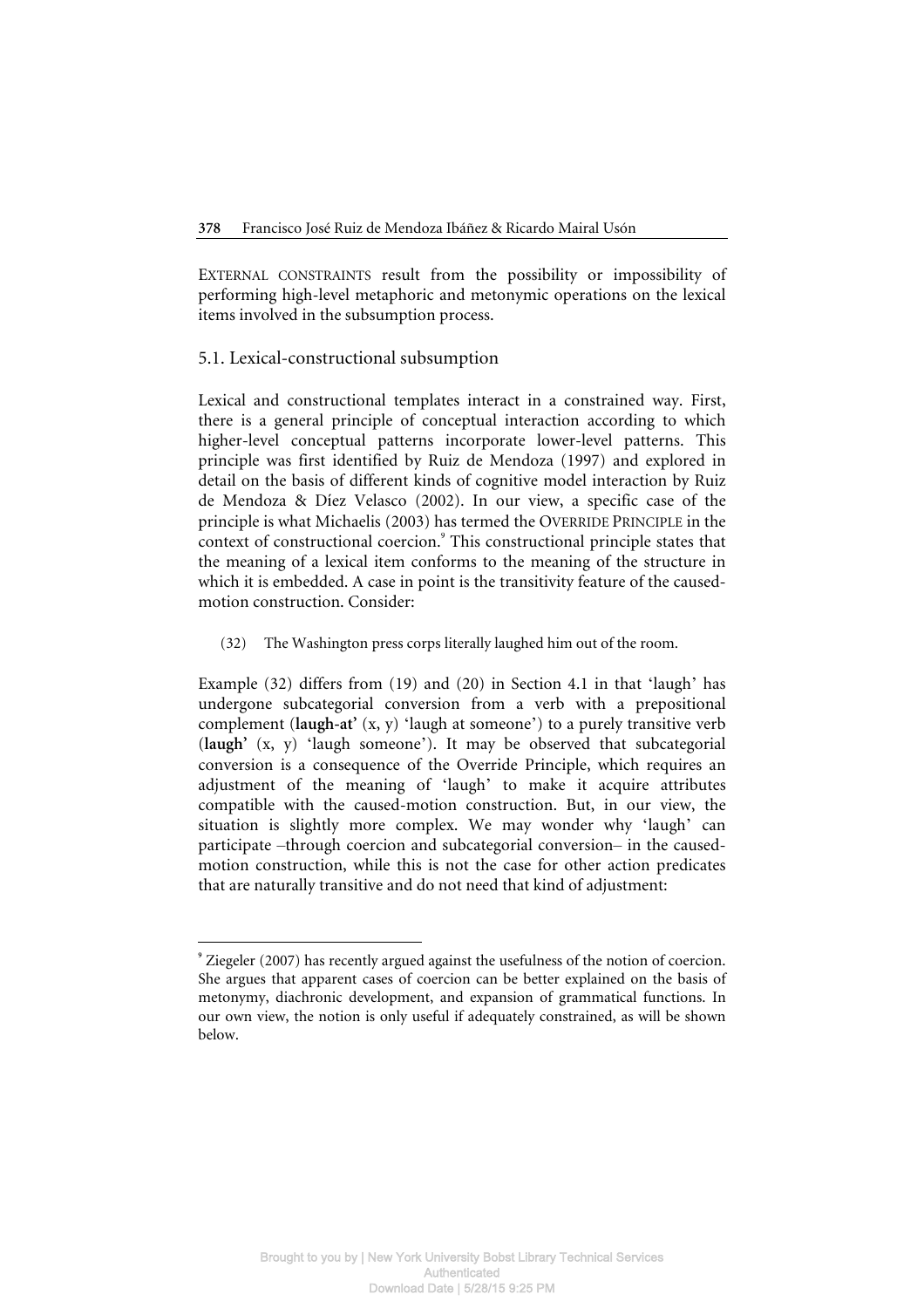- (33) a. \*They caught him out of the room.
	- b. \*They killed him out of the room.
	- c. \*They described him out of the room.
	- d. \*They drank him out of the room.

We believe the answer lies in a correct understanding of the way internal and external constraints license lexical-constructional subsumption, i.e. the principle-regulated fusion of a lexical template into a higher-level constructional pattern. We shall address the two kinds of constraint in the next two sections.

#### *5.1.1. External constraints on lexical-constructional subsumption*

First, let us see why it is possible to convert 'laugh at' into 'laugh'. The constructional requirement is to find a causative accomplishment predicate that will initiate the causal chain that results in the object of the action moving from one location to another. Since 'laugh' is an activity predicate, without any causal and resultative component, the only way to make it part of the caused-motion construction is by reinterpreting the activity predicate as if it were a causative accomplishment predicate. This reinterpretation process is metaphorical and it crucially hinges upon the correlation between two kinds of actor and two kinds of object. In the case of causative accomplishments, the actor and object are what we may call an effector and an effectee, i.e. an actor whose action has a direct impact and subsequent effects on the object. In the case of activities, the actor is a mere "doer" of the action that is experienced by the object. This observation suggests an analysis of the subcategorial conversion process experienced by 'laugh' in terms of SOURCE and TARGET domain correspondences, of the kind proposed by Lakoff (1993) for conceptual metaphor within the context of Cognitive Linguistics.

In Cognitive Linguistics, a metaphor is defined as a conceptual mapping or a set of correspondences between two domains, one of which (called the source) allows us to reason about the other (called the target). Ruiz de Mendoza & Mairal Usón (2007), on the basis of previous work by Ruiz de Mendoza (2007), have identified a number of metaphors that have consequences in terms of grammatical arrangement. For cases like the use of 'laugh' in (32) they propose the metaphor EXPERIENTIAL ACTION IS EFFECTUAL ACTION: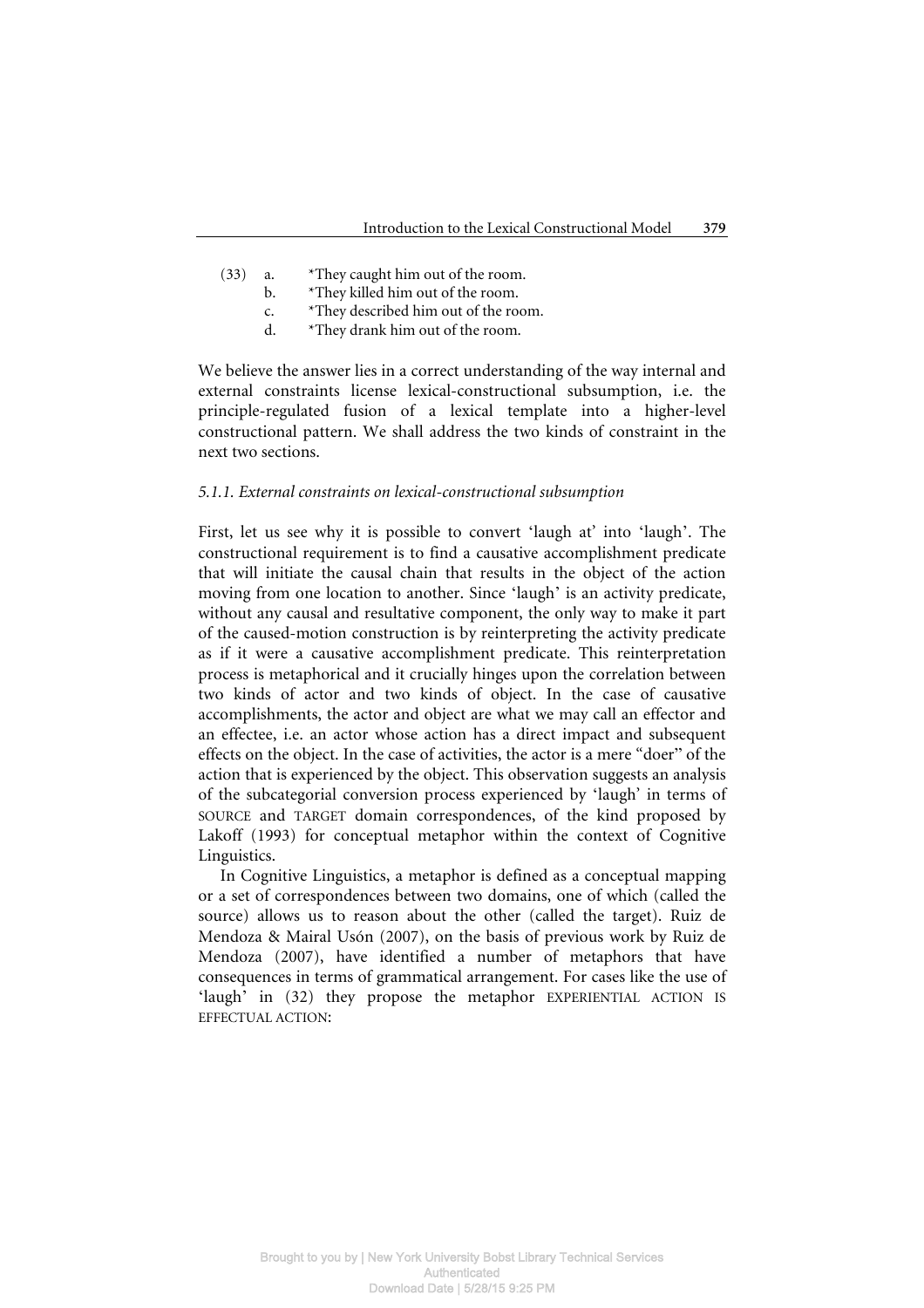| $\left(34\right)$ | <b>SOURCE</b> |     | <b>TARGET</b>                       |
|-------------------|---------------|-----|-------------------------------------|
|                   | Effector      | ←=→ | actor [both are doers]              |
|                   | Effectee      | ←=→ | goal/experiencer [both are objects] |
|                   | Effecting     | ←≕→ | acting [both are kinds of doing]    |
|                   | Instrument    | ←=→ | Ø                                   |
|                   | Purpose       | ←=→ | purpose                             |

The high-level metaphor we have spelled out above imposes positive and negative constraints on lexical-constructional subsumption. On the positive side, the metaphor opens the door to a number of subcategorial conversions of predicates that can be classified as experiential actions. This is the case of the predicates 'listen', 'wink', and 'wave', among many others, all of which have experiential goals, which, in their default syntactic expression, are marked by a preposition ('listen to', 'wink at', 'wave at'):

- (35) a. Finally, I felt like I was being listened into existence.
	- b. She winked her away through Picadilly.
	- c. She waved me into the kitchen.

But there are also negative constraints that filter out impossible expressions even if we are working with experiential actions. Consider (36):

- (36) a. \*They laughed him out of the room with big laughter (but cf. *with a hearty guffaw*, which specifies manner).
	- b.  $*$  John laughed him out of the room with his mouth and lips.

It is not possible to make use of the instrumental role in the metaphor since experiential actions, unlike effectual actions, do not have such an element. The instrumental role is discarded from the mapping by the application of the Extended Invariance Principle (EIP). The EIP was first proposed by Ruiz de Mendoza (1998) as a development of Lakoff's Invariance Principle, which was restricted to topological or image-schematic structure, to all kinds of generic-level structure. The EIP stipulates that the generic-level structure of the target domain of a metaphoric mapping has to be preserved in a way that is consistent with the corresponding structure of the source. This means that we cannot do violence to the 'experiential action' domain by forcing an instrumental role into it, as evidenced by the impossibility of sentences like (36a) and (36b). The metaphor also rules out expressions with activity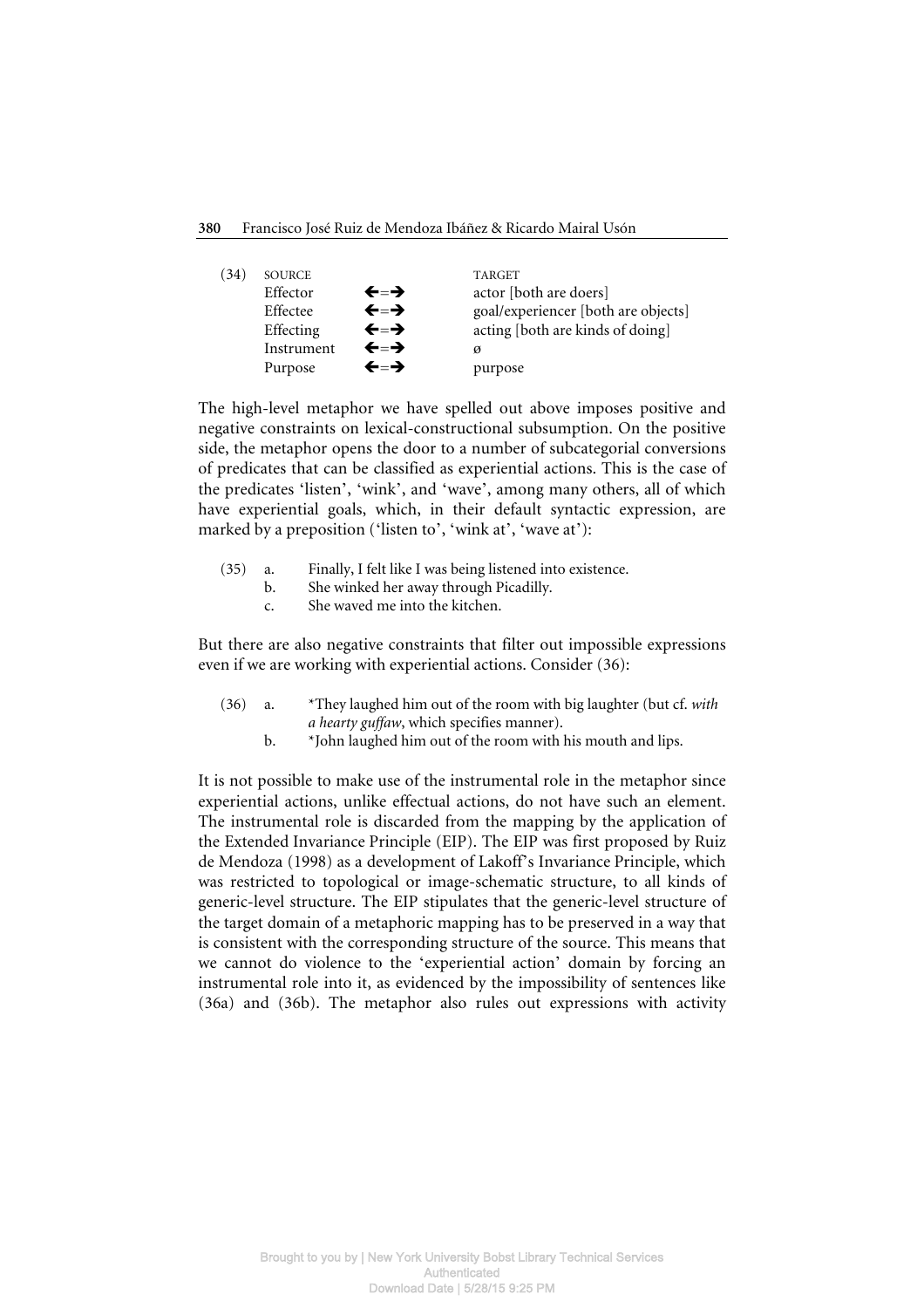predicates that cannot take an object, as in (37), or those where the object is not an experiencer, as in (38):

- (37) \*Sharon shivered me into the room.
- (38) \*My mother dressed me into the room.

This metaphorical constraint happens by virtue of the activity of the Correlation Principle, first proposed by Ruiz de Mendoza & Santibáñez Sáenz (2003), which is active in the selection of the best possible source domain in terms of the implicational structure of the target. For example, in ARGUMENT IS WAR, an extremely intense debate between opposing political candidates may appropriately be described as an all-out war rather than just a skirmish. In the case of AN EXPERIENTIAL ACTION IS AN EFFECTUAL ACTION, both effectors and effectees are appropriate correlates for experiential actors and goals for two reasons: (i) the two pairs of roles stand in an actor-goal relationship; (ii) if we want to preserve the "coerced" meaning implications of the target domain when the lexical template is built into the causedmotion construction, effectors and effectees are the best possible source elements since the caused-motion construction requires literal force applied to an object. In the metaphor we understand the actor and goal of an experiential action as if they were the material doer and object of an effectual action (i.e. an action that has a direct physical effect on the object). A simplified representation of externally constrained lexical-constructional subsumption for *Peter laughed Mary out of the room* is found in Figure 2. For the sake of simplicity, we have made use of the lexically realized constant *laugh at'* (in boldfaced italics)<sup>10</sup> to stand for its corresponding lexical template.

 $\overline{a}$ 

<sup>&</sup>lt;sup>10</sup> Since *laugh* is not a primitive, we use boldface and italics to mark the difference with real primitives, which, recall, are notated in boldface.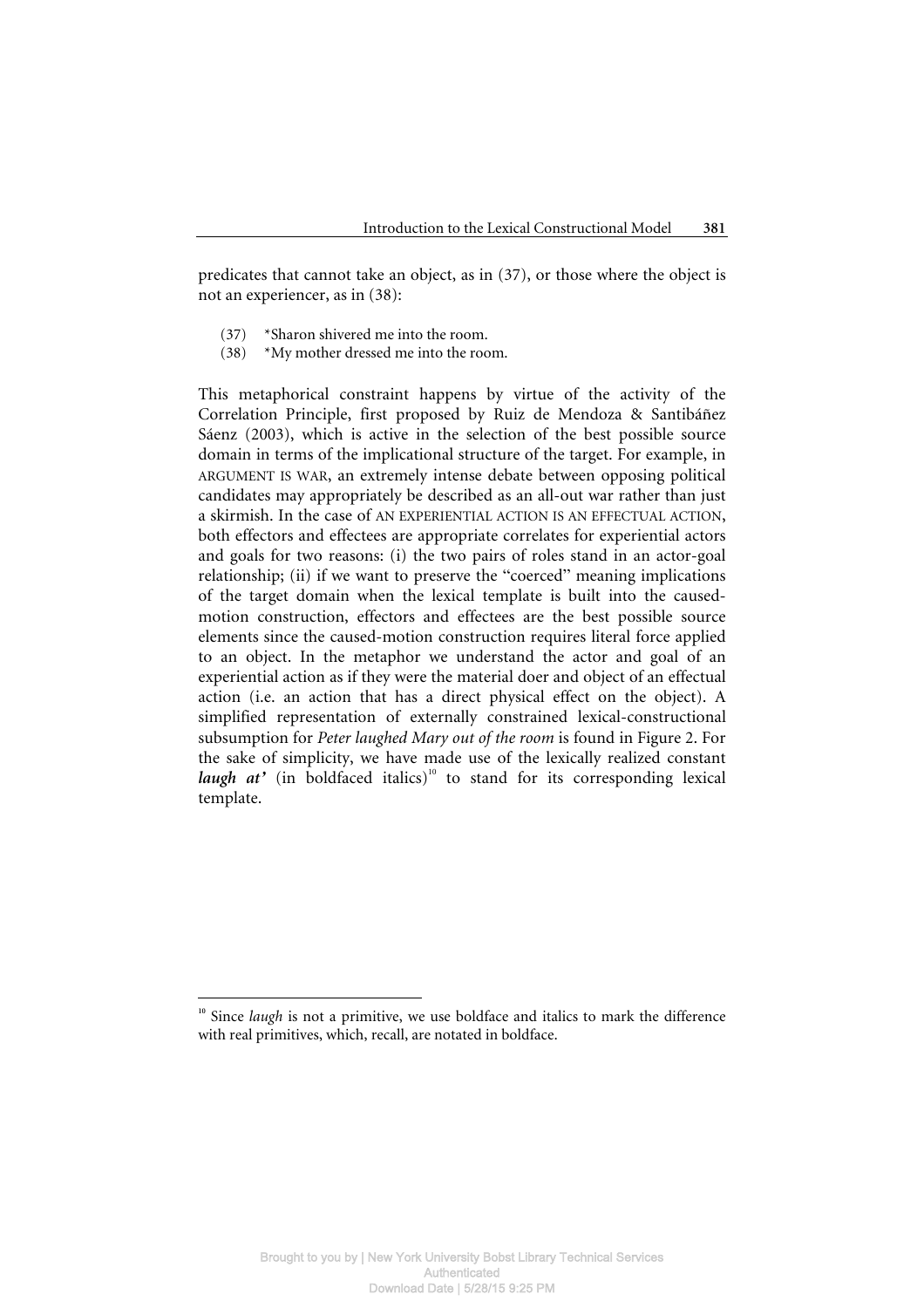

*Figure 2.* Simplified representation of a case of lexical-constructional subsumption

There are other high-level metaphors that constrain lexical-constructional subsumption. For example, as noted in Ruiz de Mendoza & Mairal Usón (2007), in *He talked me into it*, 'talk someone (into)' is based on the metaphor COMMUNICATIVE ACTION IS EFFECTUAL ACTION, which licenses a subcategorial conversion process whereby the receiver of the message is seen as if directly affected by the action of talking rather than as the goal of the message. In *He drank himself into a stupor*, the metaphor AN ACTIVITY IS AN (EFFECTUAL) ACCOMPLISHMENT allows us to interpret the originally intransitive predicate 'drink' in terms of a transitive structure of the actorobject kind (in the example, the object is reflexive). To give just one final example, among many possible others, of the constraining power of highlevel metaphor, consider the following sentence: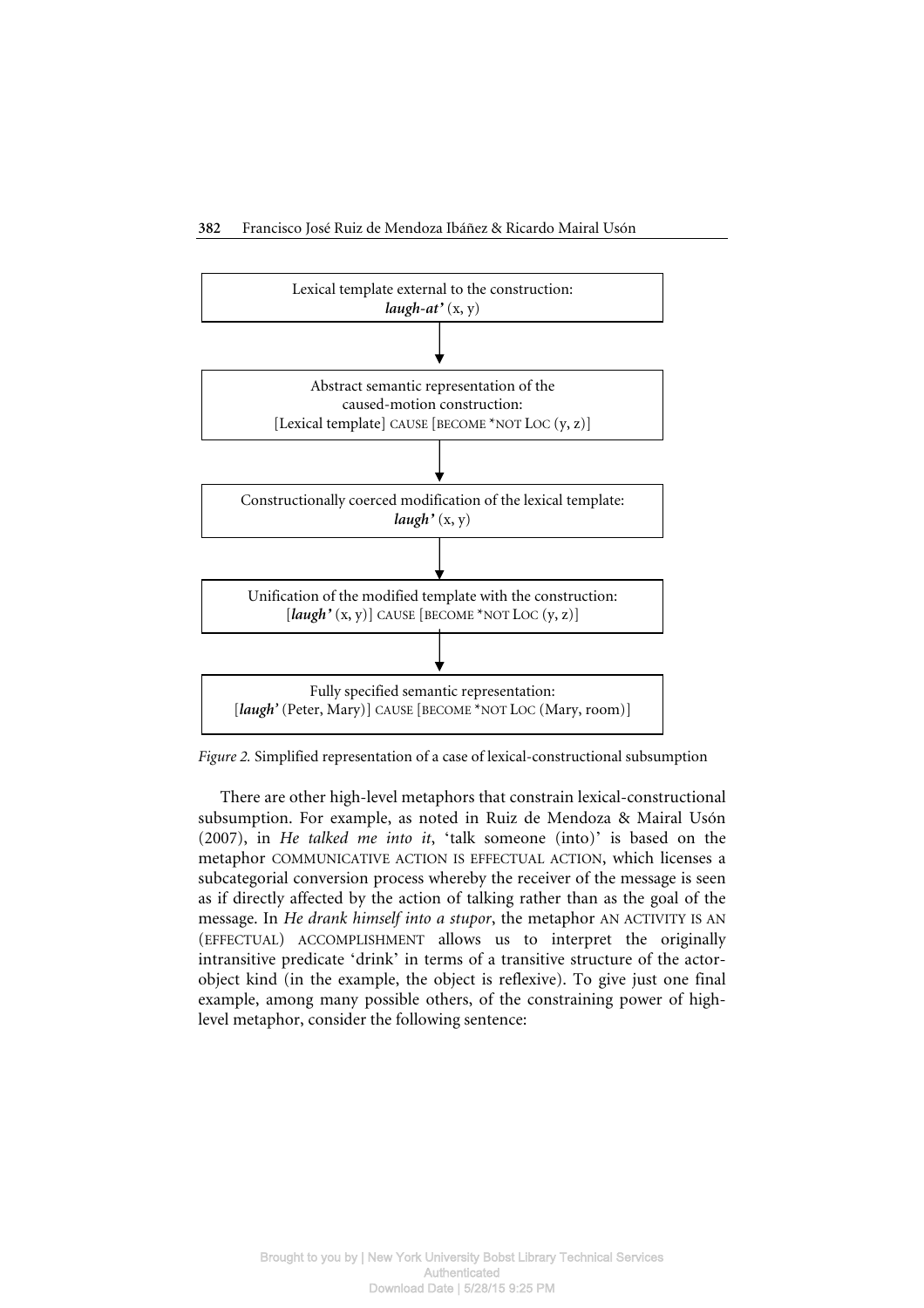#### (39) Peter loved Mary back into life.

This sentence is an instance of the metaphor AN EMOTIONAL STATE IS AN EFFECTUAL ACTION. The predicate 'love' is what Halliday & Matthiessen (2004) have called a mental process predicate, which, in their terminology, has two associated roles, a sensor and an object of sensing (i.e. a phenomenon). In (39) the sensor is treated as an effector and the phenomenon as an effectee. The mapping is licensed by the Correlation Principle to the extent that the object of sensing is a goal of the sensor's activity.

Metonymy can also act as an external constraint on lexical-constructional subsumption. Following the standard approach in Cognitive Linguistics, we define metonymy as a domain-internal conceptual mapping where one domain (the source) affords mental access to another domain (the target). In virtue of this operation, the source is taken to stand for the target. Thus, in the sentence *Tie your shoes*, 'shoes' is cued by the predicate 'tie' to give us immediate access to (and consequently stands for) 'shoelaces'. The constraining power of high-level metonymy on grammatical arrangement has been discussed in some detail in Ruiz de Mendoza & Pérez Hernández (2001) and Ruiz de Mendoza & Mairal Usón (2007).<sup>11</sup> Here we will just address a few relevant facts. Compare the following sentences:

- (40) a. The door closed (easily).
	- b. The bread cut easily/well.
	-

 $\overline{a}$ 

- c. \*The bread cut.<br>(41) a. This new machi This new machine sews nicely.
	- b. This soap powder washes whiter.

Example (40a) is a case of the inchoative construction, which, as is well known from the literature, alternates with the causative construction (cf. *Someone closed the door*). The inchoative construction is very similar to the middle construction, exemplified by (40b), with only one crucial distinguishing property: in the middle construction there is an evaluative element, which is obligatory, as is evidenced by the impossibility of (40c). In

<sup>&</sup>lt;sup>11</sup> The constraining role of metonymy in constructional behavior has also been explored in quite some detail in Panther & Thornburg (1999a/b, 2000), Brdar-Szabó & Brdar (2002), and Brdar & Brdar-Szabó (2003), with examples from English, Hungarian, and Croatian.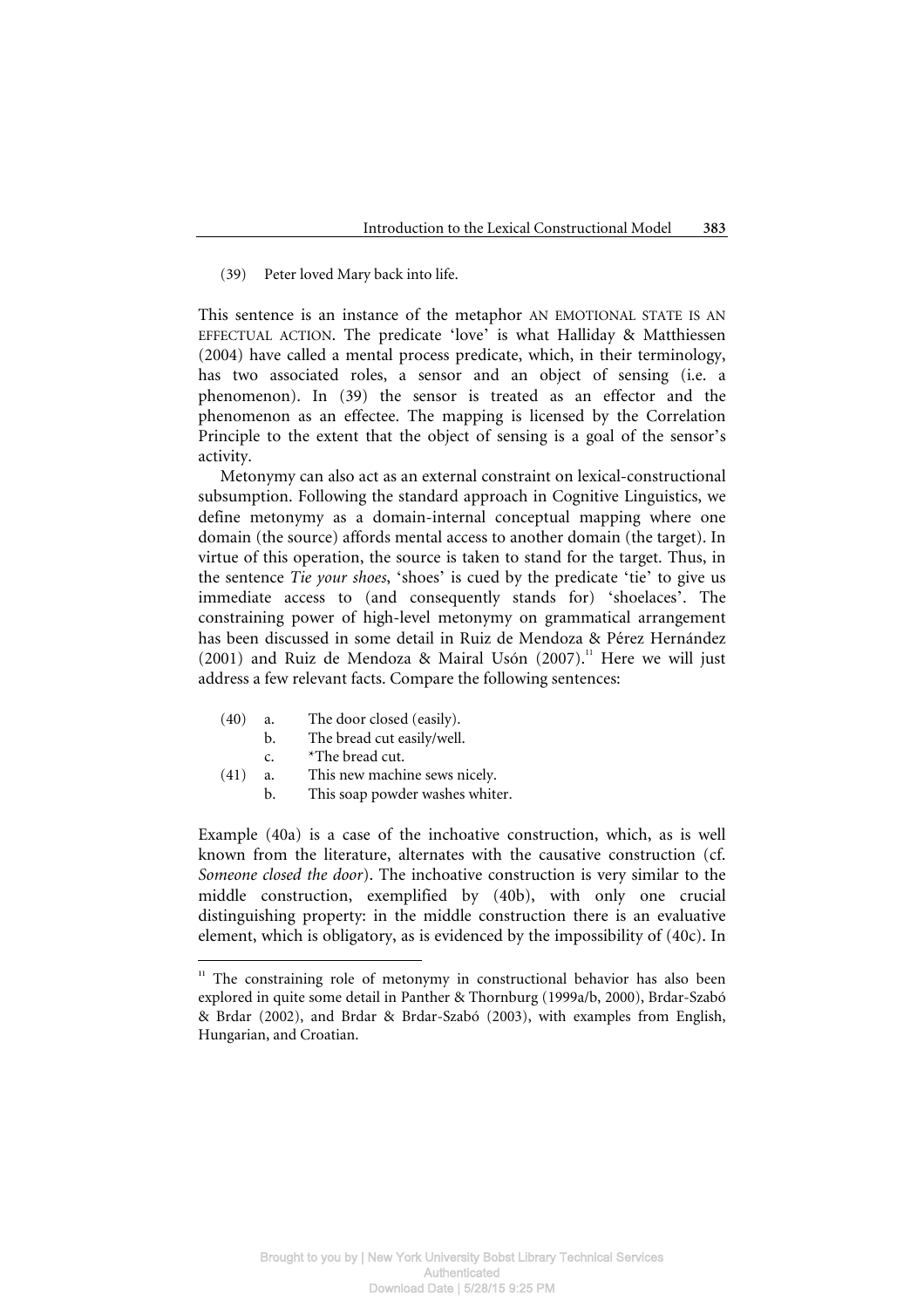the inchoative construction the evaluative element is optional. The sentences in (41), in turn, illustrate the characteristic-property-of-instrument construction (Levin 1993: 39–40), which we prefer to label, following Ruiz de Mendoza & Peña Cervel (2008), instrument-subject evaluative. Ruiz de Mendoza & Mairal Usón (2007) give a unified account of the semantic motivation for these three constructions on the basis of two related highlevel metonymies: PROCESS FOR ACTION and PROCESS FOR ACTION FOR RESULT. The inchoative construction is grounded in the PROCESS FOR ACTION metonymy. The metonymy allows us to retrieve the implicit agent of the inchoative construction, a situation that is impossible in the case of noninchoative processes:

(42) The sheriff died (of a heart attack).

In (42) the sheriff's dying does not stand for someone willfully causing his death. Note that in order to have this situation we need to make use of a metaphor, as in (43), where a natural process is seen as if it were caused by an intentional agent:

(43) A heart attack killed the sheriff.

Furthermore, for the high-level metonymy PROCESS FOR ACTION to be applicable to a verbal predicate, the predicate needs to fulfill a number of conditions: there must be implicit agentive, instrumental, purposive, and beneficiary roles that are retrievable only through the metonymic operation:

- (44) a. \*The door closed by John (cf. John closed the door).
	- b. \*The door closed with his left hand (cf. John closed the door with his left hand).
	- c. \*The door closed to start the experiment (cf. The experimenter closed the door to start the experiment).
	- d. \*The door closed for me (cf. John closed the door for me).

The impossibility of these examples is to be found in the violation of the Extended Invariance Principle mentioned earlier, which in its application to metonymy preserves the high-level configuration of domain internal relationships. Evidently, the Extended Invariance Principle does not allow us to include in the source the roles mentioned above, which are specific to the target.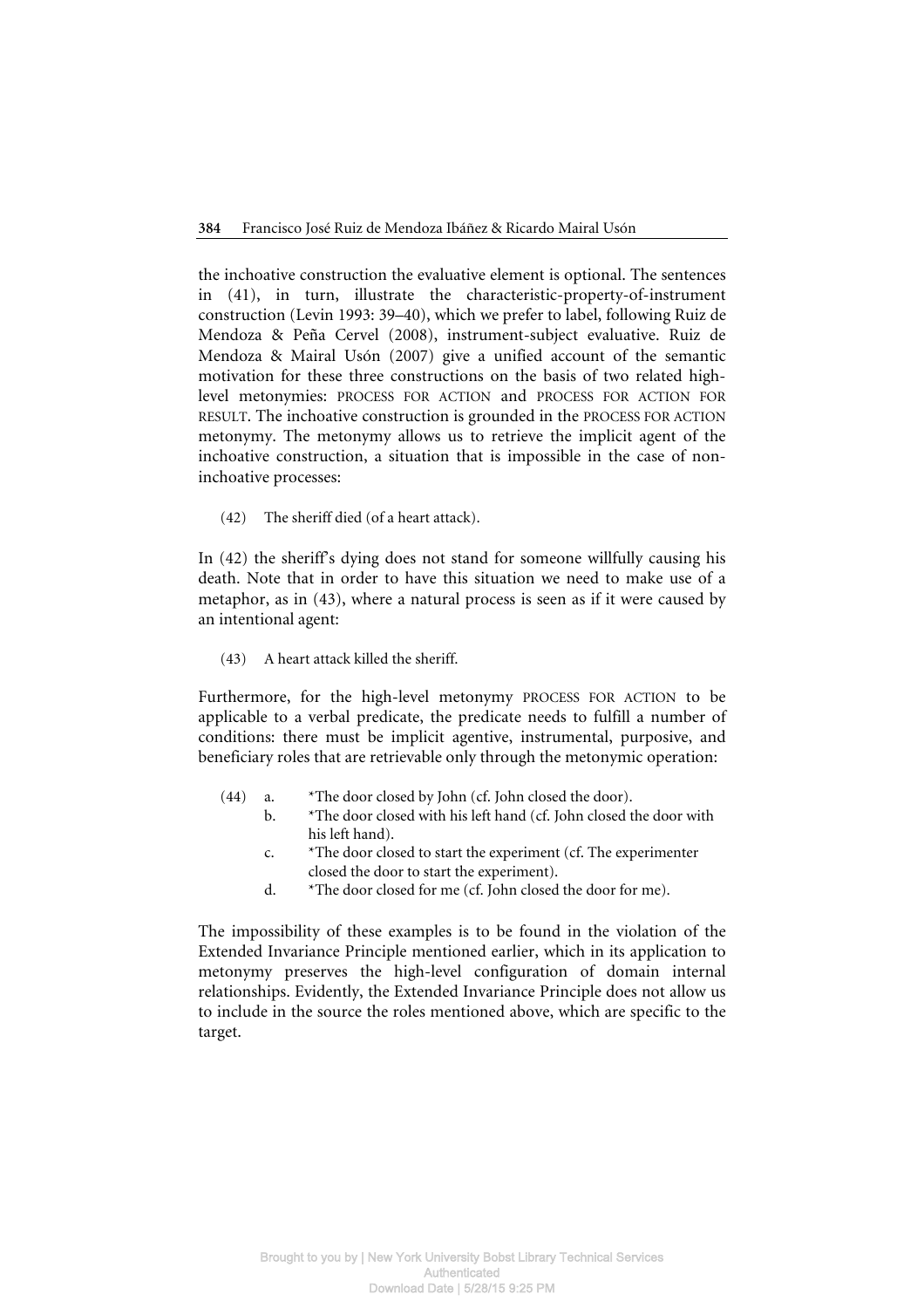The middle and instrument-subject evaluative constructions add an evaluative ingredient that may affect either the process or the result components of the PROCESS FOR ACTION FOR RESULT metonymy. Thus, in *The bread cut easily* and *This new machine sews nicely*, it is the process that is assessed, as revealed by the paraphrases:

- (45) a. It was easy to cut the bread.
	- b. It is nice to sew with this new machine.

By contrast, the paraphrases are not possible in the case of *The bread cut well* and *This soap powder washes whiter*, since in these examples it is not the process but the result that is assessed:

- $(46)$  a. \*It was well to cut the bread.
	- b.  $*$ It is whiter to wash with this soap powder.

This observation suggests that we have two different exploitations of the same high-level metonymic chain. In one of them, special focus falls on the initial source domain (the process); in the other, it is the final target domain (the result) that is particularly highlighted. The difference in focus is to be added to the other factors mentioned above to account for the ability of the two related high-level metonymies to set external constraints on lexicalconstructional subsumption and to account for the range of interpretative possibilities of each construction with its variants.

#### *5.1.2. Internal constraints on lexical-constructional subsumption*

Lexical-constructional subsumption is also regulated by other constraints that have the internal semantic make-up of the lexical and constructional templates within their scope. In what follows we include a sample of some of the most representative internal constraints (see Mairal Usón & Ruiz de Mendoza forthcoming for a more exhaustive description).

The simplest case is Full Matching, which stipulates that there must be full identification of variables, subevents, and operators between the lexical template and the constructional template. Thus, the predicate 'break' can take part in the effectual variety of the transitive construction because it shares with the construction the relevant elements of structure, i.e. an effectual action that causes a change of state. In Figure 3 the higher and lower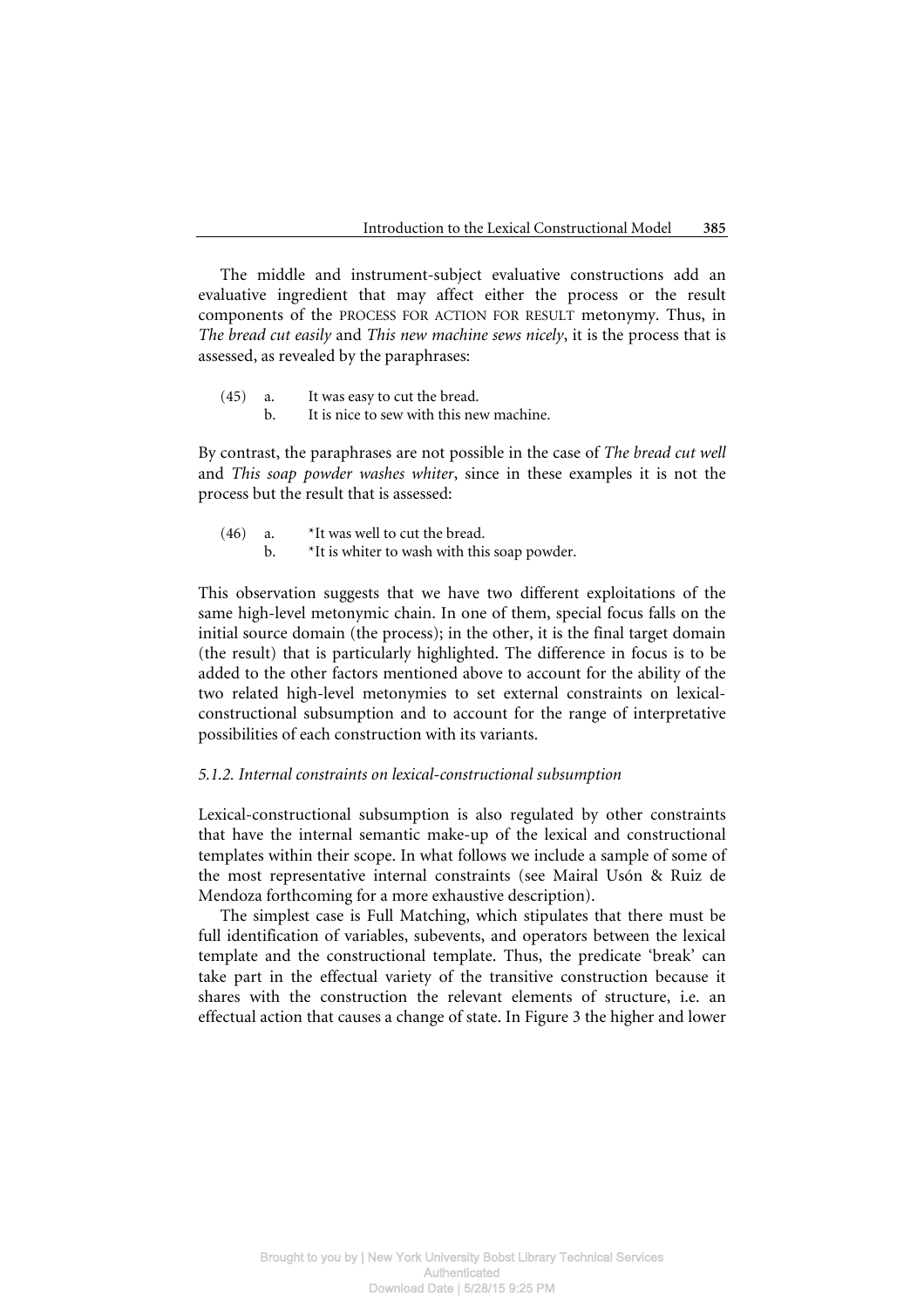layers represent the lexical template and the constructional template respectively.



*Figure 3.* Full matching between a causative accomplishment predicate and the effectual variety of the transitive construction

A second constraint is concerned with the proper identification of events. According to the Event Identification Condition, the semantic configuration of the construction must be a proper subevent of the canonical lexical template. A case in point is that of the conative construction, which imposes the presence of either a motion or a contact subevent. Accordingly, contactby-impact verbs such as *hit*, which are represented by the lexical template in (47), are compatible with a conative construction since a motion subevent is easily identified [**move.toward'** (x, y)].

 $(47)$  [INSTR<sub>1</sub>, INVOLV<sub><Manner> &<Purp>]</sub> [[**do'**  $(w, x)$ ]] CAUSE [[**do'**  $(x,$  [**move.toward'**  $(x, y)$ ]

Continuing with the notion of events, Aktionsart representations can act as filters for certain cases of lexical-constructional subsumption. For example, following Cortés Rodríguez (2009), we note that the causative/inchoative alternation occurs with pure change of state predicates, which means that either a telic accomplishment or an achievement can be compatible with the semantics of the inchoative construction, while this is not the case with states, activities, their corresponding causatives, and active accomplishments: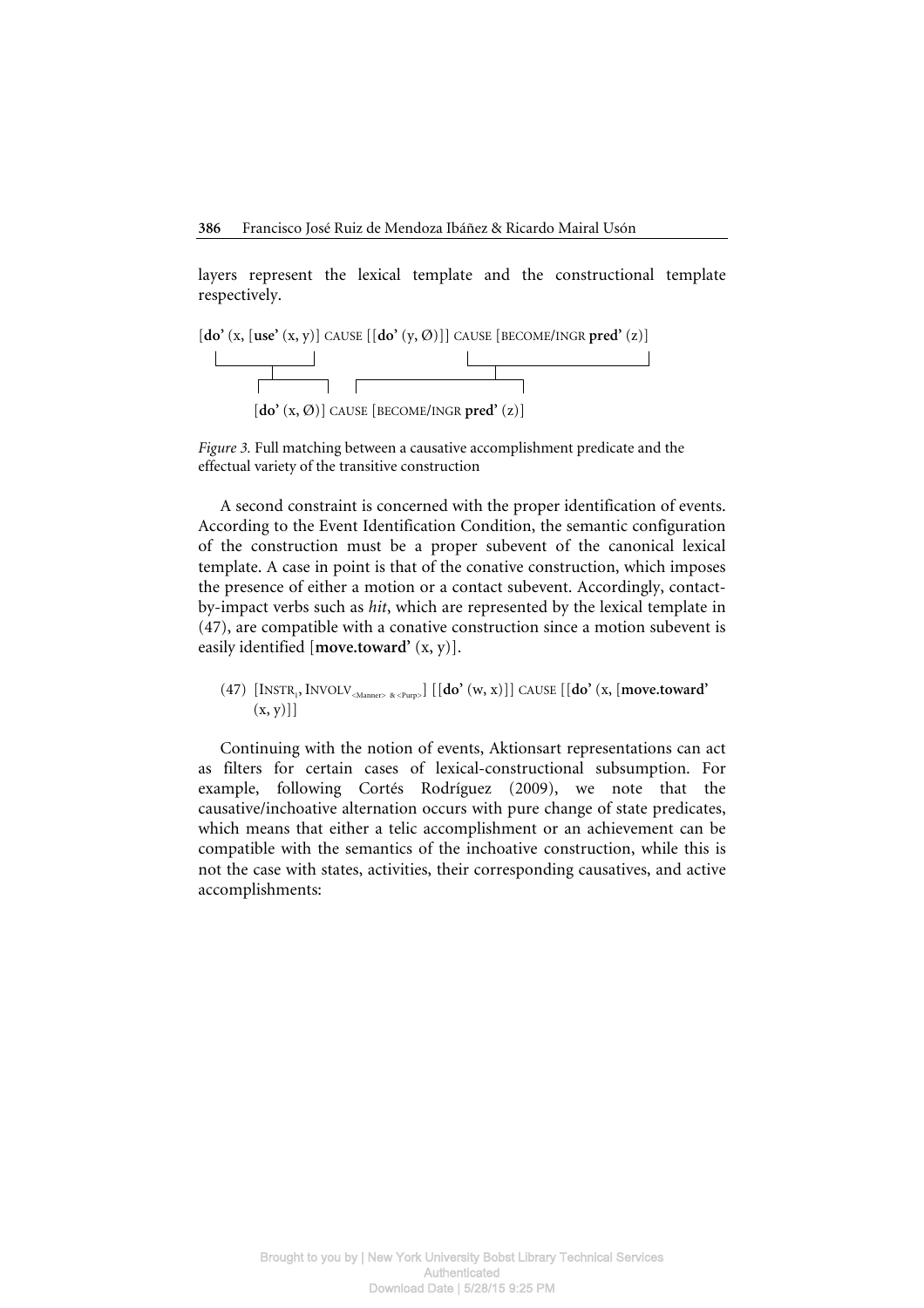#### (48) *break*: a causative accomplishment predicate



Thus, it is not surprising that we cannot subsume a state lexical template into an inchoative constructional template. If we compare the lexical and constructional representations in (49), we note that the implicit causative parameter together with the dynamic telic event structure do not have a corresponding analogue in the state lexical template for *see*; hence lexicalconstructional subsumption is not feasible in this case:<sup>13</sup>

 (49) The lexical template for *see*: \*\*\* \*\*\* **see'** (x, y) The constructional template: [CAUS1 FACT1 ] [BECOME/INGR **pred'** (x)] 1= x

If we now turn to causative states, we note that although the implicit causative parameter of the constructional template finds a corresponding analogue in the causative operator of the lexical template, the BECOME/INGR constructional operators, which signal the telic nature of the construction, are not compatible with anything in the lexical template since we are dealing with a state predicate, which is atelic and unbounded:

 $\overline{a}$ 

<sup>&</sup>lt;sup>12</sup> Cortés Rodríguez (2009) posits this representation as one of the two possible constructional templates for the inchoative construction. Note that the format is the same that is used for lexical templates. On the right hand side, there are two lexical functions, CAUS1 and FACT1, which emphasize that the first argument can be understood as an in-built causer involved in the realization (FACT ' factum') of the change of state depicted. For an in-depth analysis of the causative/inchoative alternation and all the semantic and syntactic co-occurrence restrictions associated with it, we refer the reader to Cortés Rodríguez (2009).

<sup>&</sup>lt;sup>13</sup> A similar argument can be used to explain the ungrammaticality of activity predicates within the causative/inchoative alternation (see Cortés Rodríguez 2009).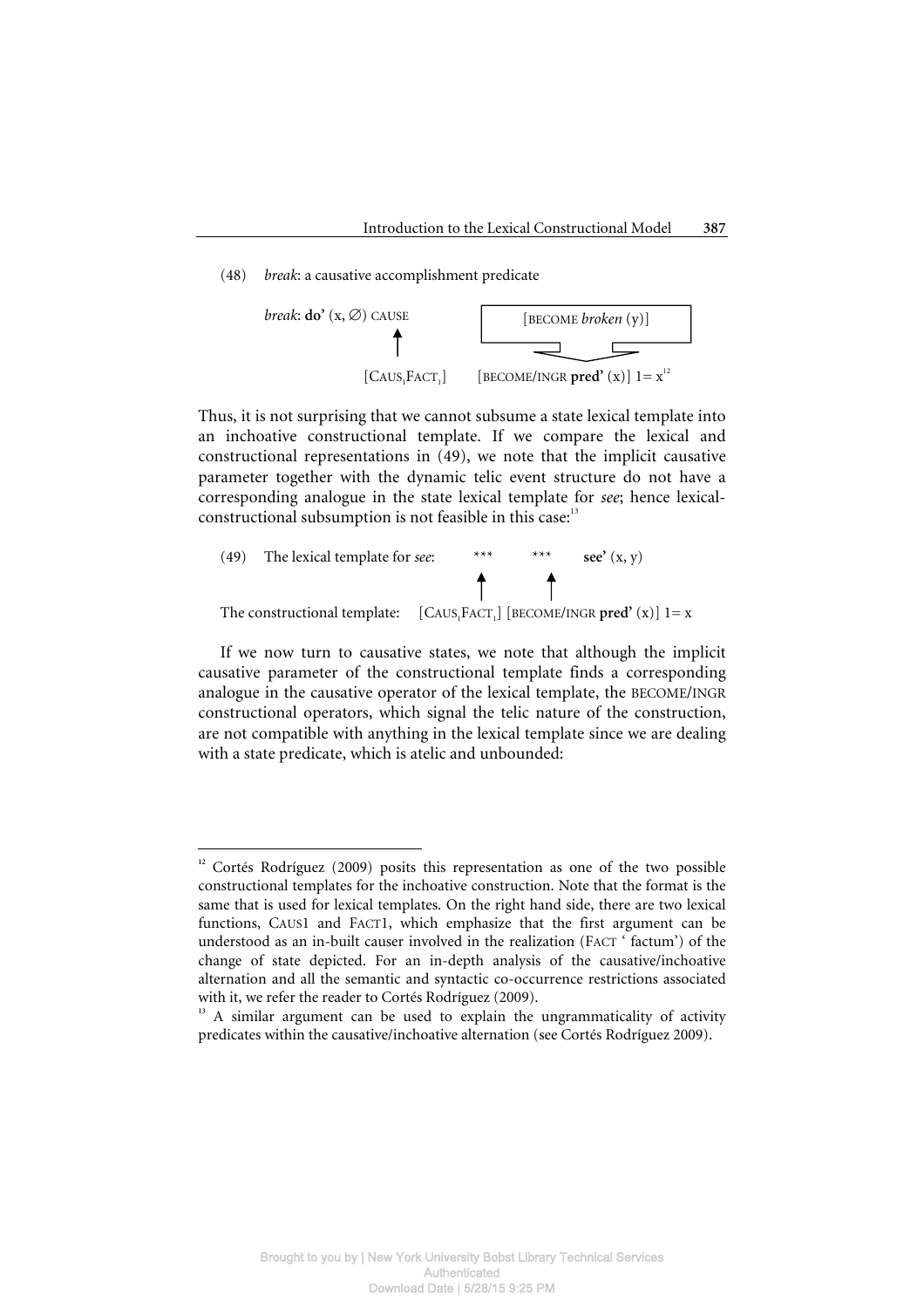(50) **do'** 
$$
(x, \varnothing)
$$
 CAUSE [feel'  $(y, [\text{pred'}])$ ]  
\n
$$
\downarrow
$$
  
\n
$$
\downarrow
$$
  
\n[CAUS<sub>1</sub>FACT<sub>1</sub>] [BECOME/INGR pred'  $(x)$ ]  $1=x$ 

A different case is that of active accomplishments as represented by the predicate *eat* below. Here we have two concatenated events, namely an activity which ends in a telic state:

(51) **do'** (x, [*eat* (x, y)]) & INGR **consumed'** (y)

If we try to subsume the lexical template for *eat* into the inchoative constructional template we note that the ingressive, telic event is identified while this is not the case with the implicit causative parameter, which explains why subsumption is not possible with this type of predicates:

(52) **do'** (x, [pred' (x, y)]) & [INGR consumed' (y)]  
\n
$$
[CAUS_1FACT_1]
$$
 [BECOME/INGR pred' (x)] 1= x

The lexical class of a predicate can also be very influential in determining lexical constructional subsumption. For example, we can ascertain why 'break' verbs can participate in the causative/inchoative alternation, while this is not the case with 'destroy' verbs. If we look at their lexical representations below, there is nothing that should prevent them from participating in this alternation, but this is not really the case with 'destroy' verbs.

 (53) a. **do'** (x, 0) CAUSE [BECOME **broken** (y)] b. **do'** (x, 0) CAUSE [BECOME **destroyed** (y)]

Then, why is it possible to generate the inchoative construction from (53a) and not from (53b)? The reason lies in the fact that the lexical template for 'destroy' verbs is further modified by the primitive BECOME NOT **exist'** and the lexical function  $REALLIQU<sub>1</sub>$ , which expresses the idea that someone carries out an action such that an entity does not longer exist. This means that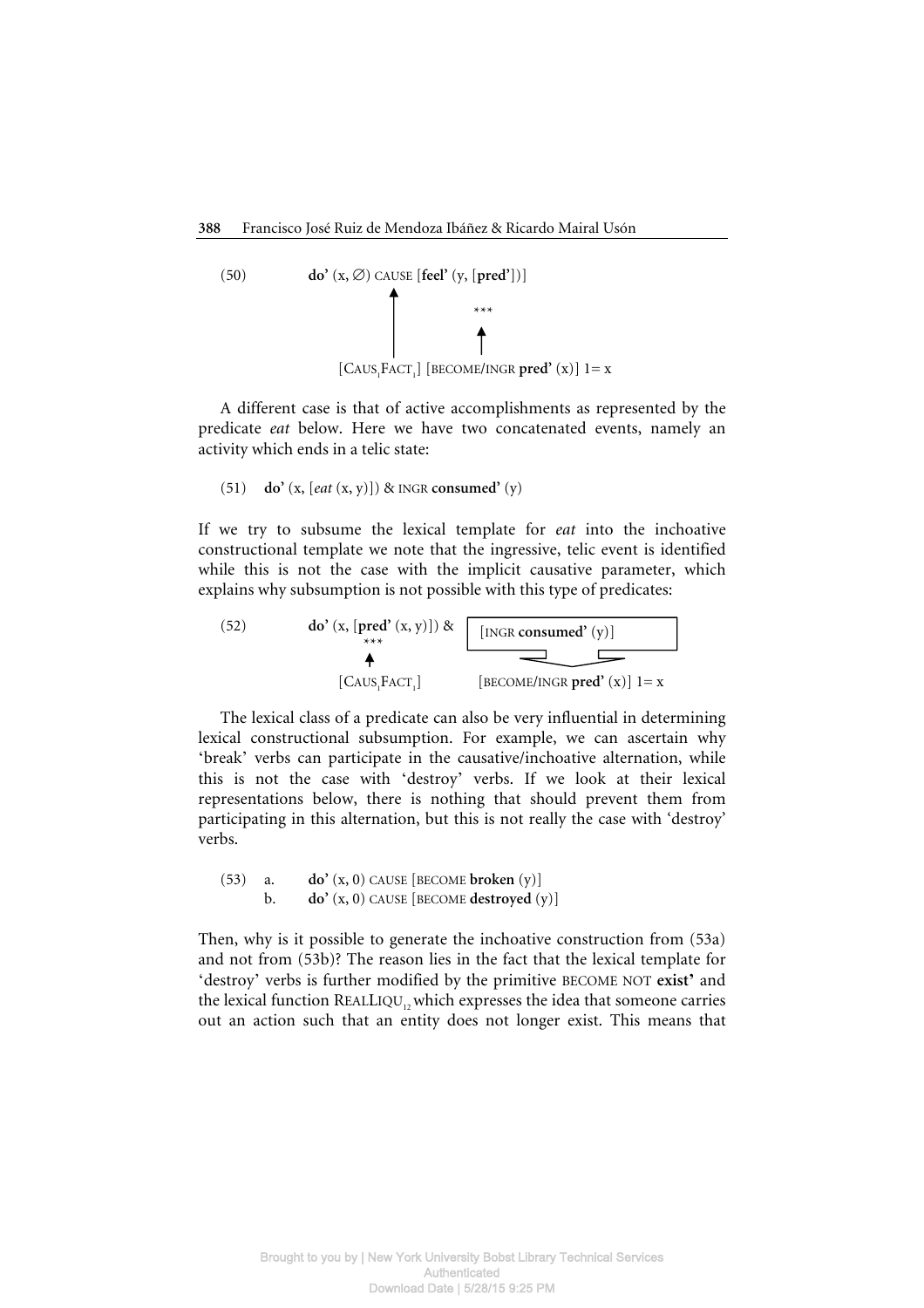'destroy' verbs are not verbs of change of state but verbs of existence and therefore are incompatible with the semantics imposed by the construction itself:

## (54)  $[REALLIQU_{12}]$  **do**<sup> $\bullet$ </sup> (x, 0) CAUSE  $[BECOME NOT exist^{\bullet} (y)]$

Lexical Blocking is in fact another constraint that operates within a lexical-constructional subsumption process. One of the components of the lexical template can block the unification with a certain construction given that this component is a suppletive form. An interesting case is *kill*: this verb does not take part in the causative/inchoative alternation since its inchoative form is suppletive, i.e. *die*, and blocks out a potential inchoative form of *kill*.

Finally, two further constraints are in order here: Predicate-Argument Conditioning and Internal Variable Conditioning. Both are operational on the basis of the semantic nature of one of the arguments in either the lexical or the constructional templates. By Predicate-Argument Conditioning we refer to cases in which the lexical template can place restrictions on the kind of instantiating element that we can have for a constructional argument. Thus, in the caused-motion construction we have a basic constructional structure of the 'X-predicate-Y-Z' type, where Y is an NP and Z is a PP. In principle, the constructional template can take any participant role to instantiate the Y element, which can be either human or non-human (e.g. *Jim pushed her into the room*; *Denise blew the dry leaf off the tree stump*). However, once the predicate and PP slots have been filled in, this choice constrains the kind of Y element that we can have. For example, in *She drove me into a depression*, the Y element has been realized by a human verb role; we cannot have a non-human element (cf. \**She drove the gnat/the cobblestone into a depression*).

Internal Variable Conditioning arises from the internal configuration of the lexical template instantiating the predicate slot of a constructional template. The internal predicate variables place constraints on the nature of both the predicate and constructional arguments. A clear example is supplied by the use of the verb 'drive' to instantiate the caused-motion construction. The lexical template of 'drive' contains an indication of loss of control for the object. Because of this, there is a tendency for the Z element to be axiologically negative and have frequent instantiations such as the following: *desperation*, *panic*, *madness*, *frenzy*, *depression*, *apathy*, *rage*, *terror*, etc. Realizations with words like *peace*, *bliss*, *delight*, and *happiness* may occur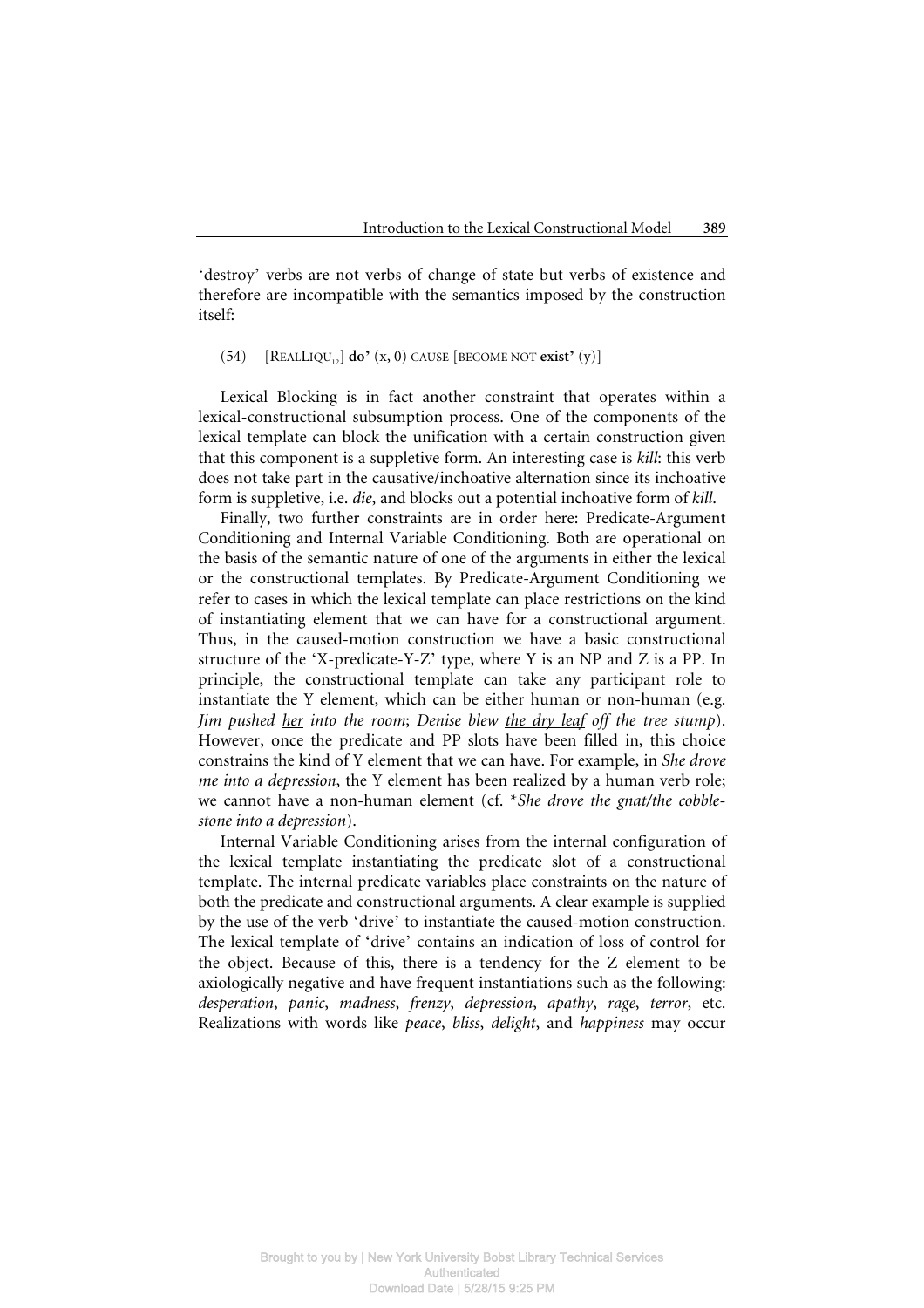only in contexts where lack of control is felt to be positive (e.g. *I hear music that drives me into melancholy*/*happiness*). The same principle, within the context of the subjective transitive construction (cf. Gonzálvez-García 2003, 2006, 2008), accounts for the nature of the depictive element in this construction, which is necessarily evaluative, as a by-product of a subjective evaluative judgment; the constraining activity of the principle of Internal Variable Conditioning is illustrated in the following pair of sentences drawn from Gonzálvez-García (2008):

 (55) a. #I know you must think me the man who is standing over there. b. I know you must think me awful. (BNC CDE 861)

In essence, this section has presented a sample of some of the most relevant internal constraints that influence lexical-constructional subsumption. The next section examines the way in which subsumption processes take place at the rest of the levels of description identified in our model.

# 5.2. Constructional subsumption and conceptual cueing

In the LCM, fully worked-out core-grammar representations (level 1) are the input for a pragmatic (level 2) module that accounts for low-level situational aspects of linguistic communication. A level 3 module deals with high-level situational models (illocutionary force). Finally, a level 4 module accounts for the discourse aspects of the LCM, especially cohesion and coherence phenomena. Each level is subsumed into higher levels of description as licensed by a number of cognitive constraints. Internal constraints at these levels are based on the ability of each lower-level configuration to parametrize its next higher-level construct. Thus, subsuming a level 1 structure of the kind 'the child is doing something in the kitchen' into the 'What's X doing Y?' construction is a straightforward task, since 'the child' and 'something in the kitchen' are feasible realizations of the X and Y elements respectively. However, in this example the output of level 2 subsumption may not be integrated into other higher-level constructions, even though it has a level 3 interpretation (e.g. a complaint). This interpretation is obtained through the metonymic activation of a high-level illocutionary model that Ruiz de Mendoza & Baicchi (2007) have called the COST-BENEFIT COGNITIVE MODEL. This model captures social conventions on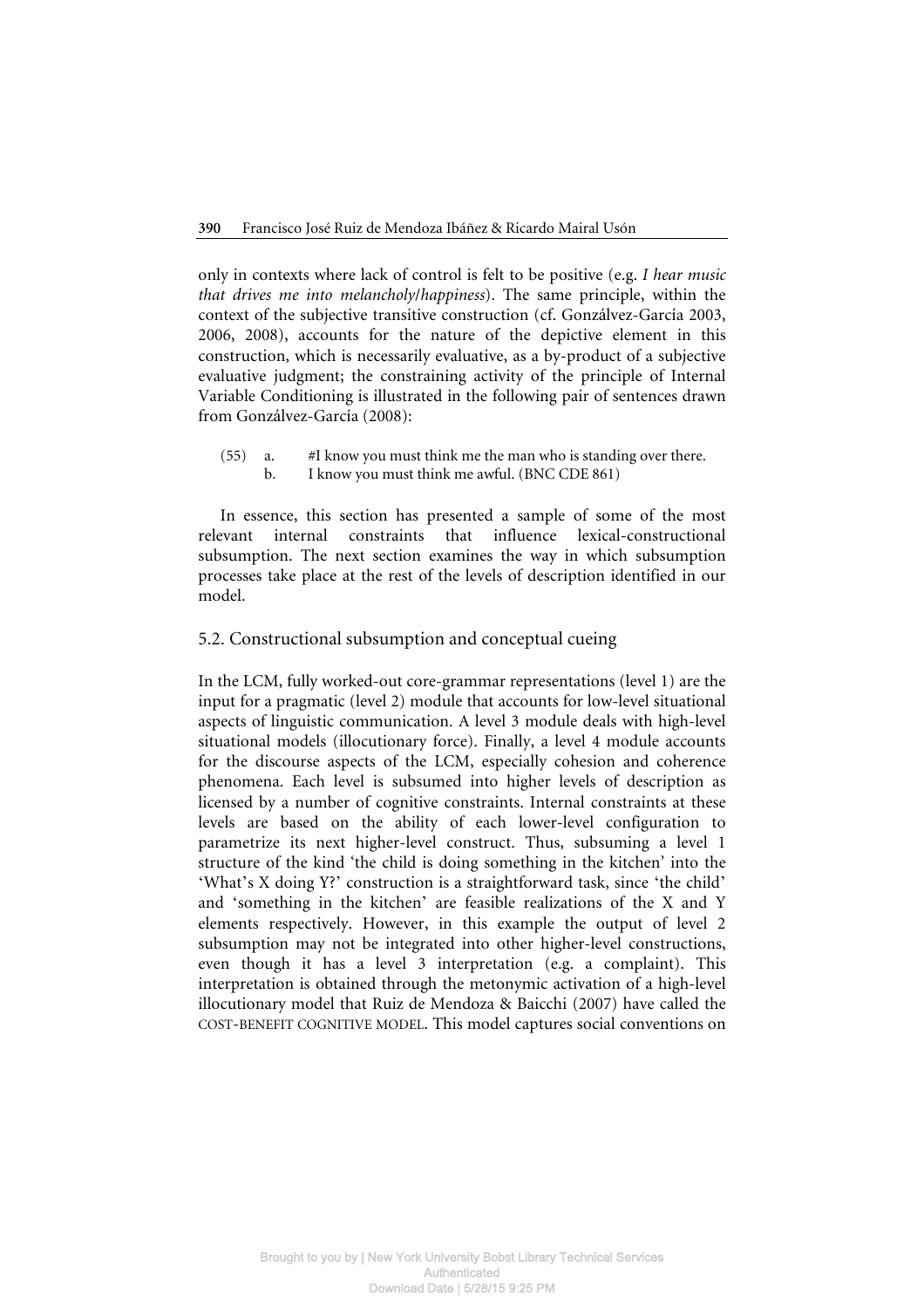human interaction according to which people are expected to act in ways that are beneficial for other people. An utterance exploiting 'What's X doing Y?' acquires the default interpretation of a call for the addressee to do something about an incongruous situation on the basis of the activation of part of this model. The rationale for this sort of interpretation is that if the addressee had been aware that there is something wrong about the situation described, he should have already fixed it rather than let the speaker do it. So asking about the nature of the incongruous situation serves as a way of calling the addressee's attention to the problem so he can act. This is a case of CONCEPTUAL CUEING rather than constructional parametrization since the whole level 3 interpretive process works by making the level 2 output stand for the relevant part of the cost-benefit cognitive model, as outlined above. Conceptual cueing is a meaning derivation process whereby a meaning representation –of levels 1 to 3– acts as a prompt for the metonymic activation of a related conceptual structure that is either the final meaning representation of a linguistic expression or contains all the meaning ingredients to become the output for the next level of interpretation. The conceptual structure thus activated consists of one or more cognitive models either in isolation or in principled interaction. Consider one more example. Take the sentence *The child is in the kitchen again* in a context where it is evident that the child is up to something. The meaning implications of this sentence (i.e. the child is doing something wrong) are comparable to those of the 'What's X Doing Y' construction. However, they are not obtained by parametrization of a level 2 construction, but rather by conceptual cueing in the form of the metonymic activation of a low-level situational model (or scenario) where the child did something he was not supposed to do in the kitchen (presupposed information), was perhaps scolded (tentative implication), and has returned (explicit information) to repeat his incorrect behavior (non-tentative implication).

Let us now turn our attention back to example (28a), here repeated as (56) for convenience:

(56) They live in Berkeley. They must be left wing radicals.

We noted before that the coherence relationship between the two sentences in this example hinges upon a high-level propositional model that we called the Evidence Frame. This cognitive model specifies an evidence-conclusion relationship between two propositions such that if one is (thought to be) true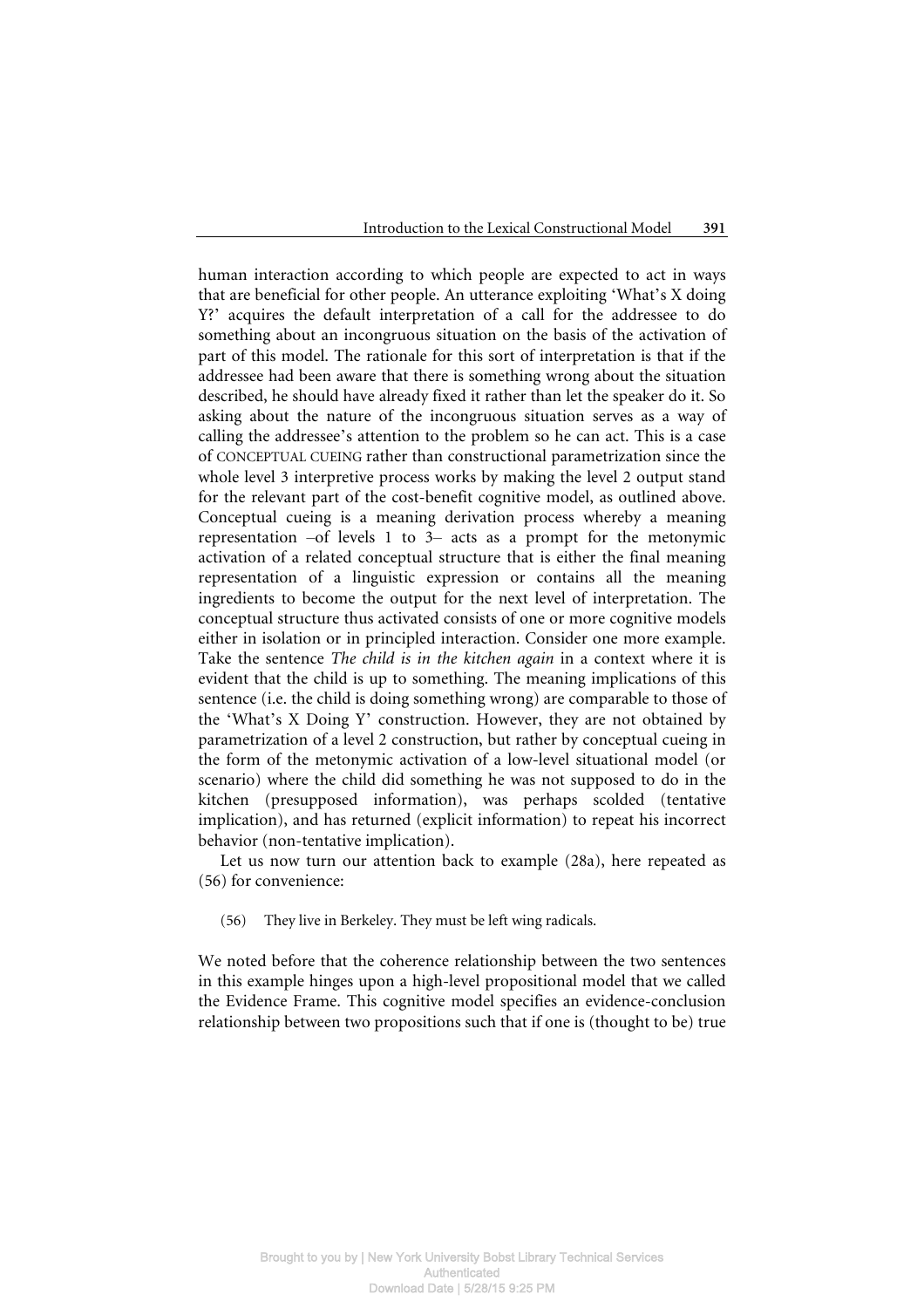the other is (thought to be) true as well. As such, (56) parametrizes the two items in the evidence-conclusion relationship. The parametrization process here is constructional to the extent that there is an iconic arrangement of the two sentences (a form of supra-sentential constituent ordering) and a conventional use of *must* to introduce a conclusion. However, let us cast (56) into a conversational format:

 (57) A: They are left wing radicals. B: Small wonder. They live in Berkeley.

In (57) the Evidence Frame is exploited differently. Speaker B takes A's turn as a conclusion that follows from the evidence that the protagonists live in Berkeley. In fact, B acts on the basis of the assumption that A's remark can be taken as a conclusion that follows from some sort of evidence. B's response is only extra corroborative evidence that what A says is true. As such B's response is a conceptual cue that calls upon the whole Evidence Frame in a metonymic way (living in Berkeley stands for the high likelihood of being a left wing radical).

# *5.2.1. External and internal constraints on constructional subsumption*

As explained in Section 5.1, constructional subsumption involving low-level or high-level situational models is a matter of parametrization, which is but the higher-level correlate of Full Matching in level 1 subsumption processes (cf. Section 5.1.2). Consider again the case of a request taking the form of 'Can You X, (Please)?':

(58) Can you do the laundry, please?

The expression *do the laundry* is idiomatic to some extent and makes use of a transitive pattern grounded in the high-level metonymy GENERIC FOR SPECIFIC whereby 'do' stands for 'wash' (cf. Ruiz de Mendoza & Pérez Hernández 2001 for similar examples). So the expression can be classified as an active accomplishment from an Aktionsart perspective. The 'Can You X?' directive construction is fully compatible with Aktionsart characterizations containing a **do'** primitive, such as activities and active accomplishments. This observation strongly suggests that subsumption at this level takes place in compliance with conceptual compatibility principles similar to Full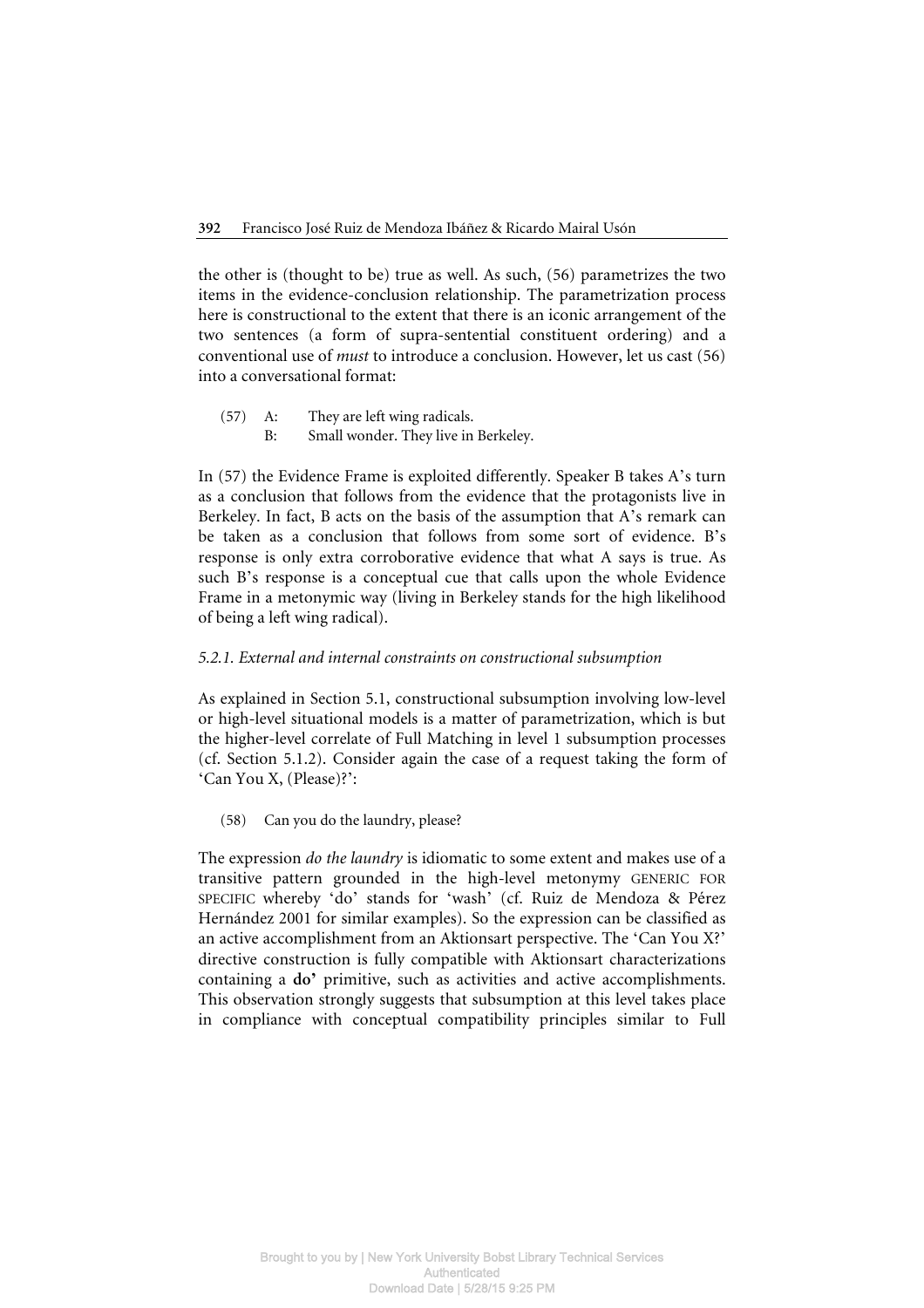Matching, which are internal to the process. The rest of the internal constraints operating at level 1 do not have correlates at levels 2, 3, and 4, simply because of the different nature of constructions at these levels, which, as we have seen, make extensive use of idiomatic configurations.

There are also external principles at work. Thus, we observe that the 'Can You X?' directive construction is not possible with states, as evidenced by the examples in (59), and that it can only be operational in the case of (nonactive) accomplishments through heavy constructional coercion, as seen from the oddity of the examples in (60):

- (59) a. \*Can you own a car, please?
	- b. \*Can you be tall, please?
	- c. \*Can you fall ill, please?
- (60) a. #Can you learn mathematics, please?
	- b. #\*Can you blush, please?
	- c. #\*Can you die, please?

Example (60a) is less odd than (60b) and (60c) because it is more sensitive to constructional coercion: it is easier to think of a person actively doing something that will result in his learning mathematics, but it is not clear how we can construe blushing or dying as controllable in a comparable way. In any case, what a sentence like (60a) conveys is the idea that learning mathematics can be construed as the result of a controlled activity, which suggests a high-level metonymic operation: the result of an action (as captured by the Aktionsart specification BECOME **predicate'** for accomplishments) can stand for the action itself, thus yielding the metonymy RESULT FOR ACTION. In this analysis, the metonymy licenses the possibility of saying (60a), but precludes (60b) and (60c) from being possible in standard contexts. The metonymy RESULT FOR ACTION was first postulated by Panther & Thornburg (2000), who used it to account for the possibility of finding imperative constructions –which would normally require an action predicate– with stative predicates (e.g. *Stand behind the yellow line!*). Ruiz de Mendoza & Pérez Hernández (2001) have noted that the RESULT FOR ACTION metonymy does not apply to all cases of stative predicates expressing resultant states. Thus, it is possible to say *Be happy*, but #*Fall asleep* is certainly odd. However, their negative counterparts (*Don't be so happy*, *Don't fall asleep*) may be possible. The reason for these asymmetries lies in the degree of difficulty in activating RESULT FOR ACTION depending on the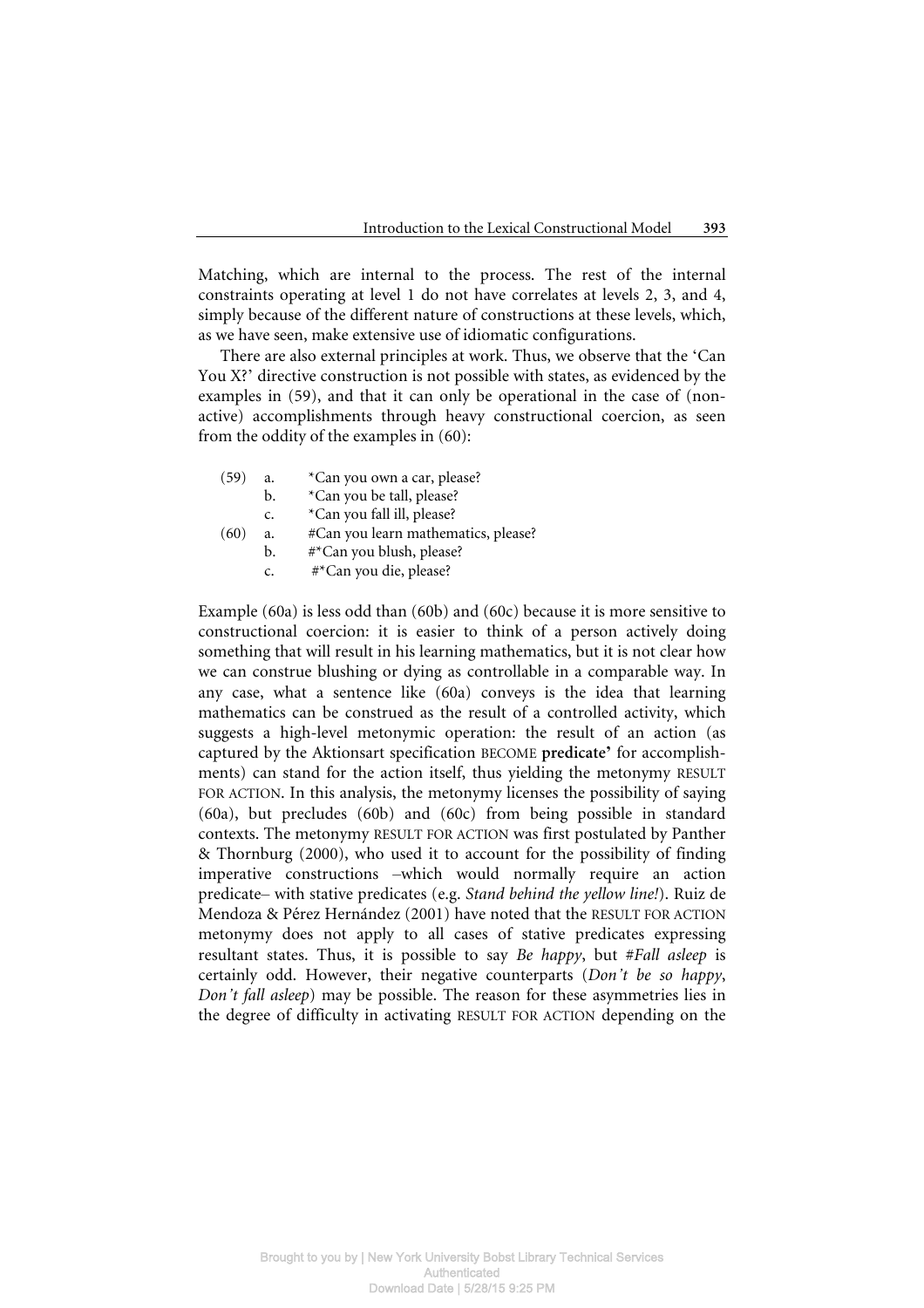degree of control that the participant has over the situation in question. Thus, #*Fall asleep* is a strange instruction because the expression denotes lack of control, which clashes with the nature of the metonymic target (actions are controlled states of affairs). On the other hand, it is possible to act in such a way that one will not fall asleep, which seems to be fully compatible with the expression *Don't fall asleep*. In our view, this account has at least two advantages. One is that it provides us with a plausible (high-level) metonymic constraint on coercion of non-actional predicates in constructions typically requiring an action predicate. The other advantage is that it spells out the full range of meaning implications derived through coercion at any level of description. Thus, we can paraphrase *Don't fall asleep* as 'act in such a way that as a result you will avoid falling asleep'. Similarly, *Can you learn mathematics, please?* would have a paraphrase specifying the resultative nature of learning: 'act in such a way that as a result you will learn mathematics'. What this account cannot do is give a principled explanation of why sometimes the RESULT FOR ACTION metonymy cannot license constructional coercion of non-actional predicates, as is the case of *#Fall asleep* and \**Can you blush, please?* The solution to this problem comes from the hand of the Extended Invariance and Correlation Principles, which, as we saw in Section 5.1.1, place constraints on the activity of metaphor and metonymy. Thus, in application of the Extended Invariance Principle, for the RESULT FOR ACTION metonymy to take place, it is necessary to preserve the generic-structure (i.e. the high-level) configuration of the result-action relationship: there must be a dynamic state of affairs under the control of an agent, whose action leads to a resultant state. For example, the instruction *Be happy* makes sense since it is possible for a person to act in such a way that he will control the conditions that make him feel happy. In contrast, the control condition is hardly possible in the case of falling asleep. Additionally, in connection with the Correlation Principle, we may wonder if the predicate 'happy' can count as the best possible source for such a controlled action. This has to be assessed in terms of the implicational structure of the action in question, which, in our example, requires an agent performing a controlled action that will create conditions for happiness. Contrast this situation with #\**Be tired*, which is highly odd. We cannot think of an agent involved in creating conditions of 'tiredness'. This makes 'being tired' an extremely poor source domain for any potential action target.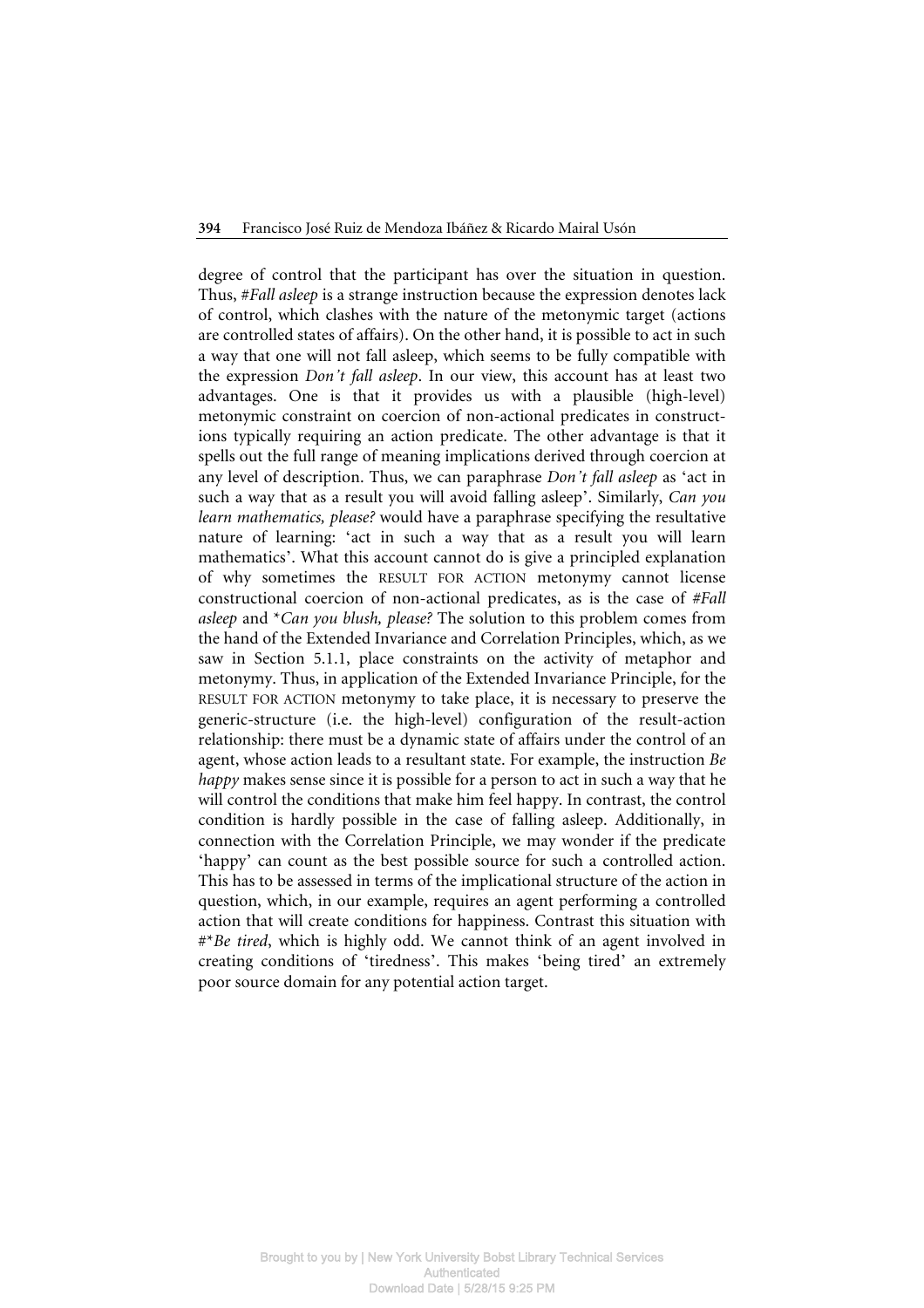# **6. Conclusions**

This paper has presented an outline of some of the most relevant aspects of the Lexical Constructional Model. This framework, which offers an alternative for the understanding of the relationship between lexical and constructional meaning, draws insights from functional models of language (especially, RRG) and Cognitive Linguistics (especially, Construction Grammar and Cognitive Semantics). The initial claim is that a theory of semantic interpretation should be constructed on the basis of two representational mechanisms (lexical and constructional templates), two basic cognitive operations (cueing and subsumption), and a set of cognitive constraints. It is shown that lexical constructional subsumption at all levels of description is regulated by an inventory of both internal and external constraints. Internal constraints refer to the semantic units encoded in a lexical or constructional template, while external constraints invoke higher conceptual mechanisms such as high-level metaphor and metonymy.

## **References**

- Barcelona, Antonio. 2005. The multilevel operation of metonymy in grammar and discourse, with particular attention to metonymic chains. In Francisco J. Ruiz de Mendoza Ibáñez & M. Sandra Peña Cervel, eds. *Cognitive Linguistics. Internal dynamics and interdisciplinary interaction*. Berlin: Mouton de Gruyter, 313–352.
- Bender, Emily M. & Andreas Kathol. 2001. Constructional effects of 'Just because ... doesn't mean ...'. In Charles Chang, Michael Houser, Yuni Kim, David Mortensen, Mischa Park-Doob & Maziar Toosarvandani, eds. *Proceedings of the 27th Annual Meeting of the Berkeley Linguistics Society: General Session and Parasession on Gesture and Language*. Berkeley, CA: University of California, Berkeley Linguistics Society, 13–25.
- Blakemore, Diane. 1987. *Semantic constraints on relevance*. Oxford: Blackwell.
- Blakemore, Diane. 1988. 'So' as a constraint on relevance. In Ruth M. Kempson, ed. *Mental representations: the interface between language and reality*. Cambridge: Cambridge University Press, 183–195.
- Blakemore, Diane. 2002. *Relevance and linguistic meaning. The semantics and pragmatics of discourse markers*. Cambridge: Cambridge University Press.
- Blakemore, Diane & Robyn Carston. 1999. The pragmatics of *and*-conjunctions: the non-narrative cases. *UCL Working Papers in Linguistics* 11: 1–20.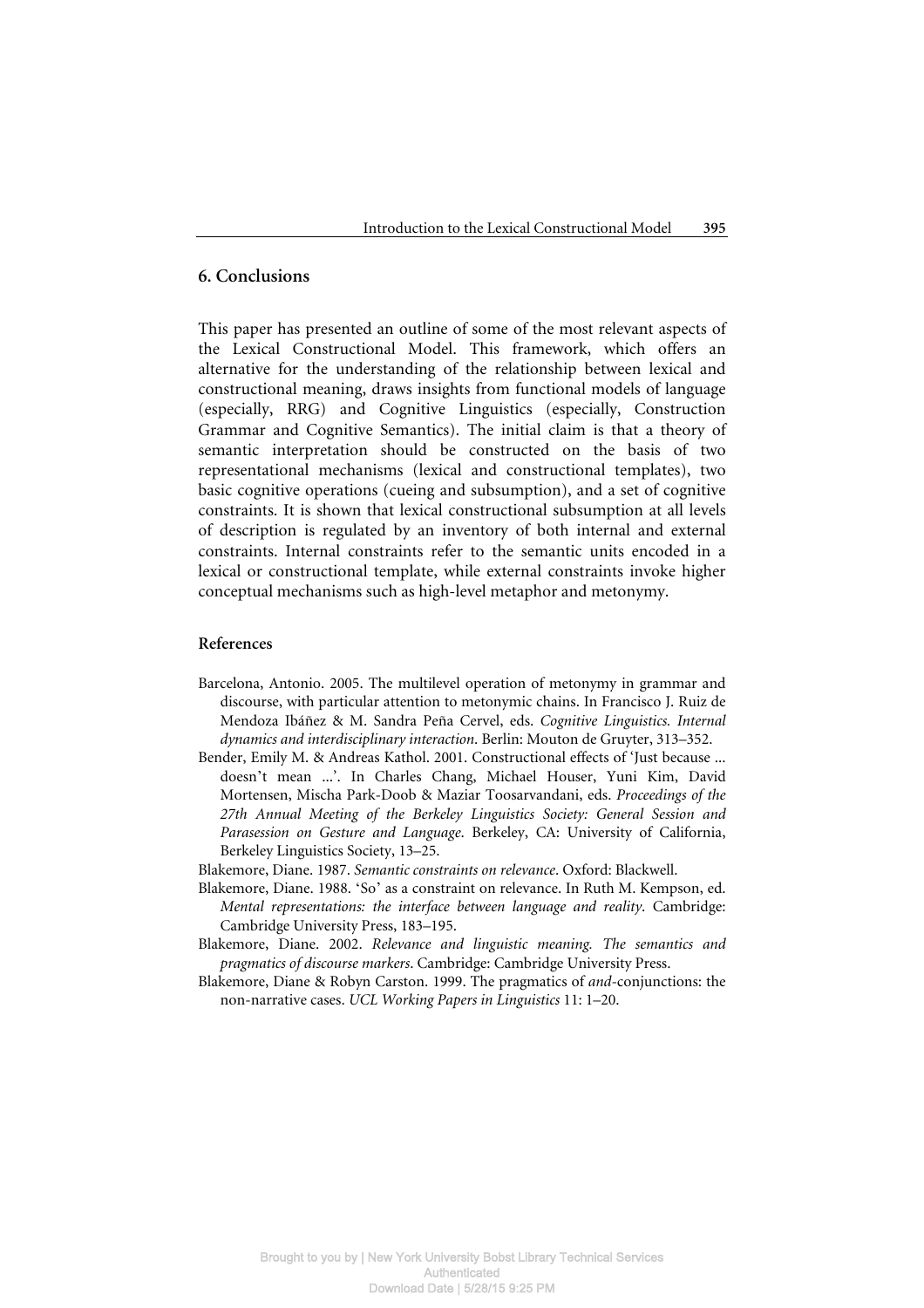- Brdar, Mario & Rita Brdar-Szabó. 2003. Metonymic coding of linguistic action in English, Croatian and Hungarian. In Klaus-Uwe Panther & Linda L. Thornburg, eds. *Metonymy and pragmatic inferencing*. Amsterdam: John Benjamins, 241–266.
- Brdar-Szabó, Rita & Mario Brdar. 2002. Manner-for-activity metonymy in crosslinguistic perspective. In Barbara Lewandowska-Tomaszczyk & Kamila Turewicz, eds. *Cognitive Linguistics today*. Frankfurt am Main: Peter Lang, 235–257.
- Butler, Christopher S. & Javier Martín Arista, eds. 2009. *Deconstructing constructions*. Amsterdam: John Benjamins.
- Cortés Rodríguez, Francisco J. 2009. The inchoative construction: semantic representation and unification constraints. In Butler & Martín Arista, eds. 247– 270.
- Croft, William. 2003. Lexical rules vs. constructions: a false dichotomy. In Hubert Cuyckens, Thomas Berg, René Dirven & Klaus-Uwe Panther, eds. *Motivation in language. Studies in honour of Günter Radden*. Amsterdam: John Benjamins, 49– 68.
- Dik, Simon C. 1997a. *The Theory of Functional Grammar. Part 1: The structure of the clause*. 2nd ed. by Kees Hengeveld. Berlin: Mouton de Gruyter.
- Dik, Simon C. 1997b. *The Theory of Functional Grammar. Part 2: Complex and derived constructions.* 2nd ed. by Kees Hengeveld. Berlin: Mouton de Gruyter.
- Faber, Pamela & Ricardo Mairal Usón. 1999. *Constructing a lexicon of English verbs*. Berlin: Mouton de Gruyter.
- Fillmore, Charles J., Paul Kay & Mary Catherine O'Connor. 1988. Regularity and idiomaticity in grammatical constructions: the case of *let alone*. *Language* 64: 501–538.
- Goddard, Cliff & Anna Wierzbicka, eds. 1994. *Semantic and lexical universals. Theory and empirical findings*. Amsterdam: John Benjamins.
- Goddard, Cliff & Anna Wierzbicka, eds. 2002. *Meaning and Universal Grammar*. Amsterdam: John Benjamins.
- Goldberg, Adele E. 1995. *Contructions: a Construction Grammar approach to argument structure*. Chicago: University of Chicago Press.
- Goldberg, Adele E. 2006. *Constructions at work: the nature of generalization in language.* Oxford: Oxford University Press.
- Gonzálvez-García, Francisco. 2003. Reconstructing object complements in English and Spanish. In Montserrat Martínez Vázquez, ed. *Gramática de Construcciones: contrastes entre el inglés y el español*. Huelva: Universidad de Huelva, Grupo de Investigación en Gramática Contrastiva, 17–58.
- Gonzálvez-García, Francisco. 2006. Passives without actives: evidence from verbless complement constructions in Spanish. *Constructions* SV1–5/2006.
- Gonzálvez-García, Francisco. 2008. The family of object-related depictives in English and Spanish: towards a usage-based, constructionist analysis. *Language Sciences* <doi:10.1016/j.langsci.2008.01.003>.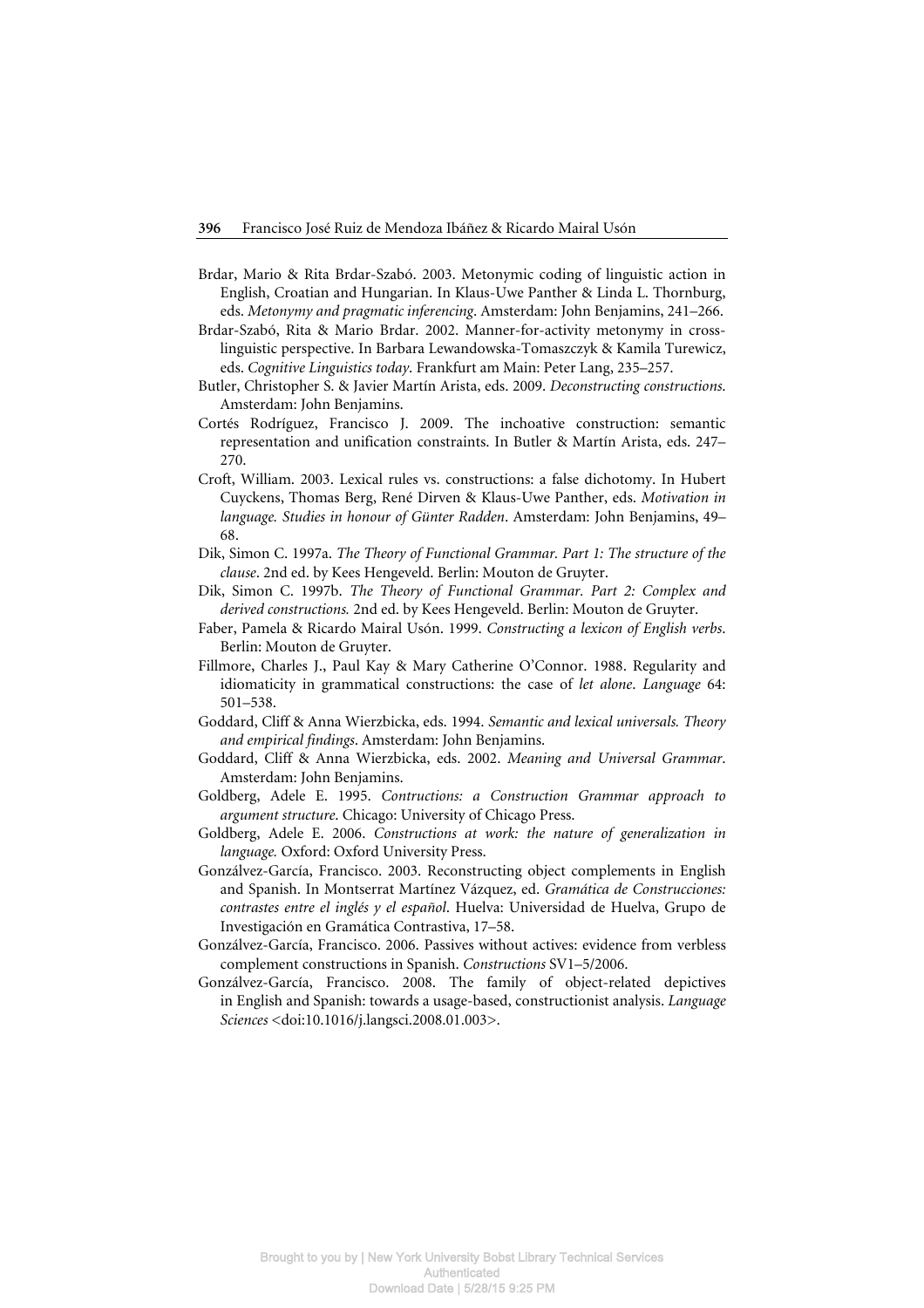- Grice, H. Paul. 1975. Logic and conversation. In Peter Cole & Jerry L. Morgan, eds. *Syntax and semantics. Vol. 3: Speech acts*. New York: Academic Press, 41–58.
- Halliday, Michael A. K. & Christian M. I. M. Matthiessen. 2004. *An introduction to Functional Grammar*. 3rd revised edition. London: Hodder Arnold.
- Holmes, Jasper & Richard Hudson. 2000. Just because X doesn't mean Y. Paper delivered at the *Linguistics Association of Great Britain Spring Meeting*. University College London, 6–8 April.
- Karttunen, Lauri. 1974. Presupposition and linguistic context. *Theoretical Linguistics*  1: 181–194.
- Kay, Paul & Charles J. Fillmore. 1999. Grammatical constructions and linguistic generalizations: the 'What's X doing Y' construction. *Language* 75: 1–33.
- Lakoff, George. 1987. *Women, fire and dangerous things: what categories reveal about the mind*. Chicago: University of Chicago Press.
- Lakoff, George. 1993. The contemporary theory of metaphor. In Andrew Ortony, ed. *Metaphor and thought*. 2nd edition. Cambridge: Cambridge University Press, 202–251.
- Langacker, Ronald W. 1999. *Grammar and conceptualization*. Berlin: Mouton de Gruyter.
- Levin, Beth. 1993. *English verb classes and alternations. A preliminary investigation.* Chicago: University of Chicago Press.
- Mairal Usón, Ricardo & Pamela Faber. 2002. Functional Grammar and lexical templates. In Ricardo Mairal Usón & María J. Pérez Quintero, eds. *New perspectives on argument structure in Functional Grammar*. Berlin: Mouton de Gruyter, 41–98.
- Mairal Usón, Ricardo & Pamela Faber. 2005. Decomposing semantic decomposition: towards a semantic metalanguage in RRG. *Proceedings of the 2005 International Conference on Role and Reference Grammar.* Taipei, Taiwan: Academia Sinica, 279–308.
- Mairal Usón, Ricardo & Pamela Faber. 2007. Lexical templates within a functional cognitive theory of meaning. *Annual Review of Cognitive Linguistics* 5: 137–172.
- Mairal Usón, Ricardo & Francisco J. Ruiz de Mendoza Ibáñez. 2009. Levels of description and explanation in meaning construction. In Butler & Martín Arista, eds. 153–198.
- Mairal Usón, Ricardo & Francisco J. Ruiz de Mendoza Ibáñez. Forthcoming. Internal and external constraints in meaning construction: the lexicon-grammar continuum. In Mª Teresa Gibert Maceda & Laura Alba Juez, eds. *Estudios de Filología Inglesa: homenaje a la Dra. Asunción Alba Pelayo*. Madrid: UNED.
- Martín Mingorance, Leocadio. 1984. Lexical fields and stepwise lexical decomposition in a contrastive English-Spanish verb valency dictionary. In Reinhart Hartmann, ed. *LEX'eter '83 Proceedings. Papers from the International Conference on Lexicography at Exeter*. Tübingen: Max Niemeyer, 226–236.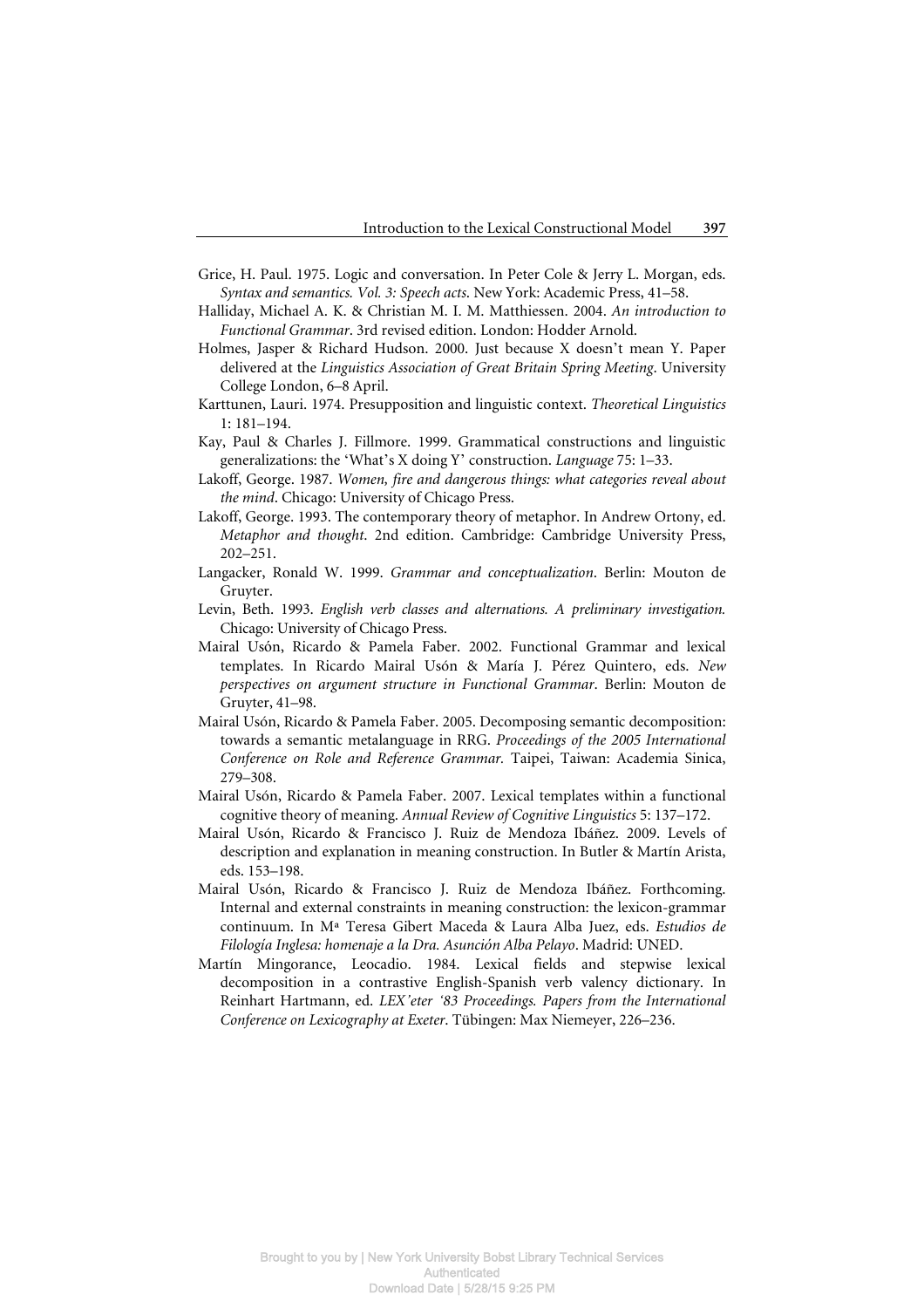- Martín Mingorance, Leocadio. 1990. Functional Grammar and Lexematics. In Jerzy Tomaszczyk & Barbara Lewandowska-Tomaszczyk, eds. *Meaning and lexicography*. Amsterdam: John Benjamins, 227–253.
- Martín Mingorance, Leocadio. 1995. Lexical logic and structural semantics: methodological underpinnings in the structuring of a lexical database for natural language processing. In Ulrich Hoinkes, ed. *Panorama der Lexikalischen Semantik*. Tübingen: Gunter Narr, 461–474.
- Massam, Diane. 1999. *Thing is* constructions: the thing is, is what's the right analysis? *English Language and Linguistics* 3: 335–352.
- McConvell, Patrick. 1988. To be or double be?: current changes in the English copula. *Australian Journal of Linguistics* 8: 287–305.
- Mel'čuk, Igor. 1989. Semantic primitives from the viewpoint of the Meaning-Text linguistic theory. *Quaderni di Semantica* 10: 65–102.
- Mel'čuk, Igor, André Clas & Alain Polguère. 1995. *Introduction à la lexicologie explicative et combinatoire*. Louvain-la-Neuve: Duculot.
- Mel'čuk, Igor & Leo Wanner. 1996. Lexical functions and lexical inheritance for emotion lexemes in German. In Leo Wanner, ed. *Lexical functions in lexicography and natural language processing.* Amsterdam: John Benjamins, 209–277.
- Michaelis, Laura. 2003. Word meaning, sentence meaning, and syntactic meaning. In Hubert Cuyckens, René Dirven & John R. Taylor, eds. *Cognitive approaches to lexical semantics*. Berlin: Mouton de Gruyter, 93–122.
- Panther, Klaus-Uwe & Linda L. Thornburg. 1999a. Coercion and metonymy: the interaction of constructional and lexical meaning. In Barbara Lewandowska-Tomaszczyk, ed. *Cognitive perspectives on language*. Frankfurt am Main: Peter Lang, 37–51.
- Panther, Klaus-Uwe & Linda L. Thornburg. 1999b. The POTENTIALITY FOR ACTUALITY metonymy in English and Hungarian. In Klaus-Uwe Panther & Günter Radden, eds. 1999. *Metonymy in language and thought*. Amsterdam: John Benjamins, 333–357.
- Panther, Klaus-Uwe & Linda L. Thornburg. 2000. The EFFECT FOR CAUSE metonymy in English grammar. In Antonio Barcelona, ed. *Metaphor and metonymy at the crossroads. A cognitive perspective*. Berlin: Mouton de Gruyter, 215–231.
- Radden, Günter, Klaus Michael Köpcke, Thomas Berg & Peter Siemund, eds. 2007. *Aspects of meaning construction*. Amsterdam: John Benjamins.
- Ruiz de Mendoza Ibáñez, Francisco J. 1997. Metaphor, metonymy and conceptual interaction. *ATLANTIS. Revista de la Asociación Española de Estudios Anglonorteamericanos* 19: 281–295.
- Ruiz de Mendoza Ibáñez, Francisco J. 1998. On the nature of blending as a cognitive phenomenon. *Journal of Pragmatics* 30: 259–274.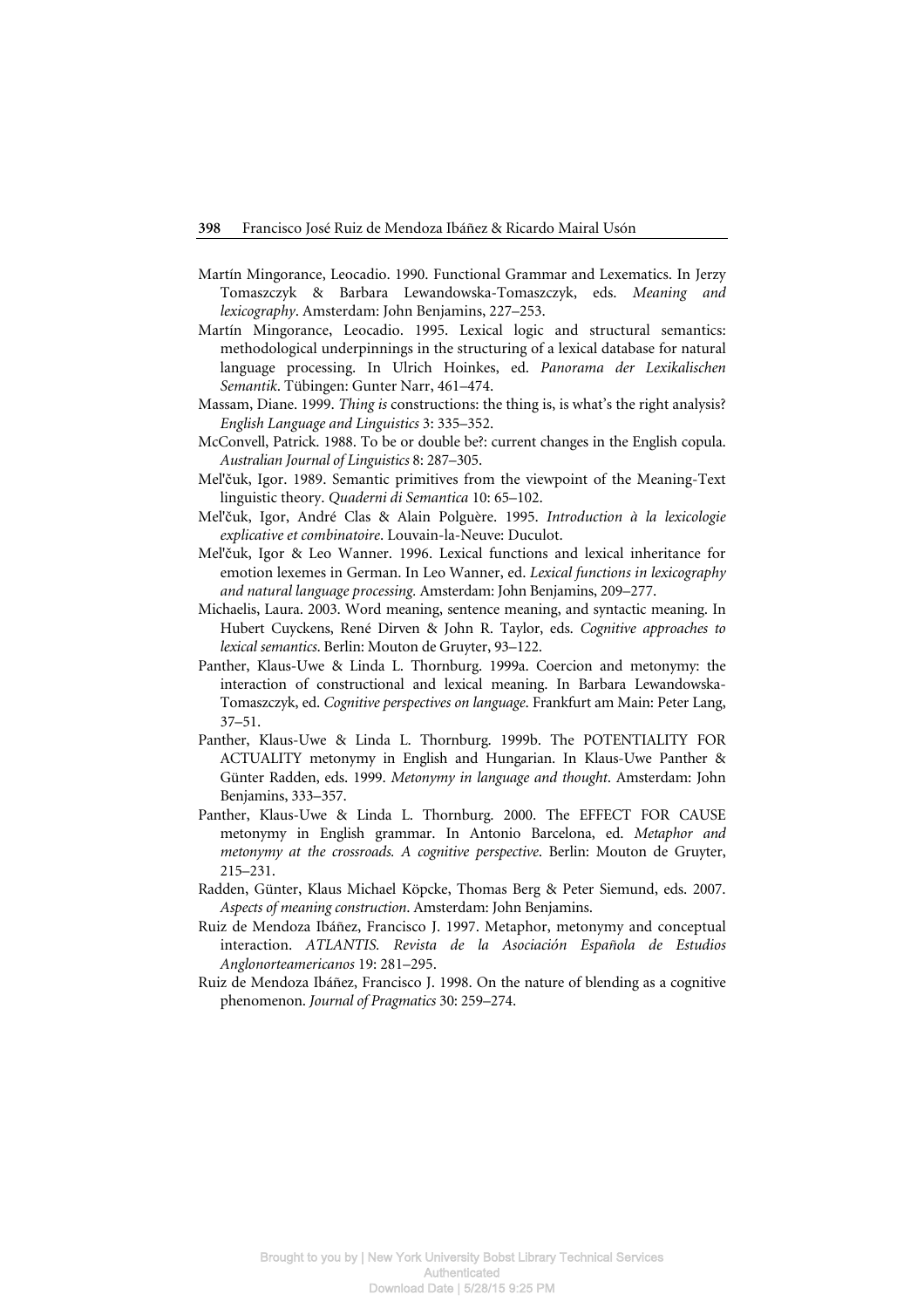- Ruiz de Mendoza Ibáñez, Francisco J. 1999. *Introducción a la teoría cognitiva de la metonimia*. Granada: Método Ediciones.
- Ruiz de Mendoza Ibáñez, Francisco J. 2007. High level cognitive models: in search of a unified framework for inferential and grammatical behavior. In Krzysztof Kosecki, ed. *Perspectives on metonymy*. Frankfurt am Main: Peter Lang, 11–30.
- Ruiz de Mendoza Ibáñez, Francisco J. & Annalisa Baicchi. 2007. Illocutionary constructions: cognitive motivation and linguistic realization. In Istvan Kecskes & Laurence Horn*,* eds. *Explorations in pragmatics: linguistic, cognitive, and intercultural aspects*. Berlin: Mouton de Gruyter, 95–128.
- Ruiz de Mendoza Ibáñez, Francisco J. & Olga I. Díez Velasco. 2002. Patterns of conceptual interaction. In René Dirven & Ralph Pörings, eds. *Metaphor and metonymy in comparison and contrast*. Berlin: Mouton de Gruyter, 489–532.
- Ruiz de Mendoza Ibáñez, Francisco J. & Ricardo Mairal Usón. 2007. High-level metaphor and metonymy in meaning construction. In Günter Radden, Klaus-Michael Köpcke, Thomas Berg & Peter Siemund, eds. 33–51.
- Ruiz de Mendoza Ibáñez, Francisco J. & José L. Otal Campo. 2002. *Metonymy, grammar, and communication*. Granada: Comares.
- Ruiz de Mendoza Ibáñez, Francisco J. & M. Sandra Peña Cervel. 2008. Gramatical metonymy within the 'action' frame in English and Spanish. In María de los Ángeles Gómez-González, Lachlan Mackenzie & Elsa González-Álvarez, eds. *Current trends in contrastive linguistics: functional and cognitive perspectives*. Amsterdam: John Benjamins.
- Ruiz de Mendoza Ibáñez, Francisco J. & Lorena Pérez Hernández. 2001. Metonymy and the grammar: motivation, constraints, and interaction. *Language and Communication* 21: 321–357.
- Ruiz de Mendoza Ibáñez, Francisco J. & Francisco Santibáñez Sáenz. 2003. Content and formal cognitive operations in construing meaning. *Italian Journal of Linguistics* 15: 293–320.
- Sadock, Jerrold M. & Arnold M. Zwicky. 1985. Speech act distinctions in syntax. In Timothy Shopen, ed. *Language typology and syntactic description.* Vol. II: *Clause structure.* Cambridge: Cambridge University Press, 155–196.
- Searle, John R. 1969. *Speech acts*. Cambridge: Cambridge University Press
- Sperber, Dan & Deirdre Wilson. 1995. *Relevance. Communication and cognition*. 2nd ed. Malden, MA & Oxford: Blackwell.
- Tuggy, David. 1996. The thing is is that people talk that way. The question is is why? In Eugene H. Casad, ed. *Cognitive Linguistics in the redwoods: the expansion of a new paradigm in linguistics*. Berlin: Mouton de Gruyter, 713–752.
- Van Valin, Robert D. Jr. 2005. *The syntax-semantics-pragmatics interface: an introduction to Role and Reference Grammar*. Cambridge: Cambridge University Press.